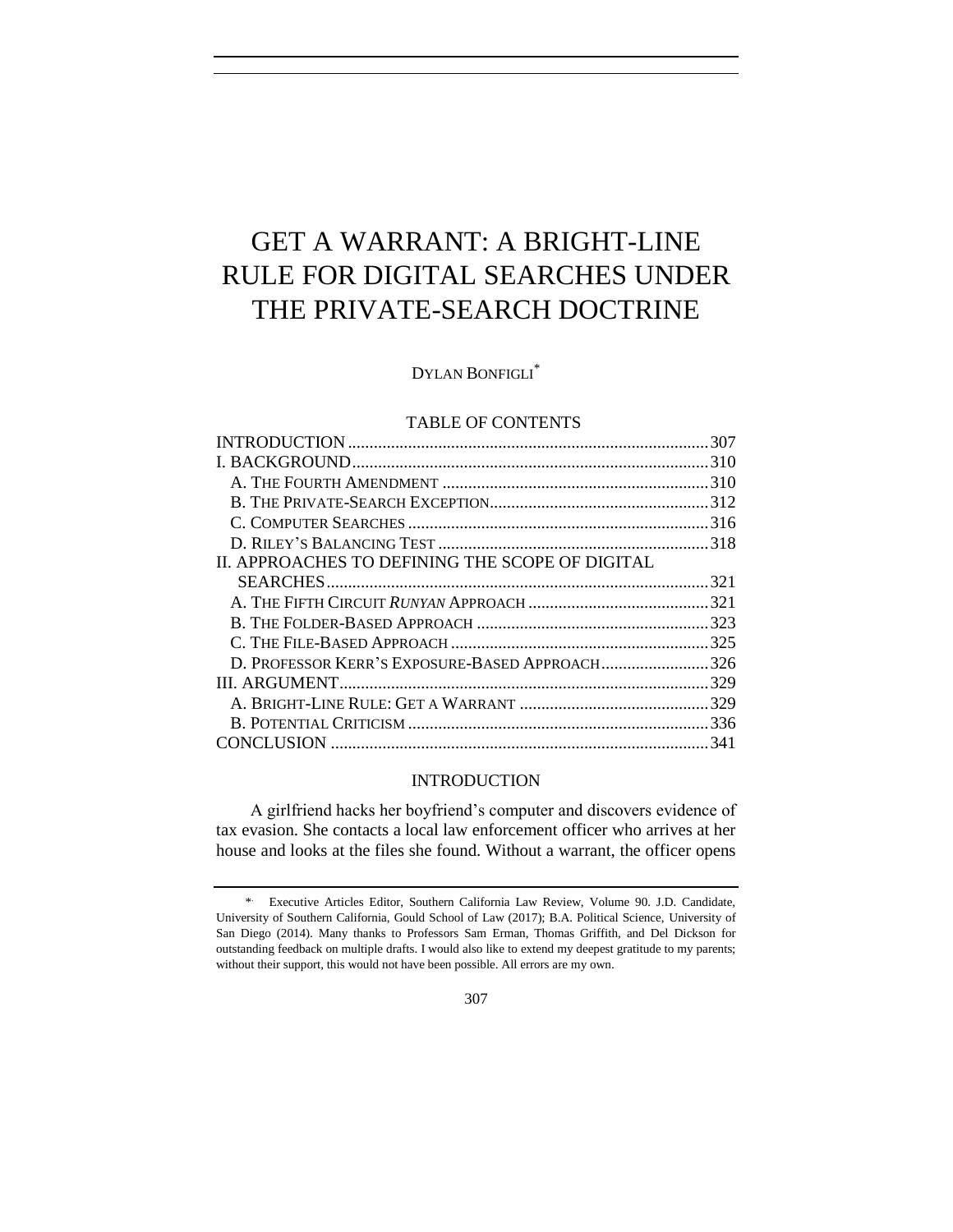other files in the same folder the girlfriend had searched. The officer notices another folder labeled "xxx." He opens the folder and discovers child pornography. The officer seizes the computer based on what he found. The boyfriend is indicted for possession of child pornography and tax evasion. Before trial, the boyfriend moves to suppress all evidence obtained pursuant to the officer's warrantless search of the computer. What evidence should the judge suppress?<sup>1</sup>

The answer turns on the Fourth Amendment's private-search exception. Under this exception, a government agent may recreate a search conducted by a private individual so long as the agent does not "exceed the scope" of the prior private search.<sup>2</sup> The question under the existing framework is: at what point did the officer exceed the scope of the prior search—if at all? Was it when he viewed files the girlfriend had not viewed, when he opened files in a different folder, or did he stay within the scope of the girlfriend's search by only searching the computer's hard drive? This is what I will refer to as the denominator problem, which asks what courts should use as the unit of analysis to measure the scope of a digital search.<sup>3</sup>

<span id="page-1-0"></span>There are at least four competing approaches to the denominator problem, discussed in Part II, and the Supreme Court has provided little guidance on how the private-search doctrine applies to digital searches,<sup>4</sup> resulting in a circuit split.<sup>5</sup> Until this issue is resolved, law enforcement has

<span id="page-1-1"></span><sup>1.</sup> This hypothetical combines facts from multiple private-search-doctrine cases. *See* United States v. Lichtenberger, 786 F.3d 478, 479–81 (6th Cir. 2015); United States v. Stierhoff, 477 F. Supp. 2d 423, 437–42 (D.R.I. 2007); People v. Emerson, 766 N.Y.S.2d 482, 487–88 (N.Y. Sup. Ct. 2003).

<sup>2.</sup> United States v. Jacobsen, 466 U.S. 109, 116 (1984); Walter v. United States, 447 U.S. 649, 657 (1980).

<sup>3.</sup> *See* Orin S. Kerr, *Searches and Seizures in a Digital World*, 119 HARV. L. REV. 531, 556–57 (2005) [hereinafter Kerr, *Searches and Seizures*] (arguing that the exposed information—what the private individual actually viewed—should be treated as the denominator).

<sup>4.</sup> *See* Petition for Writ of Certiorari at i, Gunter v. United States, 135 S. Ct. 2335 (2015) (No. 14–1234) (asking "[w]hether the Court should resolve the differing approaches to testing the scope of the search necessary to deny an individual the protection of the Fourth Amendment under the private search doctrine as it applies to electronic data files?").

<sup>5.</sup> Orin S. Kerr, *Sixth Circuit Creates Circuit Split on Private Search Doctrine for Computers*, WASH. POST (May 20, 2015), [hereinafter Kerr, *Sixth Circuit Creates Split*] https://www.washingtonpost.com/news/volokh-conspiracy/wp/2015/05/20/sixth-circuit-creates-circuitsplit-on-private-search-doctrine-for-computers; Orin S. Kerr, *11th Circuit Deepens the Circuit Split on Applying the Private Search Doctrine to Computers*, WASH. POST (Dec. 2, 2015), https://www.washingtonpost.com/news/volokh-conspiracy/wp/2015/12/02/11th-circuit-deepens-thecircuit-split-on-applying-the-private-search-doctrine-to-computers. *See also* Benjamin Holley, *Digitizing the Fourth Amendment: Limiting the Private Search Exception in Computer Investigations*, 96 VA. L. REV. 677, 690–96, 701–11 (2010) (discussing various approaches to the denominator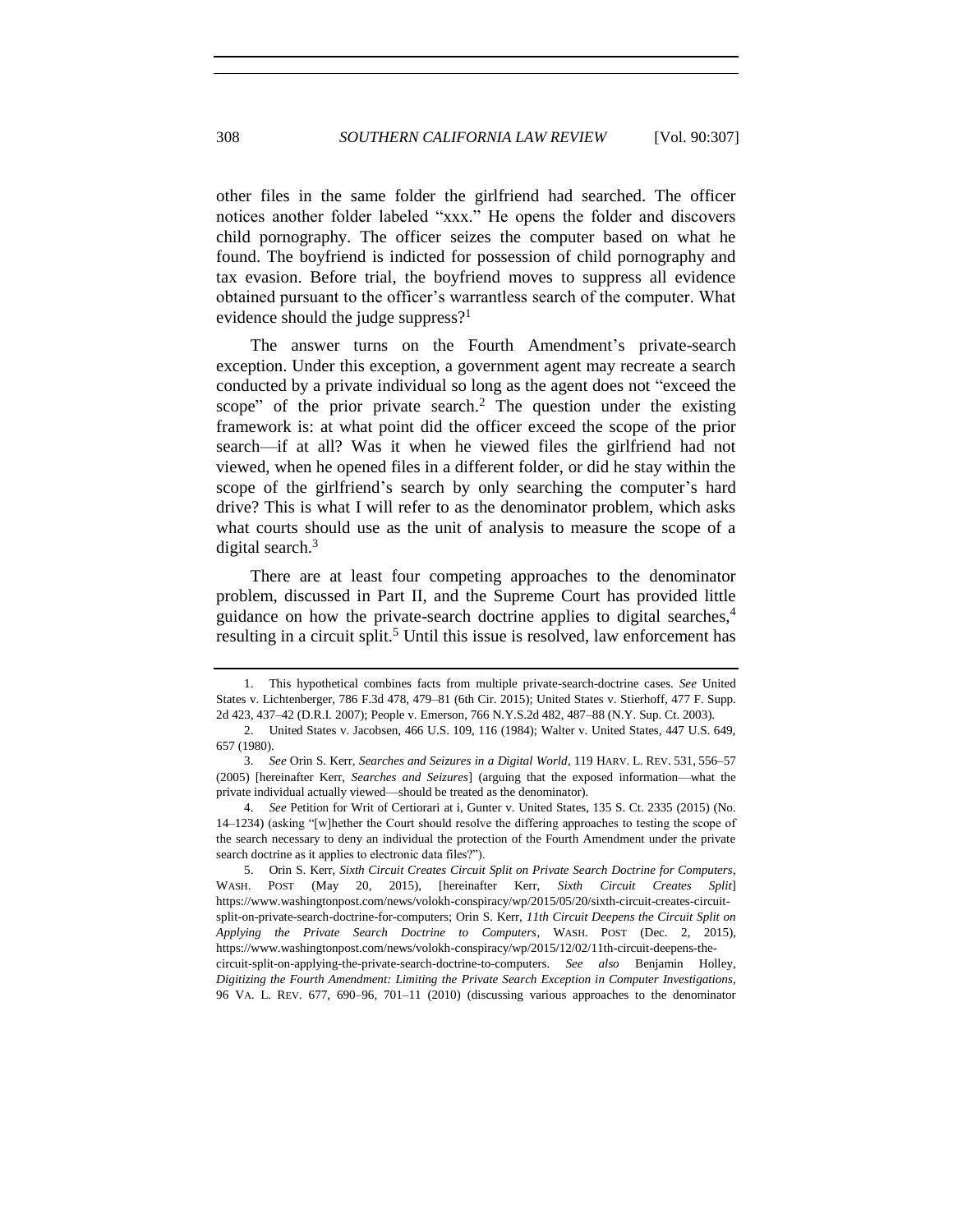<span id="page-2-0"></span>little guidance on when to obtain a warrant following a private search and can unknowingly subject individuals to unreasonable invasions of privacy, which may result in suppression of relevant evidence.<sup>6</sup> One recent example is *United States v. Lichtenberger*. 7

In *Lichtenberger*, the Sixth Circuit adopted a narrow approach to defining the scope of digital searches and held that a police officer exceeded the scope of a prior search because there was no "virtual certainty" that his search would reveal the same data exposed in the private search.<sup>8</sup> The decision came shortly after and discussed the recent Supreme Court case *Riley v. California*, which recognized that society has a heightened interest in digital information stored on a cell phone.<sup>9</sup> The Sixth Circuit did, however, refuse to extend laptops the same protection that it provides private dwellings—exemption from the private-search doctrine.<sup>10</sup> I disagree with this holding.

This Note rejects the four existing approaches and argues that the private-search exception should not allow warrantless digital searches because society's significant privacy interest in information stored on digital devices outweighs any legitimate government interest in a warrantless search of that device. Instead of using the traditional privatesearch framework, the Sixth Circuit should have created a bright-line rule, as the Supreme Court did in *Riley*, <sup>11</sup> exempting digital searches from the private-search doctrine. This approach would require law enforcement to

problem and suggesting that a file-based approach should prevail). *Compare* United States v. Sparks, 806 F.3d 1323, 1331 (11th Cir. 2015) (noting that law enforcement exceeded the scope of a prior search when officers viewed a video that was not viewed during the private search, but affirming the district court's denial of defendants' motions to suppress on other grounds), *and Lichtenberger*, 786 F.3d at 490–91 (holding that an officer exceeded the scope of a prior private search when he viewed files that the private individual did not view), *with* Rann v. Atchison, 689 F.3d 832, 836–38 (7th Cir. 2012) (holding that a police officer did not exceed the scope of the prior search when he viewed images that where not uncovered during the prior private search because he was "substantially certain" that the zip drive contained illicit images), *and* United States v. Runyan, 275 F.3d 449, 464–65 (5th Cir. 2001) (holding that police officers did not exceed the scope of a prior private search when they viewed files on floppy disks that a private individual had accessed, despite the private individual viewing different files).

<sup>6.</sup> *See* Lily R. Robinton, *Courting Chaos: Conflicting Guidance from Courts Highlights the Need for Clearer Rules to Govern the Search and Seizure of Digital Evidence*, 12 YALE J.L. & TECH. 311, 315 (2010) (noting that courts have "struggled to apply Fourth Amendment principles to digital searches to ensure the searches do not expand into exploratory hunts that threaten individual privacy").

<sup>7.</sup> *Lichtenberger*, 786 F.3d at 488–89.

<sup>8.</sup> *Lichtenberger*, 786 F.3d at 488–89.

<sup>9.</sup> Riley v. California, 134 S. Ct. 2473, 2478, 2489–91 (2014).

<sup>10.</sup> *Lichtenberger*, 786 F.3d at 483–84.

<sup>11.</sup> *Riley*, 134 S. Ct. at 2495 ("Our answer to the question of what police must do before searching a cell phone seized incident to an arrest is accordingly simple—get a warrant.").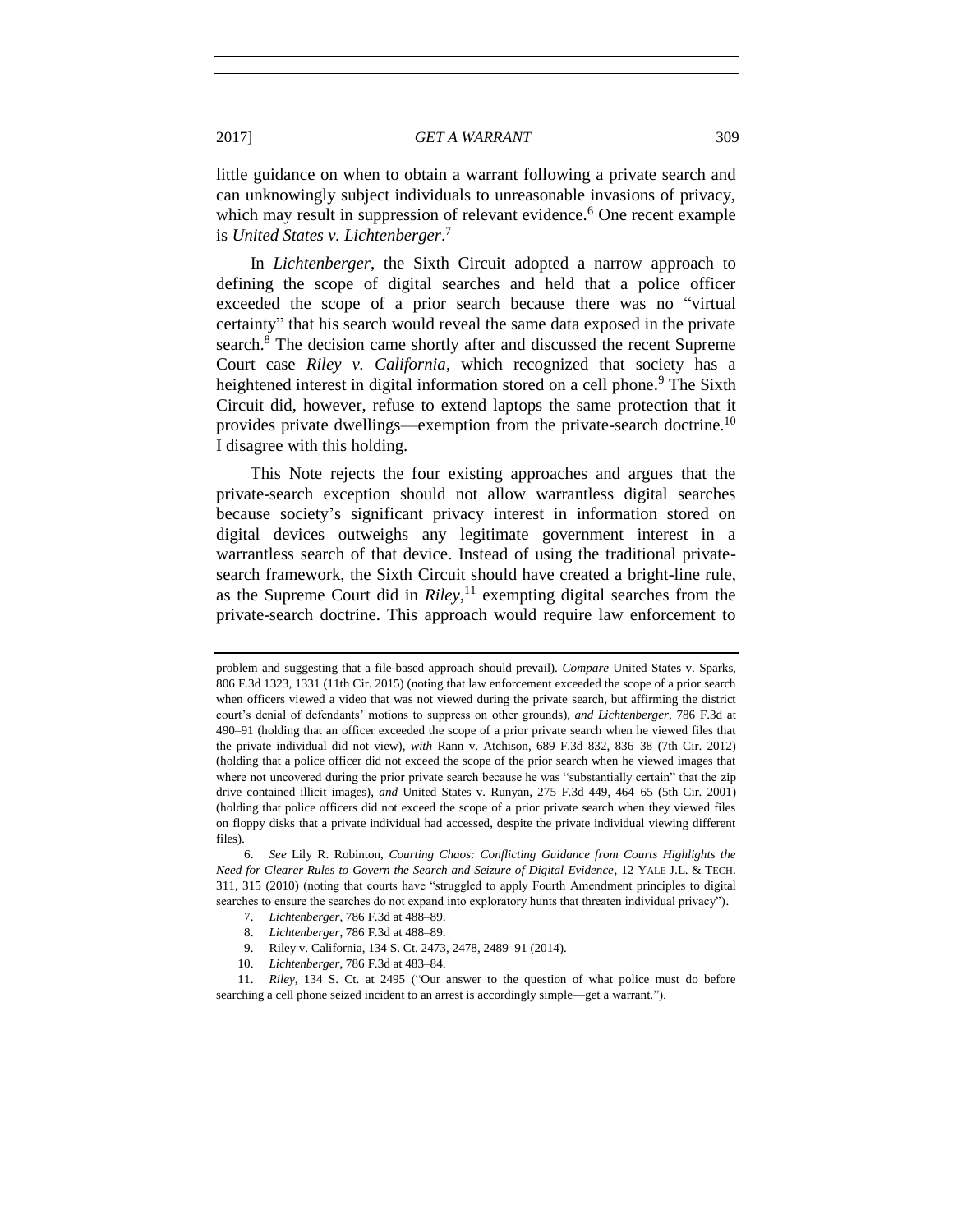obtain a warrant before reconstructing a private search of digital information.

To support this argument, I distinguish society's privacy interest in digital storage devices from the physical container the Supreme Court based the private-search doctrine on. I will also draw an analogy between digital storage devices and homes, focusing on cases in which courts have refused to extend the private-search exception to private dwellings.<sup>12</sup> At first blush, this approach may appear to be anti-law enforcement, but as I discuss in Part III, law enforcement stands to lose very little from this approach and gains a great deal of clarity when compared to the existing approaches.

This Note will proceed in three parts. Part I describes the background of the private-search exception and various methods that law enforcement uses to carry out digital searches. Part II explains the competing approaches to the denominator problem and problems that arise under each approach. Part III argues that the heightened privacy interests in digital information move digital searches outside the scope of the private-search exception, requiring that law enforcement obtain a warrant before reconstructing a private search of digital data.<sup>13</sup>

# I. BACKGROUND

## A. THE FOURTH AMENDMENT

The Fourth Amendment provides,

The right of the people to be secure in their persons, houses, papers, and effects, against unreasonable searches and seizures, shall not be violated, and no Warrants shall issue, but upon probable cause, supported by Oath or affirmation, and particularly describing the place to be searched, and the persons or things to be seized.<sup>14</sup>

<sup>12.</sup> *E.g.*, United States v. Allen, 106 F.3d 695, 699 (6th Cir. 1997); State v. Wright, 114 A.3d 340, 352 (N.J. 2015).

<sup>13.</sup> Although it is outside the scope of this Note, the 2016 dispute between Apple and the Department of Justice raises a number of unanswered Fourth Amendment questions. *See generally* Orin S. Kerr, *Preliminary Thoughts on the Apple iPhone Order in the San Bernardino Case: Part 3*, *the Policy Question*, WASH. POST (Feb. 24, 2016), https://www.washingtonpost.com/news/volokhconspiracy/wp/2016/02/24/preliminary-thoughts-on-the-apple-iphone-order-in-the-san-bernardino-casepart-3-the-policy-question (positing that the Apple/Federal Bureau of Investigation dispute raises the novel question, "what is the optimal amount of physical box security," i.e., how much power should an owner have to prevent non-consensual access to his mobile device).

<sup>14.</sup> U.S. CONST. amend. IV.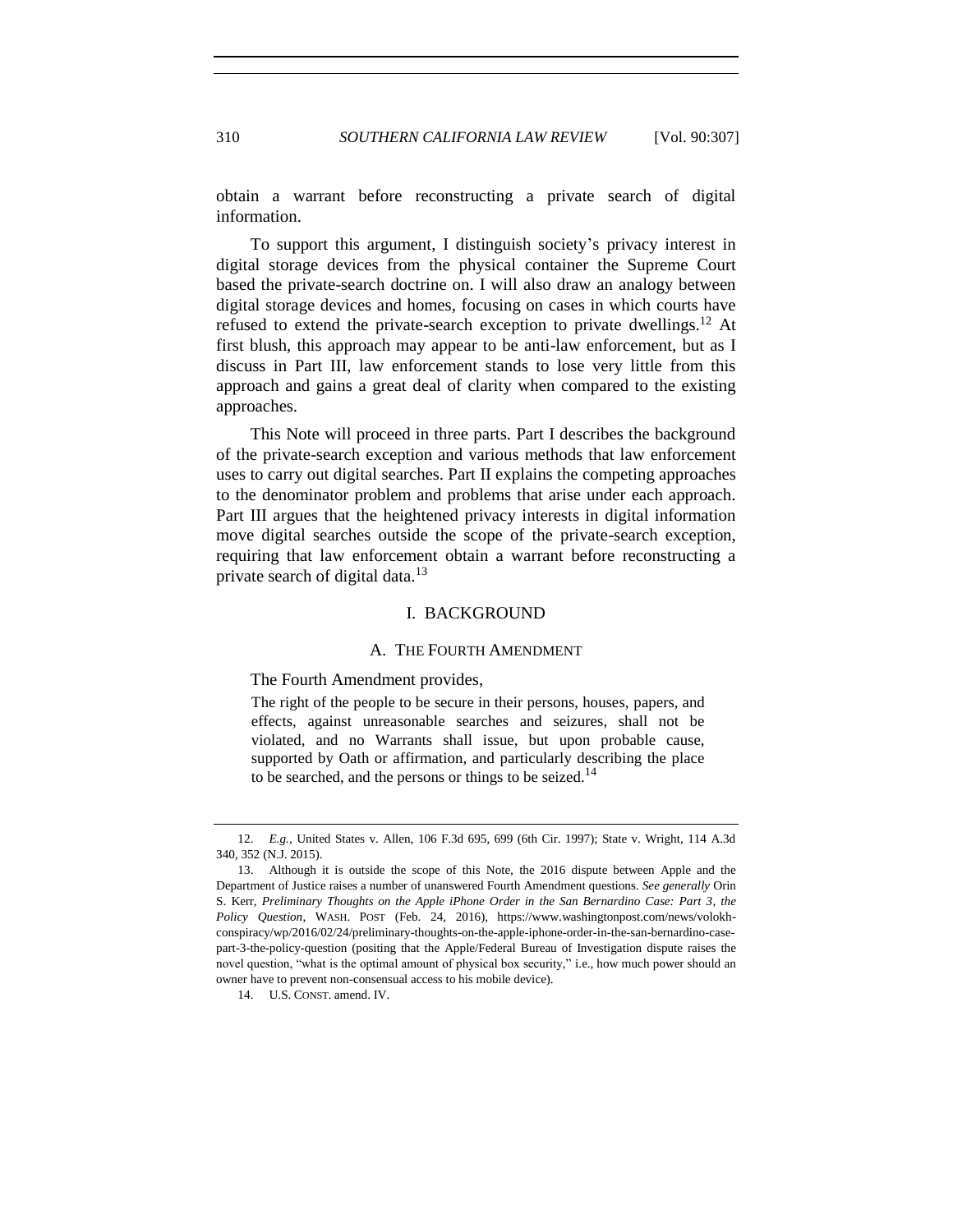Put simply, the Fourth Amendment protects people from unreasonable searches and seizures.<sup>15</sup> The Fourth Amendment, however, only protects against *government* searches and seizures—"it is wholly inapplicable 'to a search or seizure, even an unreasonable one, effected by a private individual not acting as an agent of the government or with the participation or knowledge of any governmental official."<sup>16</sup>

Two of the most important aspects of the Fourth Amendment are the warrant requirement and the exclusionary rule. First, the Fourth Amendment requires that law enforcement obtain a warrant before conducting a "search" unless an exception to the warrant requirement applies.<sup>17</sup> A search occurs when the government (1) obtains information by trespassing on a constitutionally protected area or (2) infringes on an individual's reasonable expectation of privacy.<sup>18</sup> The warrant requirement ensures that a neutral magistrate, as opposed to a zealous officer, determines that probable cause exists.<sup>19</sup> Second, courts generally must exclude any evidence seized in violation of the Fourth Amendment under the exclusionary rule.<sup>20</sup> The purpose of the exclusionary rule is to deter police misconduct, and thus, the rule does not apply when the cost of exclusion outweighs the deterrent effect. $21$ 

If law enforcement has "probable cause to believe that a container holds contraband or evidence of a crime," it may seize the container and then seek a warrant to examine its contents.<sup>22</sup> The Court has even suggested that law enforcement may briefly seize a container if they have reasonable suspicion—a lower standard than probable cause—that the container holds contraband or evidence of a crime.<sup>23</sup> Once a container is seized, however, law enforcement needs a search warrant to examine its

<sup>15.</sup> United States v. Jacobsen, 466 U.S. 109, 113 (1984).

<sup>16.</sup> *Id.* at 113–14 (citing Walter v. United States, 447 U.S. 649, 662 (1980) (Blackmun, J., dissenting)).

<sup>17.</sup> Katz v. United States, 389 U.S. 347, 357 (1967) ("[S]earches conducted outside the judicial process, without prior approval by judge or magistrate, are *per se* unreasonable under the Fourth Amendment—subject only to a few specifically established and well-delineated exceptions.").

<sup>18.</sup> United States v. Jones, 132 S. Ct. 945, 950–52 (2012).

<sup>19.</sup> Johnson v. United States, 333 U.S. 10, 13–14 (1948) ("The point of the Fourth Amendment, which is not often grasped by zealous officers, is not that it denies law enforcement the support of the usual inferences which reasonable men draw from evidence. Its protection consists in requiring that those inferences be drawn by a neutral and detached magistrate instead of being judged by the officer engaged in the often competitive enterprise of ferreting out crime.").

<sup>20.</sup> Mapp v. Ohio, 367 U.S. 643, 655 (1961).

<sup>21.</sup> United States v. Leon, 468 U.S. 897, 906–07, 916 (1984).

<sup>22.</sup> United States v. Place, 462 U.S. 696, 701 (1983).

<sup>23.</sup> *Id.* at 697–98.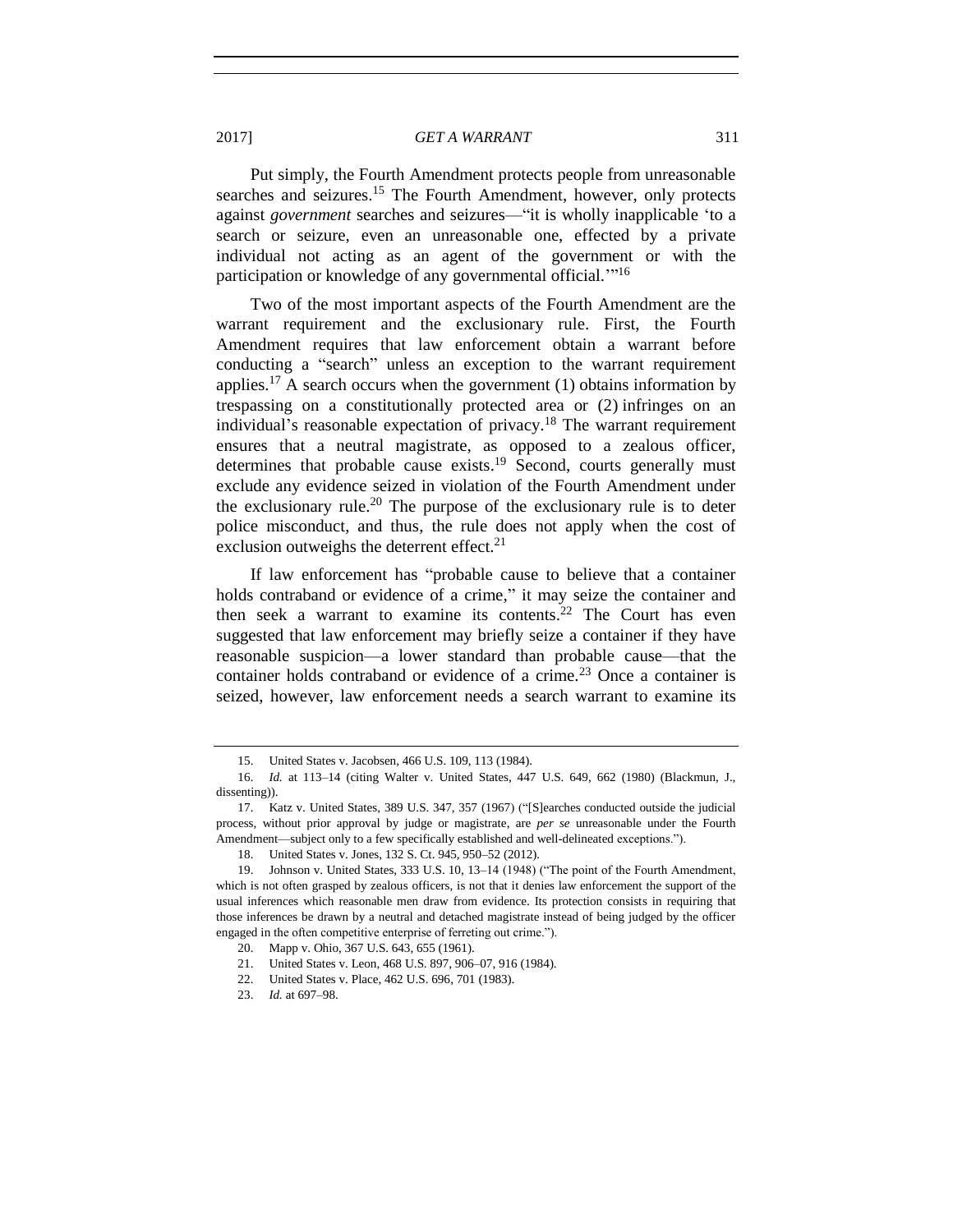## contents.<sup>24</sup>

Three things are required for a search warrant: (1) it "must be issued by [a] neutral, disinterested magistrate[]"; (2) "those seeking the warrant must demonstrate to the magistrate their probable cause to believe that 'the evidence sought will aid in a particular apprehension or conviction' for a particular offense"; and (3) it "'must particularly describe the things to be seized,' as well as the place to be searched."<sup>25</sup> Probable cause is established if the magistrate determines that "there is a fair probability that contraband or evidence of a crime will be found in a particular place."<sup>26</sup>

Warrantless searches are only reasonable if an exception to the warrant requirement applies.<sup>27</sup> When evaluating exceptions to the warrant requirement, courts must balance "the need for the particular search against the invasion of personal rights that the search entails" to determine reasonableness, taking into account "the scope of the particular intrusion, the manner in which it is conducted, the justification for initiating it, and the place in which it is conducted." <sup>28</sup> As the late Justice Scalia noted, however, exceptions to the warrant requirement continue to eat away at the rule.<sup>29</sup>

#### B. THE PRIVATE-SEARCH EXCEPTION

The private-search exception allows a government agent to reconstruct a search that was already carried out by a private individual.<sup>30</sup> Two elements must exist for the private-search exception to apply. First, the private individual must not act as an agent of the government.<sup>31</sup> Second, the

<sup>24.</sup> *Id.* at 701 ("Where law enforcement authorities have probable cause to believe that a container holds contraband or evidence of a crime, but have not secured a warrant, the Court has interpreted the Amendment to permit seizure of the property, pending issuance of a warrant to examine its contents, if the exigencies of the circumstances demand it or some other recognized exception to the warrant requirement is present.").

<sup>25.</sup> Dalia v. United States, 441 U.S. 238, 255 (1979) (citations omitted).

<sup>26.</sup> Illinois v. Gates, 462 U.S. 213, 238 (1983).

<sup>27.</sup> Riley v. California, 134 S. Ct. 2473, 2482 (2014) (citing Kentucky v. King, 563 U.S. 452, 459 (2011)) ("In the absence of a warrant, a search is only reasonable if it falls within a specific exception to the warrant requirement.").

<sup>28.</sup> Bell v. Wolfish, 441 U.S. 520, 559 (1979).

<sup>29.</sup> California v. Acevedo, 500 U.S. 565, 582–83 (1991) (Scalia, J., concurring) (remarking that "[i]n 1985, one commentator cataloged nearly 20 . . . exceptions [to the warrant requirement]"). *See also* Craig M. Bradley, *Two Models of The Fourth Amendment*, 83 MICH. L. REV. 1468, 1473 (1985) ("There are over twenty exceptions to the probable cause or the warrant requirement or both.").

<sup>30.</sup> *See* United States v. Jacobsen, 466 U.S. 109, 115–17, 120–21 (1984); Walter v. United States, 447 U.S. 649, 661–62 (1980) (plurality opinion).

<sup>31.</sup> *See* United States v. Jarrett, 338 F.3d 339, 344–45 (4th Cir. 2003) ("[T]he Courts of Appeals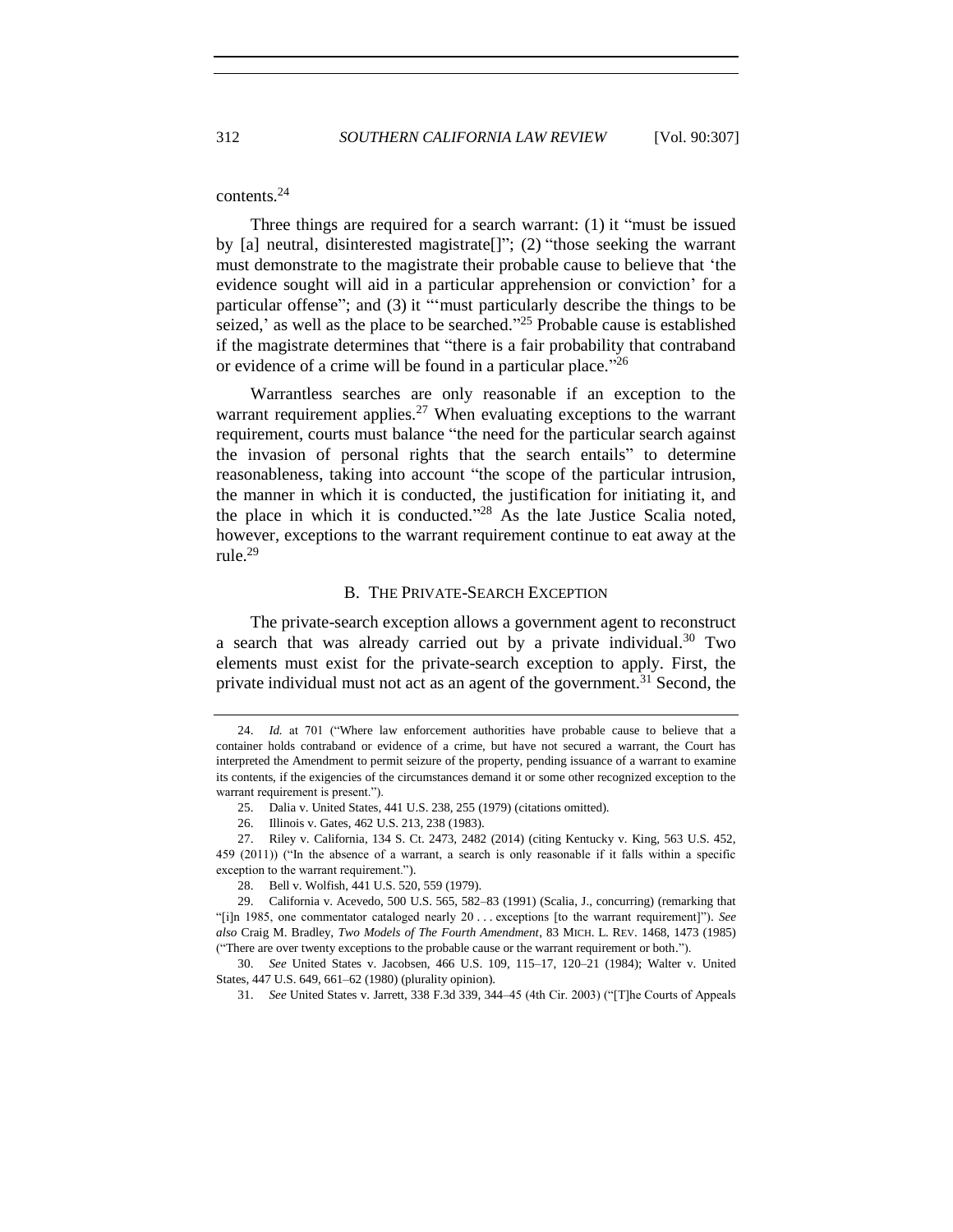subsequent government search may not exceed the scope of the prior private search.<sup>32</sup> The first prong ensures that there was no government action during the initial search, which would implicate the Fourth Amendment.<sup>33</sup> This means that the government may use illegally obtained evidence so long as it merely receives the evidence from a private party and was not involved in the illegal private search.<sup>34</sup> The second prong is based on the reasoning that the initial private search extinguishes the owner's expectation of privacy, allowing a government official to learn what the private individual learned.<sup>35</sup>

The two Supreme Court cases that establish the private-search exception are *Walter v. United States* and *United States v. Jacobsen*. <sup>36</sup> In *Walter*, the Supreme Court left open the possibility that the government could conduct a warrantless search based on a prior private search,<sup>37</sup> and in *Jacobsen*, the Court used this dicta to hold that the Fourth Amendment does not apply when the government replicates a prior private search that "enable[s] [it] to learn nothing that had not previously been learned during the private search." <sup>38</sup> A brief summary of each case helps illustrate the private-search doctrine.

36. *See generally id.*; Walter v. United States, 447 U.S. 649 (1980) (plurality opinion).

have identified two primary factors that should be considered in determining whether a search conducted by a private person constitutes a government search triggering Fourth Amendment protections. These are: (1) whether the government knew of and acquiesced in the private search; and (2) whether the private individual intended to assist law enforcement or had some other independent motivation."); United States v. Hall, 142 F.3d 988, 993–94 (7th Cir. 1998) (holding that a computer repairman's search of a computer did not violate the Fourth Amendment because the repairman was not acting as a government agent).

<sup>32.</sup> *Jacobsen*, 466 U.S. at 115.

<sup>33.</sup> Paul G. Reiter, *Annotation, Admissibility, in Criminal Case, of Evidence Obtained by Search by Private Individual*, 36 A.L.R.3D 553, § 3[a] (1971) (collecting cases agreeing that the Fourth Amendment is intended to restrain government action, not private conduct).

<sup>34.</sup> For a discussion and critique of this rule, in particular to how it relates to digital data, see generally Monica R. Shah, *The Case for a Statutory Suppression Remedy to Regulate Illegal Private Party Searches in Cyberspace*, 105 COLUM. L. REV. 250 (2005). Another troubling implication of this rule is that the U.S. government can conduct warrantless searches of items that were previously searched by foreign governmental officials, such as the United Kingdom's Serious Fraud Office. *See* United States v. Odoni, 782 F.3d 1226, 1240 (11th Cir. 2015) ("[W]e are convinced British officials reviewed [Defendant's] data files before sending them to the United States. As a result, [Defendant] had no reasonable expectation of privacy in the files when the U.S. officials examined them."); Caitlin T. Street, Note, *Streaming the International Silver Platter Doctrine: Coordinating Transnational Law Enforcement in the Age of Global Terrorism and Technology*, 49 COLUM. J. TRANSNAT'L L. 411, 411 (2011) ("Under the international silver platter doctrine, courts admit the evidence gathered by foreign authorities abroad unless the unreasonable search is deemed a 'joint venture' between U.S. and foreign authorities.").

<sup>35.</sup> *See Jacobsen*, 466 U.S. at 117.

<sup>37.</sup> *See Walter*, 447 U.S. at 657 n.9.

<sup>38.</sup> *Jacobsen*, 466 U.S. at 119–21.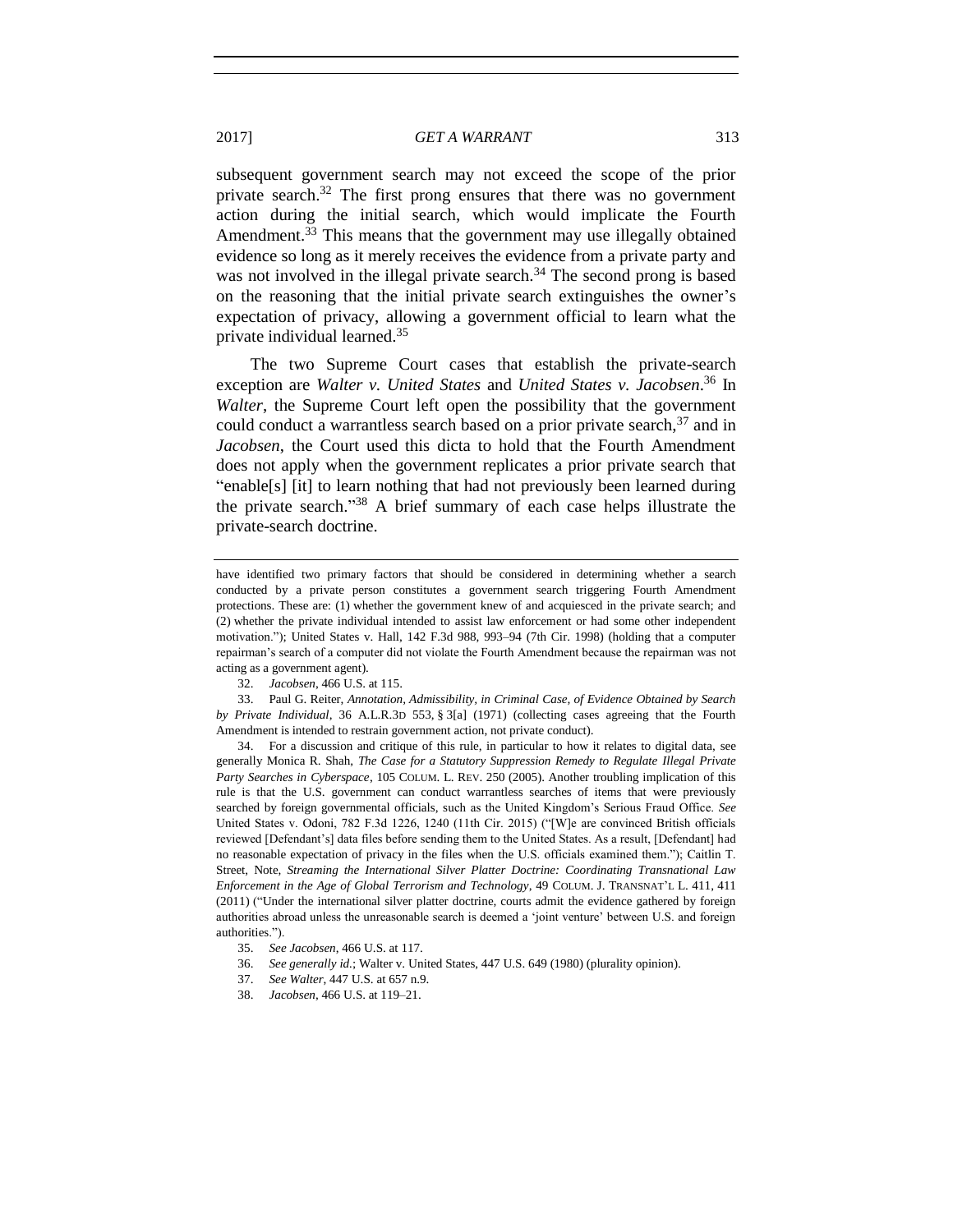In *Walter*, several packages of 8mm films depicting homosexual activity were misdelivered to a private company.<sup>39</sup> Employees examined the boxes, finding "suggestive drawings" and "explicit descriptions of the contents." <sup>40</sup> The Federal Bureau of Investigation ("FBI") retrieved the films after one of the private employees tried without success to view the contents of a film by holding it up to a light. $41$  Without a warrant, FBI agents viewed the films on a projector.<sup>42</sup>

A majority of the Court concluded that the search violated the Fourth Amendment, but there was no majority opinion.<sup>43</sup> Justice Stevens, joined by Justice Stewart, announced the opinion of the Court and reasoned that "[t]he projection of the films was a significant expansion of the search that had been conducted previously by a private party and therefore must be characterized as a separate search." <sup>44</sup> No exception to the warrant requirement applied to the FBI agents' actions, and thus viewing the films without a warrant violated the Fourth Amendment.<sup>45</sup> In Justice Stevens' opinion, *Walter* left open the possibility that the government could conduct a warrantless search if it does not exceed the scope of the prior private search.<sup>46</sup>

Justice White, in a concurring opinion joined by Justice Brennan, argued that the plain-view exception allowed the FBI agents to examine the contents of the box when it was turned over by the private employees because "the government saw no more than what was exposed to plain view," <sup>47</sup> but Justice White disagreed with Justice Stevens' suggestion that the government could have watched the films if the private party watched them before turning them over.<sup>48</sup> In dissent, Justice Blackmun, joined by

<sup>39.</sup> *Walter*, 447 U.S. at 651.

<sup>40.</sup> *Id.* at 651–52. *See also* United States v. Sanders, 592 F.2d 788, 790–91 (5th Cir. 1979) (explaining the specific descriptions of the *Walter* film boxes by noting that "[t]he top of each film box showed the name 'David's Boys' and a drawing of two nude males embracing and kissing; on the back of each were the title of the individual movie and a detailed description, in explicit terms, of the bizarre homosexual acts depicted in the films").

<sup>41.</sup> *Walter*, 447 U.S. at 652.

<sup>42.</sup> *Id.*

<sup>43.</sup> *Id.* at 659.

<sup>44.</sup> *Id.* at 657.

<sup>45.</sup> *Id.* at 657, 659.

<sup>46.</sup> *See id.* at 657 n.9 ("Since the viewing was first done by the Government when it screened the films with a projector, we have no occasion to decide whether the Government would have been required to obtain a warrant had the private party been the first to view them.").

<sup>47.</sup> *Id.* at 660–661 (White, J., concurring).

<sup>48.</sup> *Id.* at 661–62.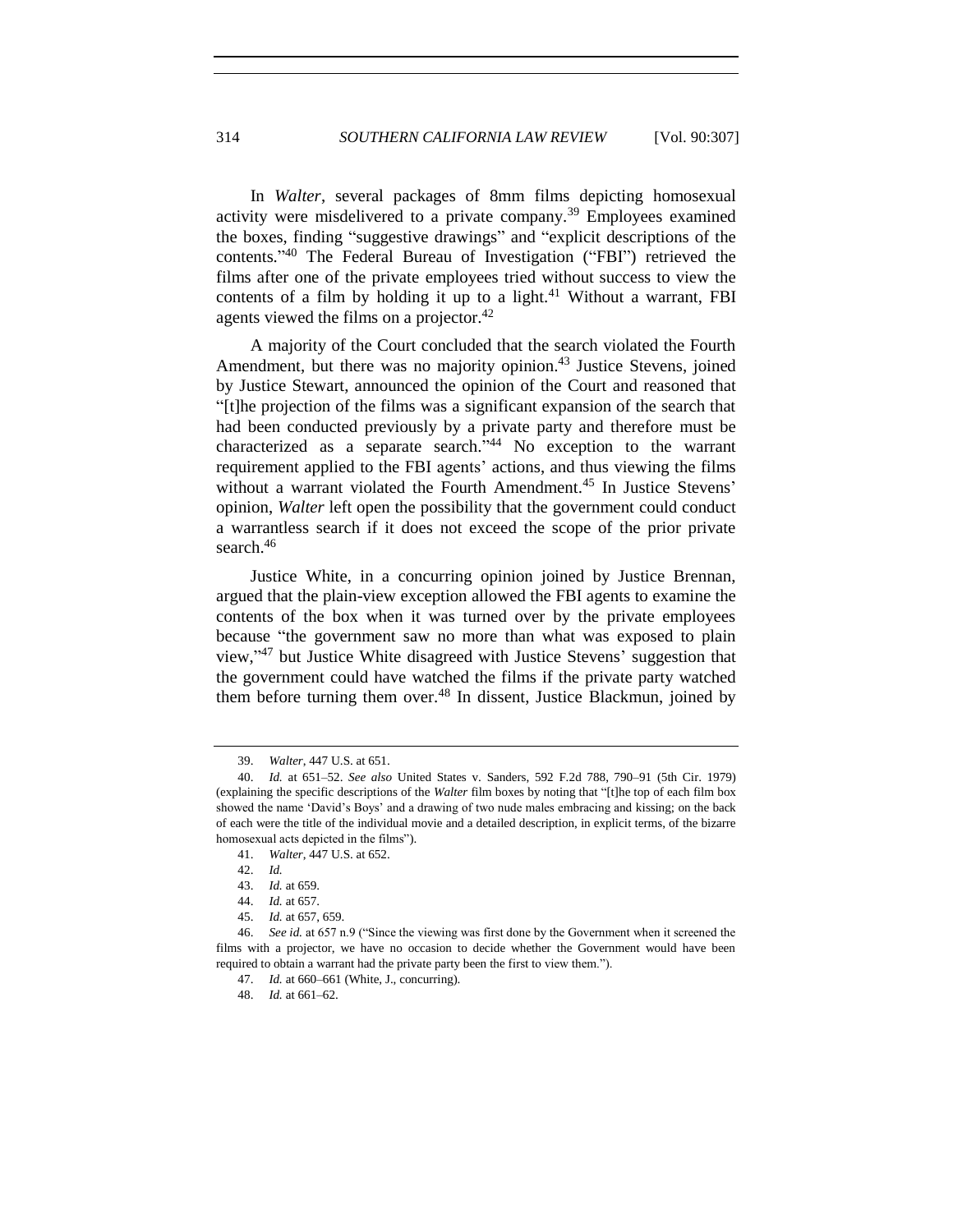Justices Burger, Powell, and Rehnquist, claimed that the FBI did not need a warrant to view the films because Walter lost any expectation of privacy in the films when the private employees opened the box and ascertained the nature of the films.<sup>49</sup>

Four years later, the Court answered the question raised in *Walter* whether the government can replicate a prior private search without a warrant.<sup>50</sup> In *Jacobsen*, Federal Express ("FedEx") employees discovered zip-lock plastic bags containing a white powdery substance in a damaged package.<sup>51</sup> The FedEx employees placed the plastic bags back into the box and notified the Drug Enforcement Administration ("DEA").<sup>52</sup> The DEA agent who arrived at the scene removed the plastic bags from the container, conducted a field test, and identified the substance as cocaine.<sup>53</sup> All of this was done without a warrant.<sup>54</sup>

Writing for the Court, Justice Stevens distinguished *Walter* and held that the DEA agent did not exceed the scope of the prior private search because "the removal of the plastic bags from the tube and the agent's visual inspection of their contents enabled the agent to learn nothing that had not previously been learned during the private search."<sup>55</sup> Because the DEA agent did not exceed the scope of the prior search, which frustrated Jacobsen's expectation of privacy as to the contents of the package, the DEA agent did not violate the Fourth Amendment.<sup>56</sup> Put another way, the agent did not conduct a Fourth Amendment "search" because Jacobsen had no reasonable expectation of privacy in the contents of the package after the private search.<sup>57</sup>

Unlike *Walter*, in which law enforcement learned more than the private search had uncovered when it viewed the videos—that the videos were actually obscene, the DEA agent in *Jacobsen* only found that the package contained plastic bags filled with white powder, the same thing the

<sup>49.</sup> *Id.* at 663 (Blackmun, J., dissenting).

<sup>50.</sup> *Id.* at 657 n.9. *See* United States v. Jacobsen, 466 U.S. 109, 125–26 (1984).

<sup>51.</sup> *Jacobsen*, 466 U.S. at 111.

<sup>52.</sup> *Id.*

<sup>53.</sup> *Id.* at 111–12.

<sup>54.</sup> *Id.*

<sup>55.</sup> *Id.* at 119–20. Justice Stevens reasoned that the seizure (field test) was also justified because "[t]he agents had already learned a great deal about the contents of the package from the [FedEx] employees, all of which was consistent with what they could see." *Id.* at 120–21. For a discussion of the Justices' vote at conference, see THE SUPREME COURT IN CONFERENCE (1940-1985): THE PRIVATE DISCUSSIONS BEHIND NEARLY 300 SUPREME COURT DECISIONS 465–66 (Del Dickson ed., 2001).

<sup>56.</sup> *Jacobsen*, 466 U.S. at 120.

<sup>57.</sup> *Id.*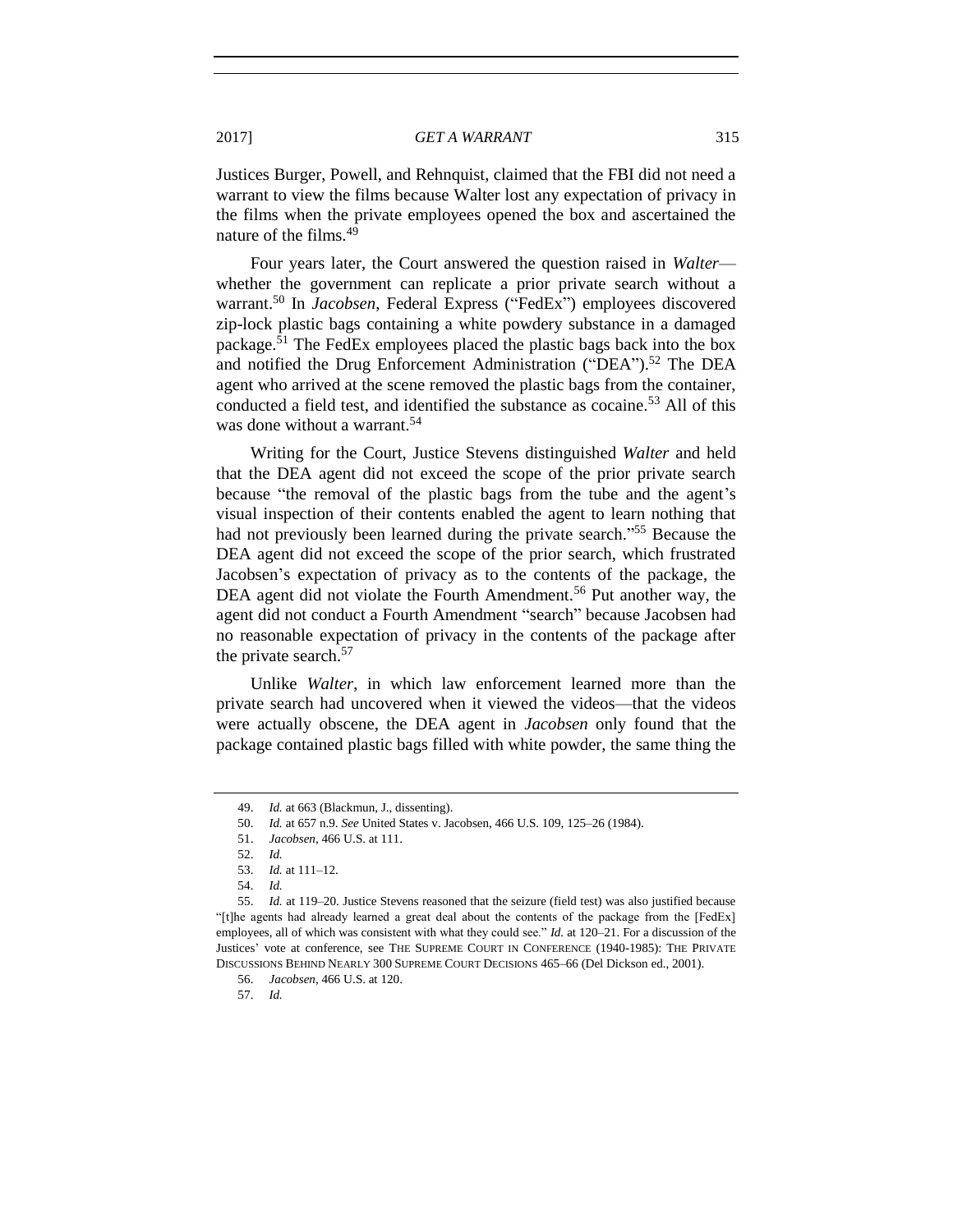FedEx employees had already discovered.<sup>58</sup> Thus, *Jacobsen* allows law enforcement officers to reconstruct a private search so long as they only confirm what was already learned in the private search, and nothing more. <sup>59</sup> In essence, the Court does not consider it a Fourth Amendment "search" when law enforcement learns what a private party already discovered because the owner's expectation of privacy as to that information has already been frustrated. $60$  However, the government needs a warrant if it would uncover facts that were not apparent from the private search because a reasonable expectation of privacy still exists as to the unseen information.<sup>61</sup>

## <span id="page-9-0"></span>C. COMPUTER SEARCHES

The modern computer or cell phone is capable of storing "millions of pages of text, thousands of pictures, or hundreds of videos." <sup>62</sup> As Professor Orin S. Kerr notes, the storage capacity of cell phones and computers is constantly expanding, allowing us to carry even greater amounts of information in our pockets.<sup>63</sup> The quantity of information we store in digital format can make it difficult for law enforcement to locate incriminating evidence on a cell phone or computer.<sup>64</sup>

Because of this, most computer searches begin with law enforcement generating a bitstream copy of a storage device, such as a hard drive, as opposed to searching the original device.<sup>65</sup> A bitstream copy is essentially an identical image of the contents of the original device, which allows law enforcement to view, but not edit, the files that were stored on the original device.<sup>66</sup>

<sup>58.</sup> *See* Walter v. United States, 447 U.S. 649, 657 (1980) (plurality opinion) (discussing how the videos thought to be obscene were not actually viewed until the FBI seized them); *Jacobsen*, 466 U.S. at 120.

<sup>59.</sup> *See Jacobsen*, 466 U.S. at 120.

<sup>60.</sup> *See id.*

<sup>61.</sup> *See id.*

<sup>62.</sup> Riley v. California, 134 S. Ct. 2473, 2478, 2489 (2014) (citing Orin S. Kerr, *Foreword: Accounting for Technological Change*, 36 HARV. J.L. & PUB. POL'Y 403, 404 (2013) [hereinafter Kerr, *Foreword*]).

<sup>63.</sup> Kerr, *Foreword*, *supra* not[e 62,](#page-9-0) at 404–05.

<sup>64.</sup> *See Riley*, 134 S. Ct. at 2491; Kerr, *Searches and Seizures*, *supra* not[e 3,](#page-1-0) at 569.

<sup>65.</sup> *See* Kerr, *Searches and Seizures*, *supra* not[e 3,](#page-1-0) at 557.

<sup>66.</sup> *See id.* at 541 ("[T]he bitstream copy duplicates every bit and byte on the target drive including all files, the slack space, Master File Table, and metadata in exactly the order they appear on the original."). *See also* DARREN R. HAYES, A PRACTICAL GUIDE TO COMPUTER FORENSICS INVESTIGATIONS Ch. 3, Section Cloning Devices (2014) ("On average, successfully cloning a SATA drive takes less than an hour. Of course, the time to clone depends on the size of the source hard drive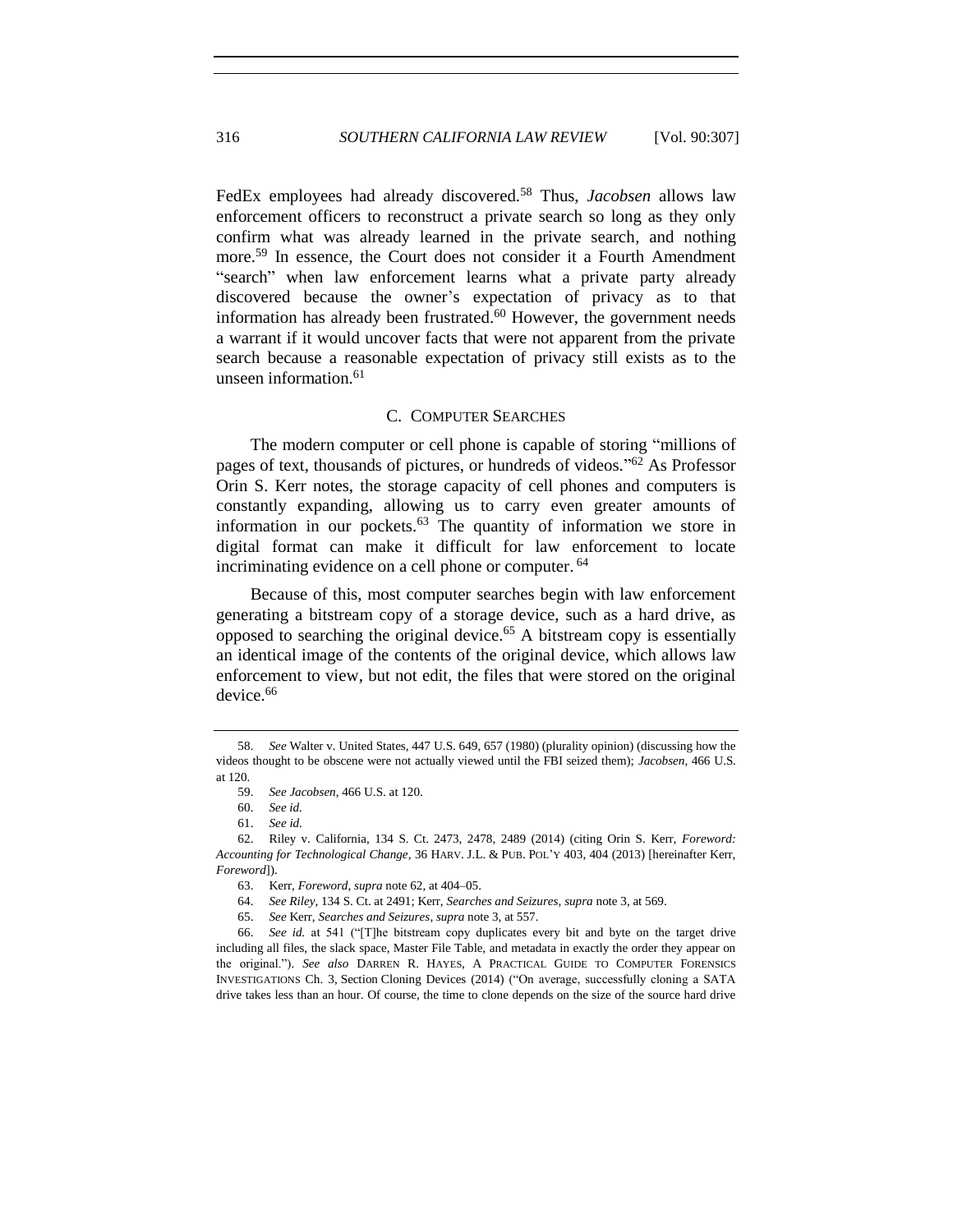Intuitively, creating a bitstream copy seems like a seizure, but Supreme Court precedent suggests otherwise.<sup>67</sup> In *Arizona v. Hicks*, the Supreme Court held that a seizure did not occur when a police officer wrote down the serial numbers of a stereo system because writing down the serial numbers did not "'meaningfully interfere'" with Hicks' possessory interest in the numbers or the stereo.<sup>68</sup> Lower courts have interpreted this to mean that a seizure does not occur when law enforcement generates a bitstream copy of an electronic device because generating a bitstream copy does not interfere with the owner's possessory interest in the data. $69$  The Fourth Amendment is implicated, however, when the government later searches the bitstream copy.<sup>70</sup>

<span id="page-10-0"></span>Once law enforcement has a bitstream copy, it can use forensic tools to examine files on the copy.<sup>71</sup> These tools, such as the computer program EnCase, allow an analyst to locate specific types of files even if a user has taken steps to mask the contents of the file.<sup>72</sup> In private-search-exception cases, however, law enforcement usually conducts a simple on-site search of the original device without any forensic tools.<sup>73</sup> A simple search would involve an officer using the search functions on the computer in the same way an ordinary citizen would.<sup>74</sup> A simple search may be ineffective because "[c]omputer records are extremely susceptible to tampering, hiding, or destruction, whether deliberate or inadvertent."<sup>75</sup> As I will discuss in Part III, this makes it important for law enforcement to have a set procedure for searching and seizing digital information, which minimizes the risk of loss of evidence.

68. *Hicks*, 480 U.S. at 324 (citation omitted).

and the cloning equipment being used."); ORIN S. KERR, COMPUTER CRIME LAW 320 (2006) ("[A] bitstream image copies every bit and byte on the target drive in exactly the order it appears on the original.").

<sup>67.</sup> *See* Arizona v. Hicks, 480 U.S. 321, 324 (1987); Kerr, *Searches and Seizures*, *supra* note [3,](#page-1-0) at 560.

<sup>69.</sup> *See* United States v. Gorshkov, No. CR00-550C, 2001 U.S. Dist. LEXIS 26306, at \*8 (W.D. Wash. 2001) ("The copying of the data had absolutely no impact on [the defendant's] possessory rights. Therefore it was not a seizure under the Fourth Amendment." (footnote omitted) (citing *Hicks*, 480 U.S. at 324)).

<sup>70.</sup> *See* Kerr, *Searches and Seizures*, *supra* not[e 3,](#page-1-0) at 560–61.

<sup>71.</sup> G. Robert McClain, Jr., Note, United States v. Hill*: A New Rule, but No Clarity for the Rules Governing Computer Searches and Seizures*, 14 GEO. MASON L. REV. 1071, 1094 (2007).

<sup>72.</sup> Kerr, *Searches and Seizures*, *supra* not[e 3,](#page-1-0) at 544–45.

<sup>73.</sup> *See* McClain, Jr., *supra* note [71,](#page-10-0) at 1092 ("The simplest approach is to turn on the suspect's computer and simply start looking around for incriminating files, starting, for example, in the My Documents folder, and then browsing through the various folders until the officer sees something that catches his or her eye.").

<sup>74.</sup> *See id.*

<sup>75.</sup> United States v. Hunter, 13 F. Supp. 2d 574, 583 (D. Vt. 1998).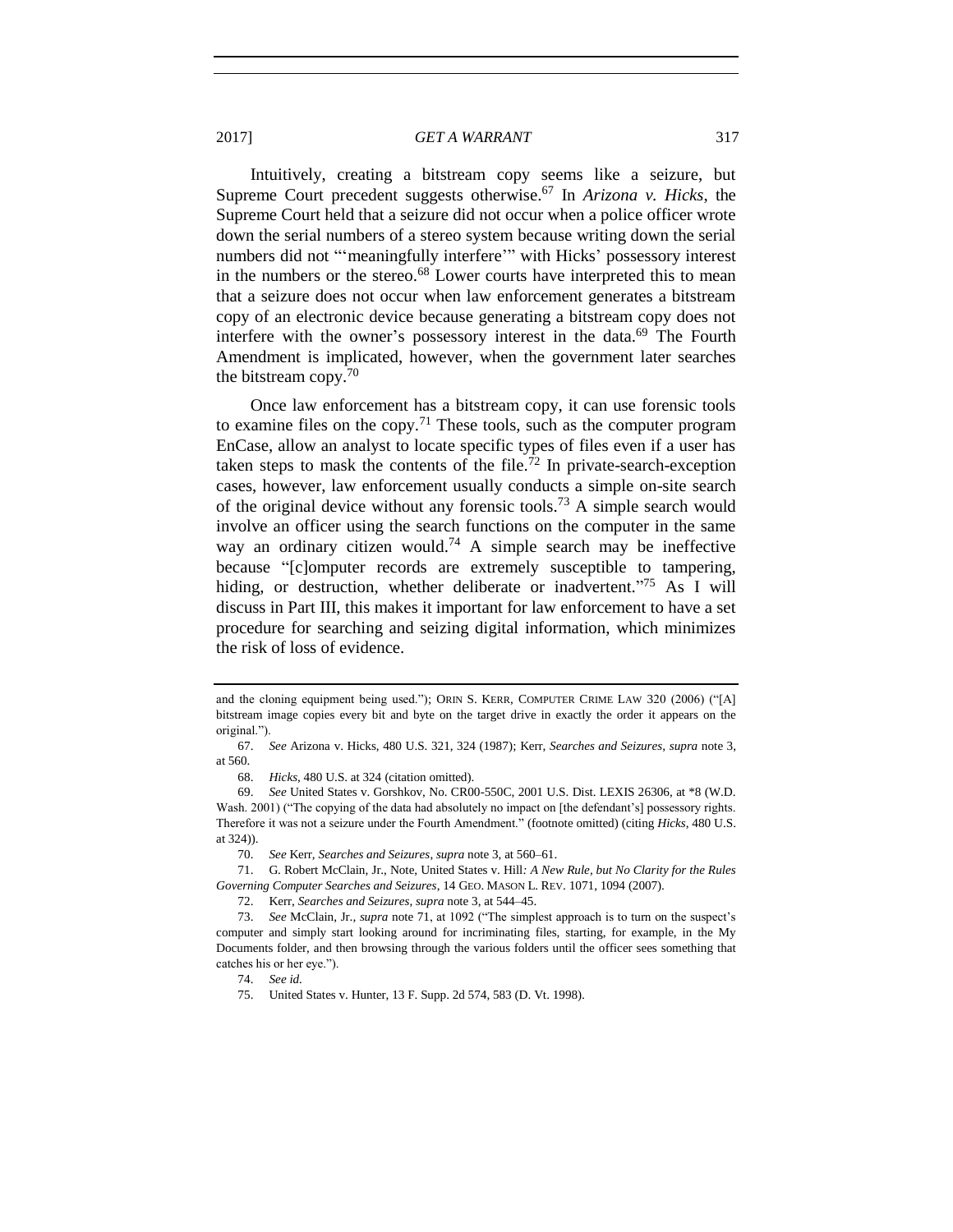## <span id="page-11-0"></span>D. RILEY'S BALANCING TEST

The unique nature of computer storage often raises novel legal issues that question existing Fourth Amendment jurisprudence.<sup>76</sup> While the recent Supreme Court case *Riley v. California* dealt with the search-incident-toarrest exception, the Court's approach suggests that it will not formalistically apply existing Fourth Amendment exceptions to digital searches.<sup>77</sup> *Riley* may signal a trend that the Court will favor privacy interests in digitally stored information when there is little justification or need for a warrantless search.<sup>78</sup>

<span id="page-11-1"></span>In *Riley*, the Supreme Court recognized that important privacy interests are implicated during the search of a cell phone when it held that the search-incident-to-arrest exception does not apply to cell phones.<sup>79</sup> David Riley was arrested for driving with an expired registration, and police officers searched his cell phone without a warrant shortly after the arrest.<sup>80</sup> Information from his cell phone allowed the police to charge him in connection with an earlier shooting.<sup>81</sup> The government claimed that the search-incident-to-arrest exception applied, $82$  and thus, it had the right to "'search the person of the accused when legally arrested to discover and seize the fruits or evidences of crime."<sup>83</sup> Indeed, existing search-incidentto-arrest precedent suggested that law enforcement had unlimited discretion to search containers found on an arrestee's person even if the policy reasons for a search incident to arrest did not apply.<sup>84</sup> The Court disagreed,

<sup>76.</sup> *See* Jacob Gershman, *Alito Says He's Startled by White House Assertions of Executive Power*, WALL ST. J.: LAWBLOG (Sept. 21, 2015), http://blogs.wsj.com/law/2015/09/21/alito-says-hesstartled-by-white-house-assertions-of-executive-power ("Alito moved onto privacy and the Fourth Amendment . . . 'During the past ten years, the Court has applied the Fourth amendment's prohibition against unreasonable search and seizure to modern technology. I think this is going to be a very big issue moving forward.'").

<sup>77.</sup> *See* Richard Raysman & Peter Brown, *How Has Digital Ubiquity Affected Fourth Amendment Law?*, NEW YORK L.J. (June 9, 2015), https://advance.lexis.com/search?crid=bed6628d-65b0-4fa5-9f37-4c7726170b0d&pdsearchterms=LNSDUID-ALM-NYLAWJ-1202728535476& pdbypasscitatordocs=False&pdmfid=1000516&pdisurlapi=true.

<sup>78.</sup> *See id.*

<sup>79.</sup> Riley v. California, 134 S. Ct. 2473, 2491, 2493, 2495 (2014).

<sup>80.</sup> *Id.* at 2480–81.

<sup>81.</sup> *Id.* at 2481.

<sup>82.</sup> *Id.* at 2485–86.

<sup>83.</sup> *Id.* at 2482 (quoting Weeks v. United States, 232 U.S. 383, 392 (1914)).

<sup>84.</sup> *See* United States v. Robinson, 414 U.S. 218, 237 (1973) (Powell, J., concurring) ("If the arrest is lawful, the privacy interest guarded by the Fourth Amendment is subordinated to a legitimate and overriding governmental concern. . . . This seems to me the reason that a valid arrest justifies a full search of the person, even if that search is not narrowly limited by the twin rationales of seizing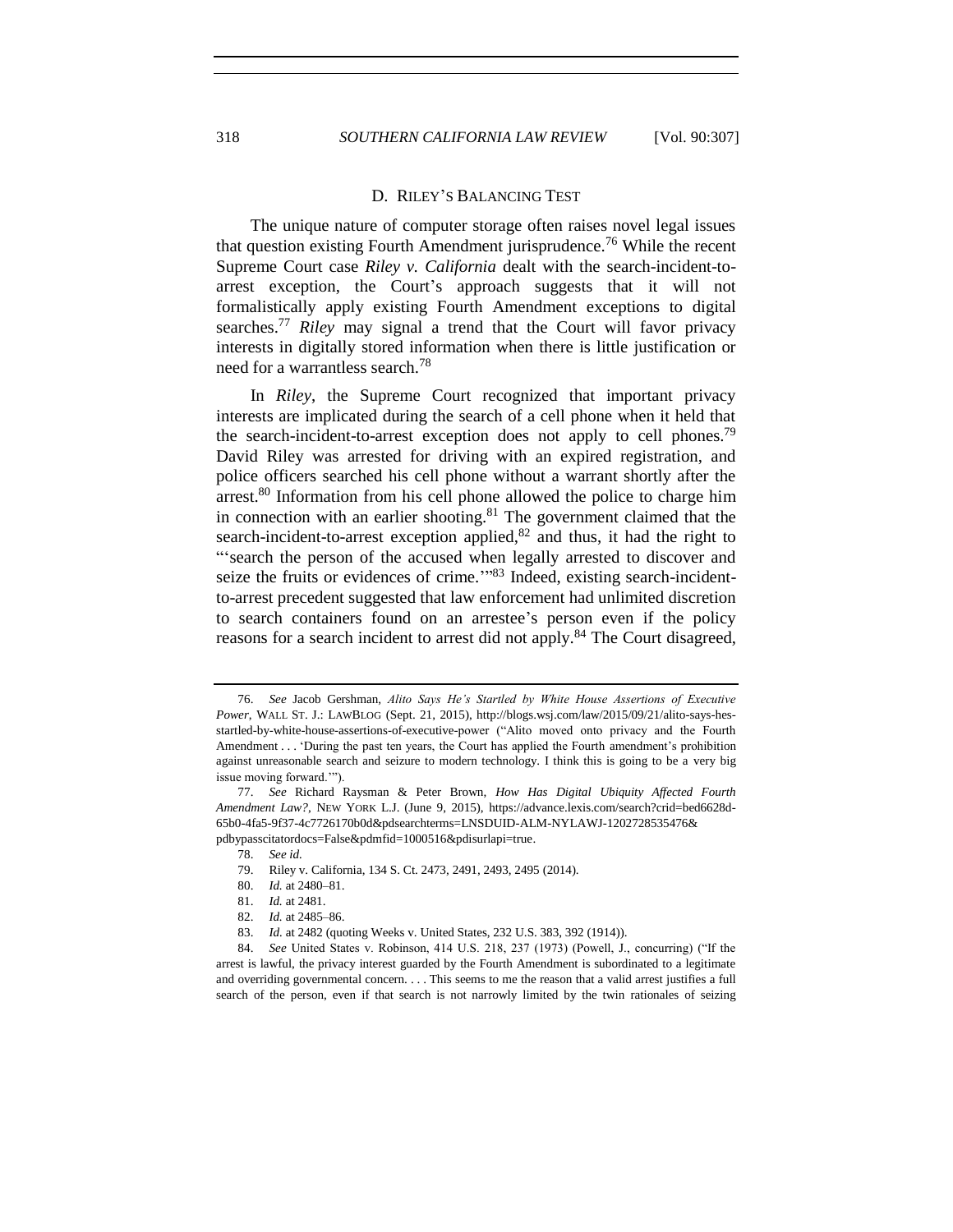holding that the search-incident-to-arrest exception did not allow police to search an arrestee's cell phone without a warrant.<sup>85</sup>

The Court evaluated the exception as applied to cell phones by balancing the degree of intrusion on an individual's privacy with the "'promotion of legitimate governmental interests."<sup>86</sup> The Court reasoned that the policy concerns that justify the search-incident-to-arrest exception do not apply to searches of cell phones. $87$  The two primary justifications for a warrantless search incident to arrest are: (1) protecting the arresting officer's safety and (2) preventing loss or destruction of evidence by the arrestee.<sup>88</sup>

The Court first determined that the data on a cell phone does not present any threat to an officer's safety or to facilitating an escape for the arrestee once the officer has confiscated the phone.<sup>89</sup> Second, the Court found that there was little threat that *the arrestee* could destroy any incriminating evidence because the officer would be able to remove the phone from the arrestee's possession.<sup>90</sup> The government's interest in warrantless searches of cell phones incident to arrest did not outweigh society's immense privacy interest in digital information.<sup>91</sup> Thus, law enforcement cannot use the search-incident-to-arrest exception to justify a

91. *See id.* at 2484–85, 2494–95.

evidence and disarming the arrestee."); *id.* at 239 (Marshall, J., dissenting) ("[T]he majority turns its back on these principles, holding that 'the fact of the lawful arrest' always establishes the authority to conduct a full search of the arrestee's person, regardless of whether in a particular case 'there was present one of the reasons supporting the authority for a search of the person incident to a lawful arrest.'").

<sup>85.</sup> *Riley*, 134 S. Ct. at 2495.

<sup>86.</sup> *Id.* at 2484 (quoting Wyoming v. Houghton, 526 U.S. 295, 300 (1999)) ("[W]e generally determine whether to exempt a given type of search from the warrant requirement 'by assessing on the one hand, the degree to which it intrudes upon an individual's privacy and, on the other, the degree to which it is needed for the promotion of legitimate governmental interests.'" (citing *Wyoming*, 526 U.S. at 295)).

<sup>87.</sup> *Id.* at 2484–85.

<sup>88.</sup> *Id.* at 2483 (citing Chimel v. California, 395 U.S. 752, 762–63 (1969)); United States v. Robinson, 414 U.S. 218, 234 (1973) ("The justification or reason for the authority to search incident to a lawful arrest rests quite as much on the need to disarm the suspect in order to take him into custody as it does on the need to preserve evidence on his person for later use at trial.").

<sup>89.</sup> *Riley*, 134 S. Ct. at 2485.

<sup>90.</sup> *Id.* at 2486–88. The Court acknowledged that there is a risk that a third party could send a signal that would destroy evidence on the phone, but noted that this is different from the concern that the *defendant* will destroy evidence upon arrest. *Id.* at 2486–87. The Court also claimed that it is unlikely that a warrantless search would prevent a third party from remotely wiping the phone because the phone would still be vulnerable between the time of arrest and the later search. *Id.* at 2487. Finally, the Court pointed out that law enforcement could prevent remote wiping by disconnecting the phone from the wireless network, which can be done by turning off the phone or placing it in a bag that isolates it from radio waves. *Id.*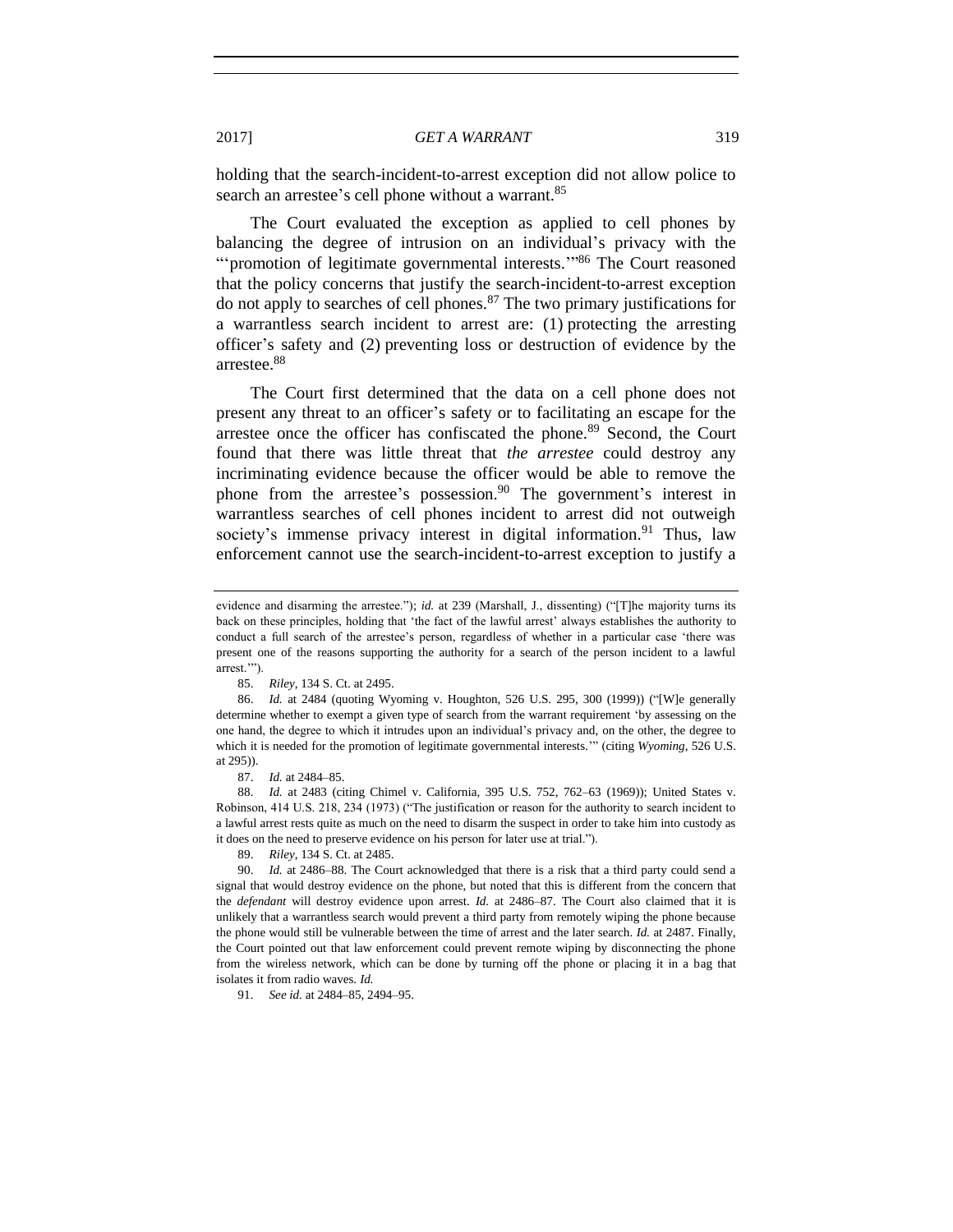warrantless search of an arrestee's cell phone.<sup>92</sup> This was a significant departure from prior cases that seemed to give law enforcement the right to open any containers found on the arrestee's person, even when there was no risk of harm to the officer or destruction of evidence.<sup>93</sup>

It has yet to be seen how society's heightened privacy interest in digital information will impact other exceptions to the warrant requirement. Lower courts will need to apply *Riley* to determine whether an individual's privacy interest in different types of digital data outweighs the government's interest in carrying out a warrantless search of that data.<sup>94</sup> In *Riley*, the Court easily found that the warrantless digital search was unreasonable because the government had little-to-no interest in carrying out the search under the search-incident-to-arrest exception.<sup>95</sup> However, it will be more difficult to evaluate warrantless searches under other exceptions when the government can articulate a legitimate interest in the search.<sup>96</sup>

With respect to the private-search exception, the government will likely argue that it has an interest in confirming the private party's description of what was found so that law enforcement can establish probable cause for a warrant.<sup>97</sup> In Part III, I argue that while there are certain circumstances when the government has an interest in reconstructing a private search of digital information, society's privacy interest in this information outweighs the government's.

<sup>92.</sup> *Id.* at 2495.

<sup>93.</sup> *See Robinson*, 414 U.S. at 235 ("A custodial arrest of a suspect based on probable cause is a reasonable intrusion under the Fourth Amendment; that intrusion being lawful, a search incident to the arrest requires no additional justification.").

<sup>94.</sup> *See* Adam Lamparello & Charles E. MacLean, Riley v. California*: Privacy Still Matters, but How Much and in What Contexts?, 27 REGENT U. L. REV. 25, 34 (2014)* ("[W]hat remains unknown is how weighty an individual's privacy interest will be outside of the arrest context, where the intrusion is less significant, or where the Government's interest is more substantial."); *id.* at 33 ("[F]uture cases involving digital privacy rights will involve balancing an individual's privacy interest against law enforcement's interest in crime prevention.").

<sup>95.</sup> *Riley*, 134 S. Ct. at 2484–85.

<sup>96.</sup> *See id.* at 2494; *id.* at 2497 (Alito, J., concurring) ("I would reconsider the question presented here if either Congress or state legislatures, after assessing the legitimate needs of law enforcement and the privacy interests of cell phone owners, enact legislation that draws reasonable distinctions based on categories of information or perhaps other variables.").

<sup>97.</sup> *See* Kerr, *Sixth Circuit Creates Split*, *supra* note [5](#page-1-1) ("[O]fficers may want to check to make sure there is probable cause, making reconstruction of what the private party saw helpful to getting a later warrant.").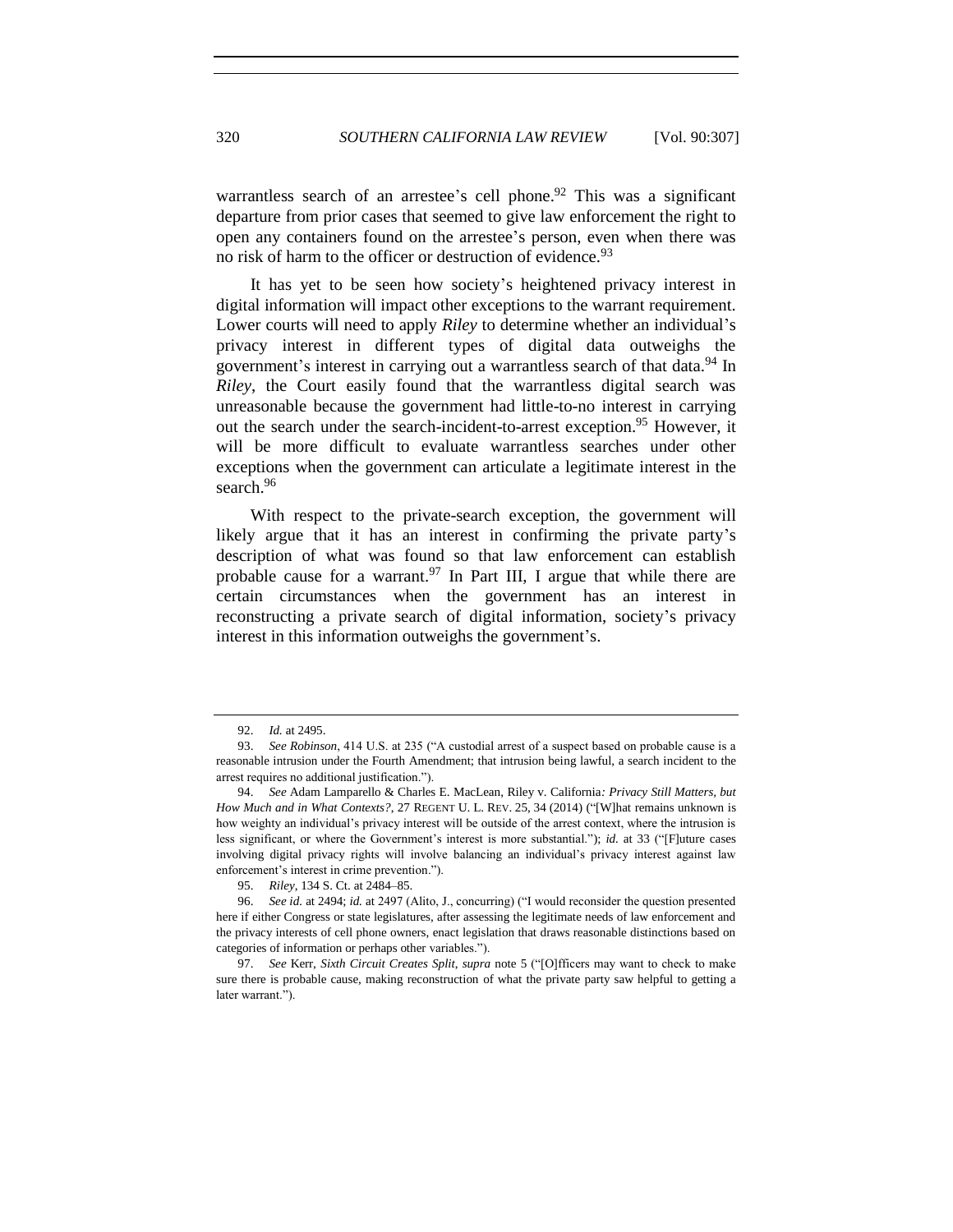# II. APPROACHES TO DEFINING THE SCOPE OF DIGITAL SEARCHES

Courts and commentators have suggested at least four different approaches to defining the scope of a digital private search. All four approaches attempt to fit digital searches into the existing *Jacobsen* framework. The broadest approach analogizes a computer to a closed container and allows law enforcement to search the entire computer if a private party has examined any file on the computer. The competing approaches argue that this is too broad and that folders, files, or what is actually exposed to human observation should be treated as the "container" for Fourth Amendment purposes. The following section outlines the four approaches and discusses problems that arise under each.

# A. THE FIFTH CIRCUIT *RUNYAN* APPROACH

In *United States v. Runyan*, the Fifth Circuit adopted the broadest approach to defining the scope of a digital search.<sup>98</sup> In *Runyan*, the defendant's wife and her friend searched roughly twenty of the defendant's CDs and floppy disks ("the devices") and discovered child pornography.<sup>99</sup> The friend turned over "twenty-two CDs, ten ZIP disks, and eleven floppy disks to [law enforcement]," and the wife also turned over items to the police.<sup>100</sup> The wife and her friend had not searched all of the devices they turned over to law enforcement.<sup>101</sup> Without a warrant, law enforcement officers viewed images on the devices the wife and her friend had searched, along with images on the devices that they had not searched.<sup>102</sup>

The Fifth Circuit analogized the devices to physical containers and held that the wife and her friend extinguished the defendant's reasonable expectation of privacy in all of the devices that they had searched.<sup>103</sup> The court reasoned that the law enforcement officers were simply examining the devices more thoroughly when they viewed files on the devices that the wife and her friend had already searched.<sup>104</sup> Put another way, by viewing one file on a disk, the wife and her friend frustrated the defendant's

<sup>98.</sup> United States v. Runyan, 275 F.3d 449, 464–65 (5th Cir. 2001). The Seventh Circuit later adopted this approach in *Rann v. Atchison*, 689 F.3d 832, 837 (7th Cir. 2012).

<sup>99.</sup> *Runyan*, 275 F.3d at 453.

<sup>100.</sup> *Id.*

<sup>101.</sup> *Id.* at 460.

<sup>102.</sup> *Id.*

<sup>103.</sup> *Id.* at 464–65 ("[W]e find that the police do not exceed the scope of a prior private search when they examine particular items within a container that were not examined by private searchers . . . .").

<sup>104.</sup> *Id.* at 464.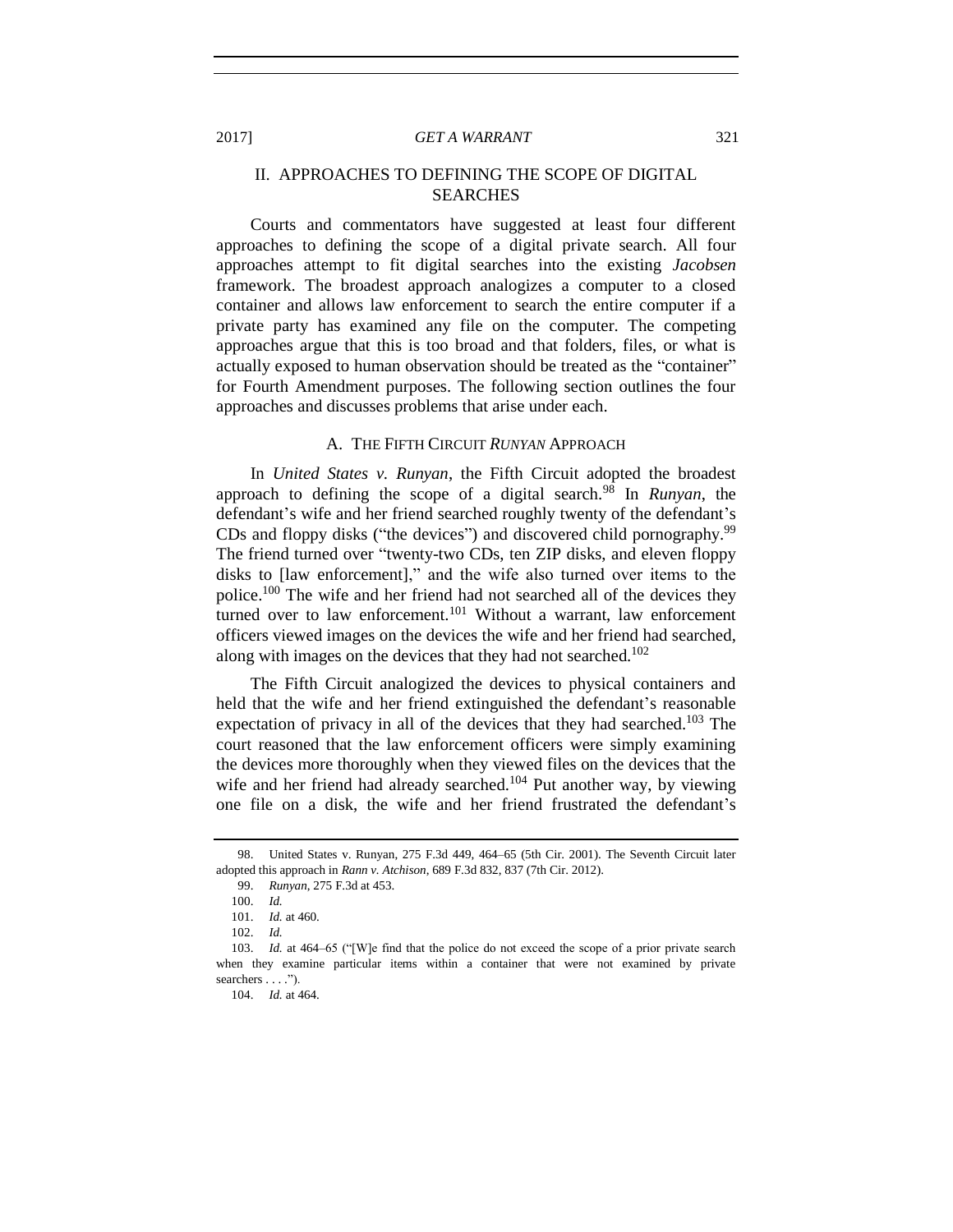expectation of privacy as to *all material* on that disk, even if they had only viewed some of the files.<sup>105</sup> The court did, however, hold that law enforcement agents exceeded the scope of the initial searches when they examined disks that the wife and her friend had not searched.<sup>106</sup>

While the search in *Runyan* was of floppy disks, ZIP disks, and CDs, courts have extended this approach to cover devices with much larger storage capacities, such as modern flash drives. $107$  For instance, the Seventh Circuit applied the same approach to a camera memory card in *Rann v. Atchison*. <sup>108</sup> Thus, by viewing one file on a modern digital-storage device, a private party can extinguish an individual's reasonable expectation of privacy as to *all* data on that device under the *Runyan* approach. <sup>109</sup>

The troubling aspect of this approach is that digital devices may contain an immense amount of private information. In many cases, evidence of wrongdoing is intermingled with innocent, sensitive information.<sup>110</sup> A search for incriminating material can uncover the owner's financial or medical records.<sup>111</sup> This approach is also inconsistent with *Jacobsen* because law enforcement learns more than the private party did when it views files that the private party did not search.<sup>112</sup>

As Professor Kerr notes, cloud storage, the ability to store files on remote servers,<sup>113</sup> also poses problems under the *Runyan* approach.<sup>114</sup> "A

<span id="page-15-0"></span><sup>105.</sup> *Id.* at 464–65.

<sup>106.</sup> *Id.* at 464.

<sup>107.</sup> *See* Rann v. Atchison, 689 F.3d 832, 837, 838 (7th Cir. 2012) ("[E]ven if the police more thoroughly searched the digital media devices than [the private parties] did and viewed images that [the private parties] had not viewed, per the holding in *Runyan*, the police search did not exceed or expand the scope of the initial private searches.").

<sup>108.</sup> *Id.*

<sup>109.</sup> *Runyan*, 275 F.3d at 464–65.

<sup>110.</sup> United States v. Lucas, 640 F.3d 168, 178 (6th Cir. 2011) ("[T]here is a far greater potential for the intermingling of documents and a consequent invasion of privacy when police execute a search for evidence on a computer." (internal quotation marks omitted)).

<sup>111.</sup> *See* United States v. Mitchell, 565 F.3d 1347, 1352 (11th Cir. 2009) ("[T]he hard drive of a computer . . . is the digital equivalent of its owner's home, capable of holding a universe of private information." (internal quotation marks omitted)); Kerr, *Searches and Seizures*, *supra* note [3,](#page-1-0) at 569 ("[C]omputer searches tend to be unusually invasive. A search for one type of digital evidence often reveals a tremendous amount of other evidence: a great deal comes into plain view. Of course, this can be true of many types of searches, including searches of homes.").

<sup>112.</sup> *See* United States v. Jacobsen, 466 U.S. 109, 120 (1984) ("[T]he removal of the plastic bags from the tube and the agent's visual inspection of their contents enabled the agent to learn nothing that had not previously been learned during the private search. It infringed no legitimate expectation of privacy and hence was not a 'search' within the meaning of the Fourth Amendment." (footnote omitted)).

<sup>113.</sup> Some examples of the numerous cloud storage providers are Dropbox, Google Drive, and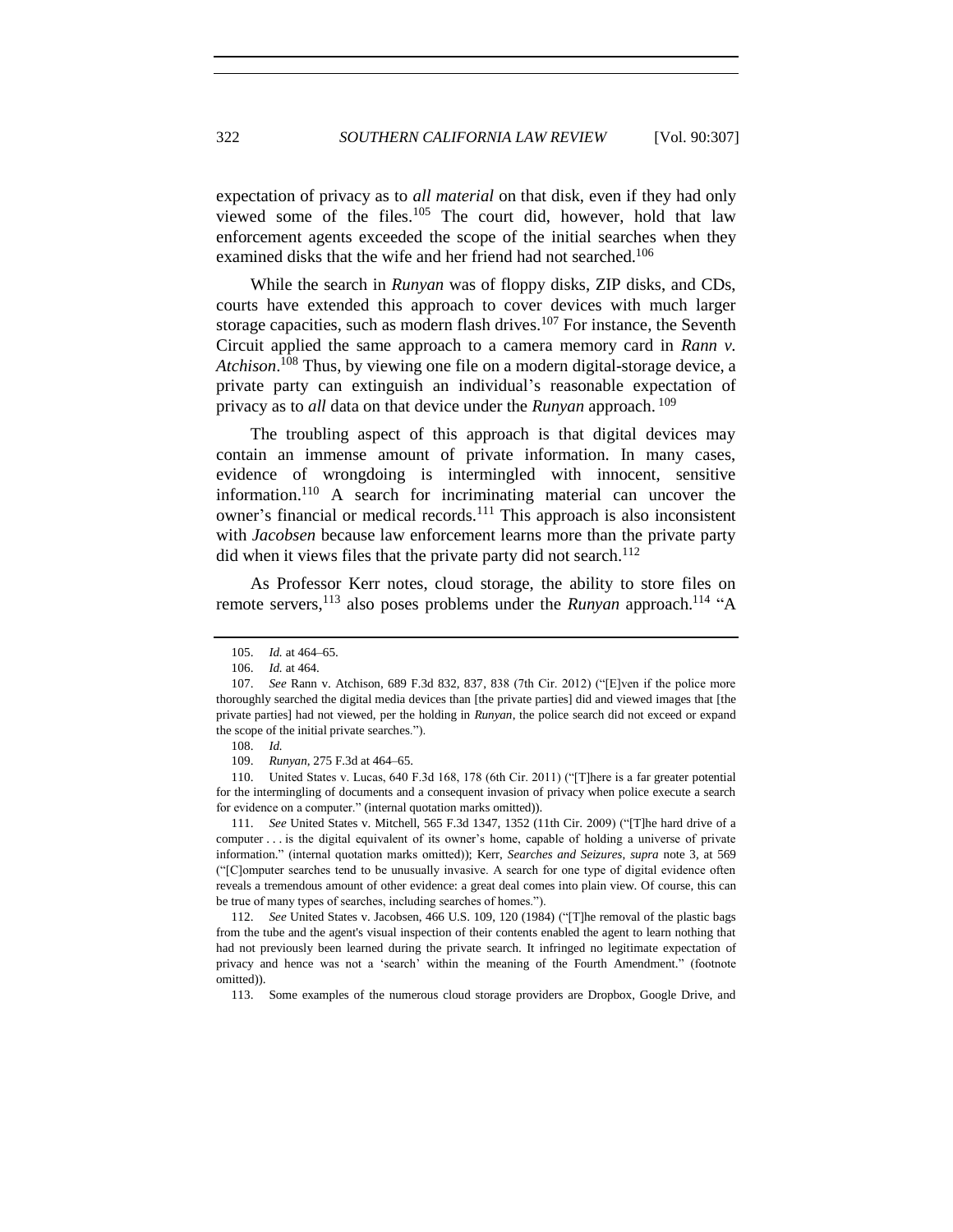single physical storage device can store the private files of thousands of different users." <sup>115</sup> Under *Runyan*, one could argue that law enforcement could examine all files, even those belonging to third parties, on a large server because law enforcement is only examining the server more thoroughly than the private party.<sup>116</sup> Professor Kerr correctly points out that this is illogical: "It would be quite odd if looking at one file on a server meant that the entire server had been searched, and that the police could then analyze everything on the server  $\dots$ ."<sup>117</sup>

What may have led to the court's decision in *Runyan*, in my view, was the fact that floppy disks store small amounts of information in comparison to modern hard drives, making any potential privacy invasion less significant. The small storage capacity of floppy disks increases the odds that a disk will contain similar material, unlike modern digital storage devices that usually store a wide variety of information.<sup>118</sup> It is much easier to analogize the storage capacity of a floppy disk to a suitcase than it is to draw the same analogy between a suitcase and a modern hard drive. Further, when *Runyan* was decided in 2001, cloud computing was still in its infancy.<sup>119</sup> The *Runyan* approach is at odds with *Jacobsen* and allows significant invasions of privacy that outweigh any government interest.

#### B. THE FOLDER-BASED APPROACH

In *People v. Emerson*, a New York court adopted a folder-based approach.<sup>120</sup> The folder-based approach represents a middle ground between the broad approach in *Runyan* and more narrow approaches, which are discussed in the following sections. In *Emerson*, a computer repair technician discovered a computer folder labeled "xxx" that contained images of child pornography and contacted local police after viewing multiple images in the folder.<sup>121</sup> When law enforcement arrived, the repair technician showed the officers several of the files that contained child pornography.<sup>122</sup> After the defendant was indicted, a discovery packet

Microsoft One.

<sup>114.</sup> *See* Kerr, *Searches and Seizures*, *supra* note [3,](#page-1-0) at 556; *id.* at 576 n.199 ("Similarly, searches of third-party computers, such as large computer servers, raise unusual problems.").

<sup>115.</sup> *Id.* at 556.

<sup>116.</sup> *See* United States v. Runyan, 275 F.3d 449, 464 (5th Cir. 2001).

<sup>117.</sup> Kerr, *Searches and Seizures*, *supra* not[e 3,](#page-1-0) at 556.

<sup>118.</sup> *See supra* not[e 113.](#page-15-0)

<sup>119.</sup> *See* Arif Mohamed, *A History of Cloud Computing*, COMPUTERWEEKLY (March 2009), http://www.computerweekly.com/feature/A-history-of-cloud-computing.

<sup>120.</sup> People v. Emerson, 766 N.Y.S.2d 482, 487–88 (N.Y. Sup. Ct. 2003).

<sup>121.</sup> *Id.* at 484.

<sup>122.</sup> *Id.* at 484–85. The court assumed, without deciding, that the repairman acted as an agent of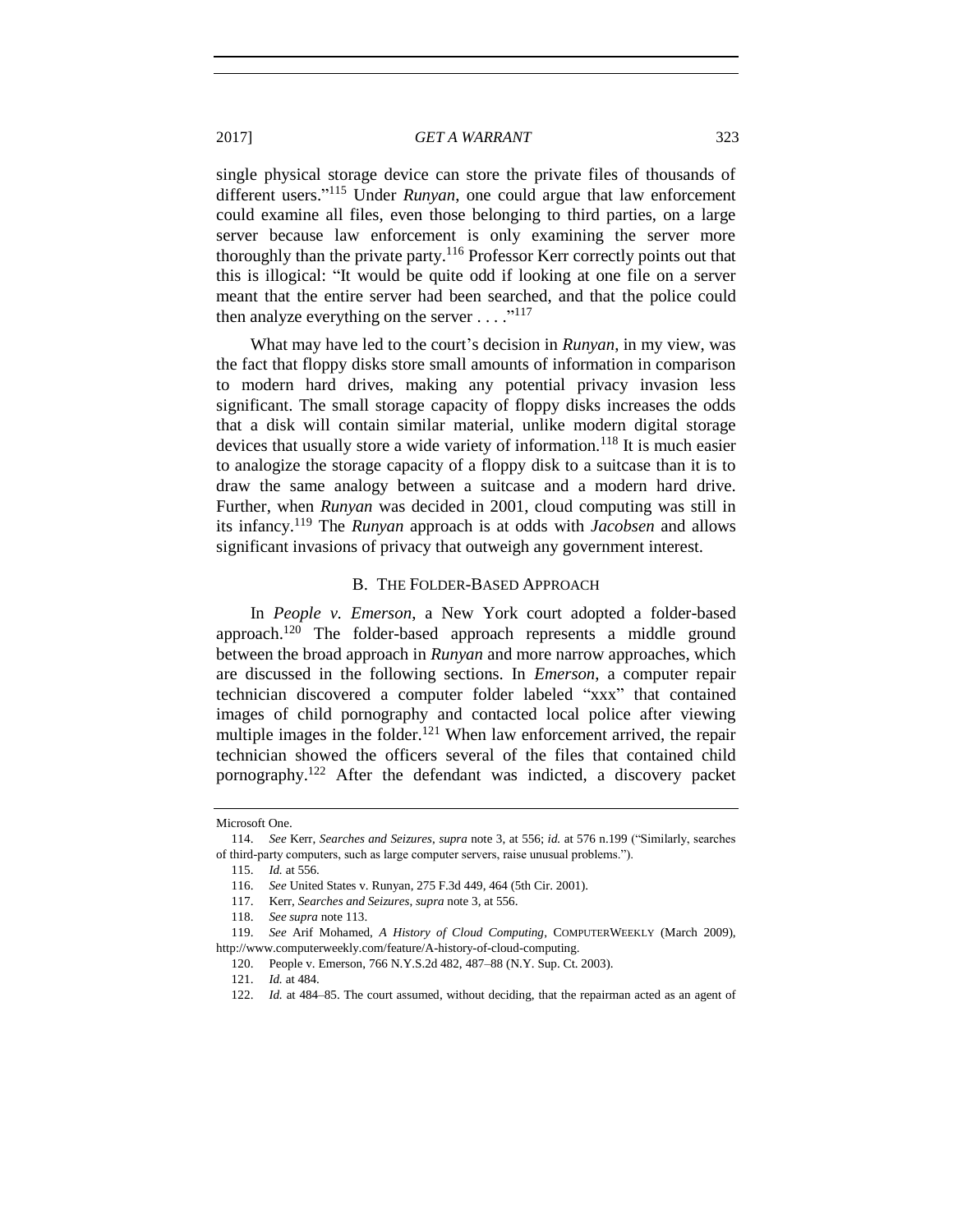provided to the defendant indicated that the repairman showed law enforcement a number of files that were unopened in the repairman's initial search.<sup>123</sup> These files were, however, in the same folder as the images found in his initial search.<sup>124</sup>

Although law enforcement viewed more files than the private search, the court reasoned that the label on the folder—"xxx"—and the labels on the files within the folder guaranteed that both searches concerned child pornography.<sup>125</sup> Thus, the court held that when the labels of folders and files suggests illicit content and a private searcher finds that a folder does contain illicit content, the defendant loses any expectation of privacy in all files in the folder.<sup>126</sup> Unlike *Runyan*, in which the court treated digital devices (floppy disks, CDs, and ZIP disks) as the containers, here the court treated the folders as the containers for Fourth Amendment analysis.<sup>127</sup>

The court seems to suggest that the labels and the earlier sampling of files ensured that law enforcement was virtually certain that all files within the folder contained illicit material.<sup>128</sup> This reasoning can, however, lead to a slippery slope. Benjamin Holley points out that this approach creates problems when a user has created folders within folders: "The reasoning could easily be extended such that officers could search every folder contained within a parent folder on the theory that the subfolders are likely to contain similar files or that the folders are suggestively named."<sup>129</sup>

As Judge Kozinski points out, "[t]here is no way to know what is in a file without examining its contents, just as there is no sure way of separating talcum from cocaine except by testing it."<sup>130</sup> While labels may suggest illicit or obscene material, as was the case in *Walter*, there is no

the government during the second search. *Id.* at 486.

<sup>123.</sup> *Id.* at 485.

<sup>124.</sup> *Id.* at 487.

<sup>125.</sup> *Id.* at 487–88.

<sup>126.</sup> *Id.* at 493–94. The court did little to elaborate on what the result would have been if the labels did not suggest that the files contained child pornography. Interestingly, the court seems to suggest that a file-based approach would have applied if the materials were only alleged to be obscene. *Id.* at 493 ("[A] warrant would have to be obtained to open the individual files labeled as sexually explicit, on an additional showing beyond the labeling that obscenity may probably be present.").

<sup>127.</sup> *Id.* at 487–88.

<sup>128.</sup> *See id.* at 493–94 ("In the context of child pornography . . . a labeling which clearly says that an image file contains a sexual performance by a child, in the context of [the private party's] earlier private search verifying the same during a sampling of the files, needs no additional viewing to determine that it is, indeed, contraband.").

<sup>129.</sup> Holley, *supra* note [5,](#page-1-1) at 707.

<sup>130.</sup> United States v. Hill, 322 F. Supp. 2d 1081, 1090–91 (C.D. Cal. 2004).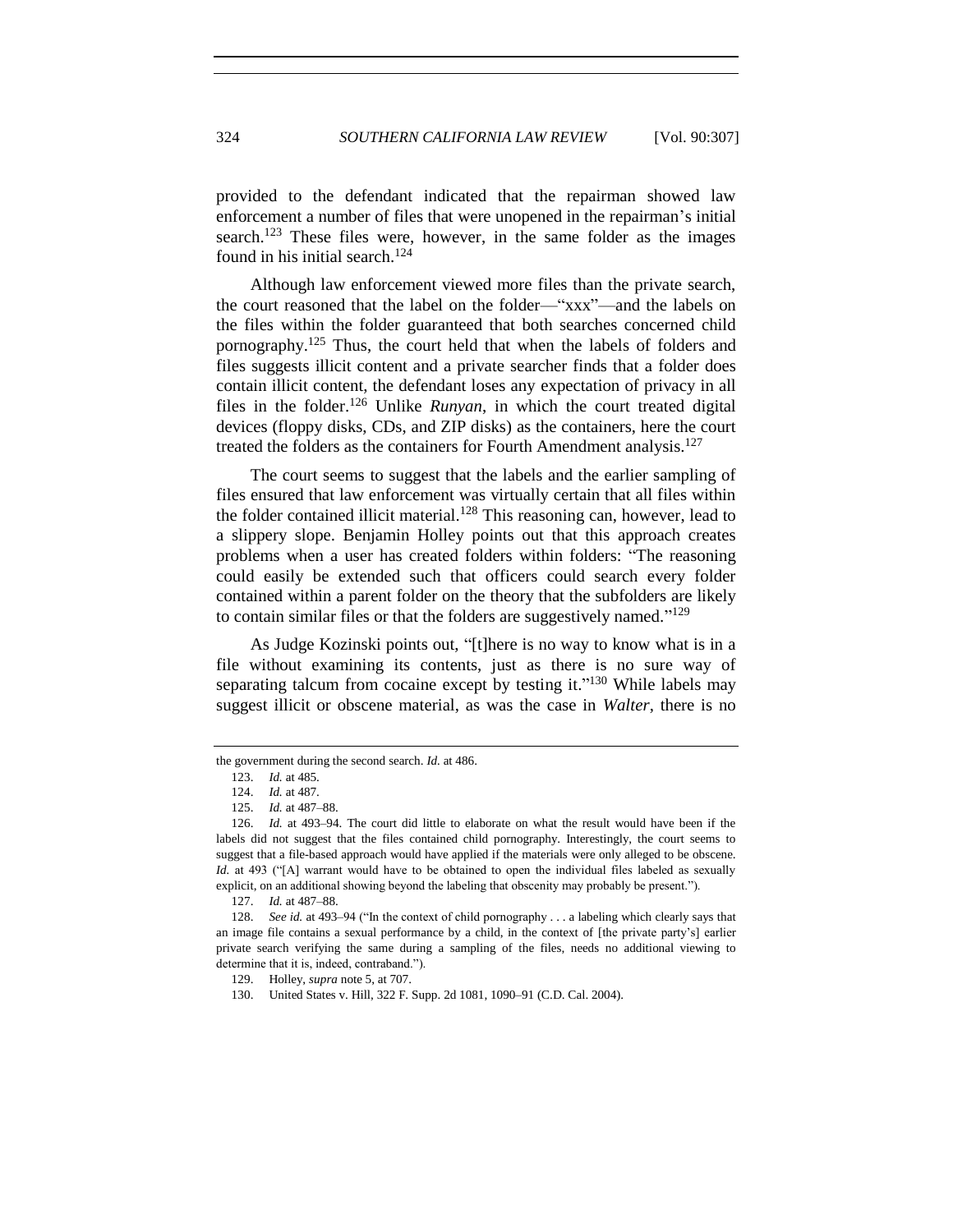way for law enforcement to know with virtual certainty that the file will contain contraband.<sup>131</sup> A folder with an illicit title and illicit file names, however, would be strong evidence that it contains illicit images and would almost certainly provide probable cause for a warrant. Even if there is strong evidence that files within the folder will contain contraband, the approach is at odds with *Jacobsen* because the private party, having never viewed the actual contents of the folder, can only guess as to the entire folder's contents.

## C. THE FILE-BASED APPROACH

Under a more narrow file-based approach, the government exceeds the scope of a prior private search when it views files that were not viewed in the prior private search.<sup>132</sup> In his 2010 note, Benjamin Holley advocates for this approach.<sup>133</sup> In *United States v. Barth*, a case that appears to have adopted the file-based approach, $134$  a computer technician viewed what appeared to be child pornography on the defendant's hard drive and contacted the FBI.<sup>135</sup> Later and without a warrant, FBI agents "opened more files and discovered more images of child pornography."<sup>136</sup> The court reasoned that the technician only extinguished the defendant's reasonable expectation of privacy in the files that the technician viewed during his initial search, and thus, the defendant retained a reasonable expectation of privacy in the unviewed files on the hard drive.<sup>137</sup> Thus, the FBI agent exceeded the scope of the private search when he viewed files that the computer repair technician did not view in the initial search, violating the Fourth Amendment.<sup>138</sup>

One aspect of the file-based approach is that many computers and cell phones allow users to view thumbnail images of files before they are

<sup>131.</sup> *See id.*; Walter v. United States, 447 U.S. 649, 652 (1980).

<sup>132.</sup> Kerr, *Searches and Seizures*, *supra* not[e 3,](#page-1-0) at 554–55 (discussing the approach used in *United States v. Carey*, 172 F.3d 1268 (10th Cir. 1999) and noting that a similar approach was used in *United States v. Barth*, 26 F. Supp. 2d 929 (W.D. Tex. 1998)).

<sup>133.</sup> Holley, *supra* note [5,](#page-1-1) at 708–11.

<sup>134.</sup> *See Barth*, 26 F. Supp. 2d at 936–37. The language of the opinion focused on "files" as the unit of analysis, suggesting that a file-based approach was used. *Id.* However, this case was decided before any suggestion of an exposure-based approach and some of the language could be read to suggest that what the private party actually viewed determines the scope of the search. *Id.*

<sup>135.</sup> *Id.* at 932.

<sup>136.</sup> *Id.* at 932–33.

<sup>137.</sup> *Id.* at 936–37.

<sup>138.</sup> *Id.* at 937 ("Because the subsequent search in this case far exceeded [the computer technician's] viewings, Defendant's Fourth Amendment rights were implicated during the [government's] subsequent viewing of [the defendant's] hard drive.").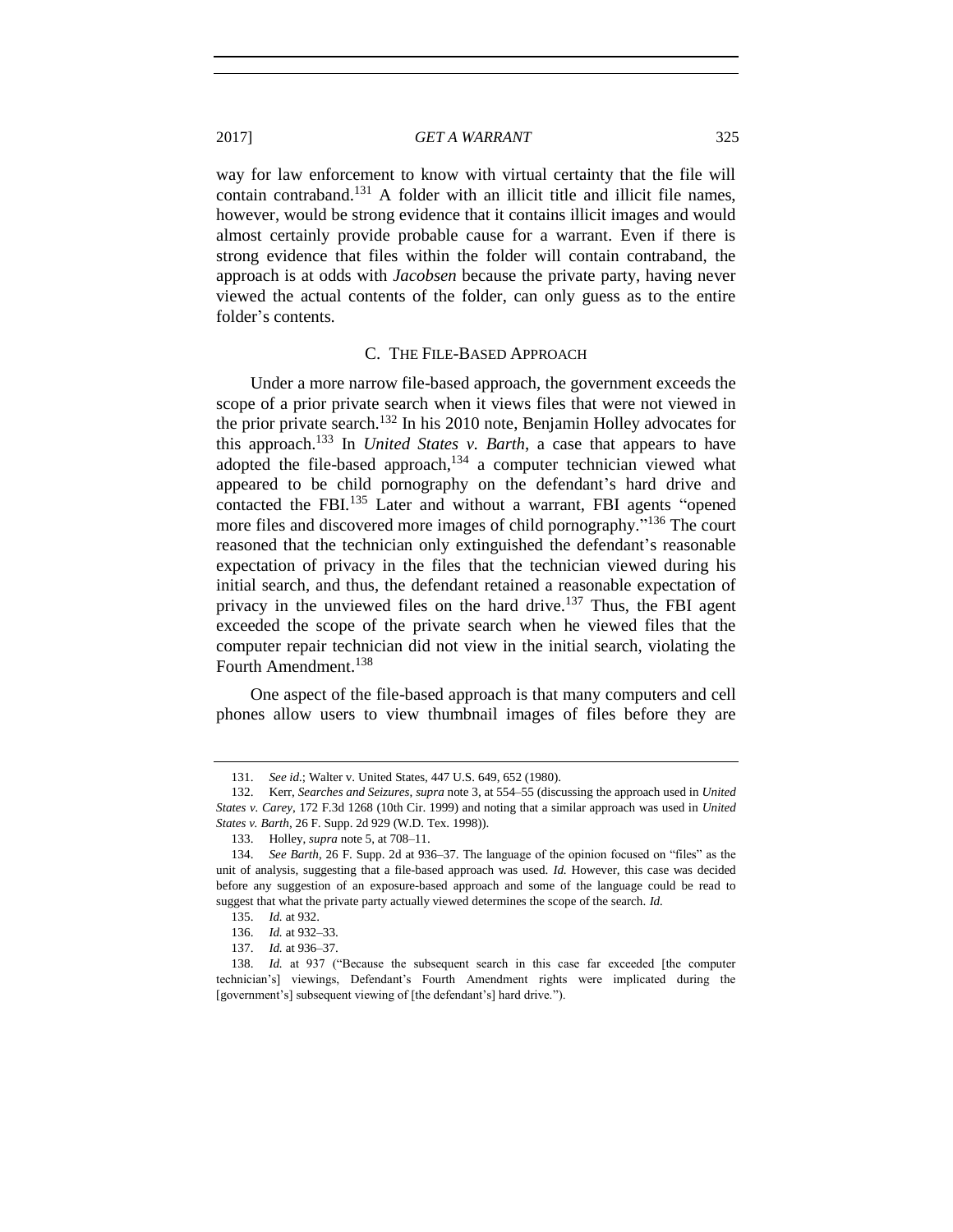opened. This allows a private party to scroll through and "search" hundreds, if not thousands, of files in a short period of time, extinguishing any reasonable expectation of privacy in those files and potentially allowing the government to conduct an in-depth review of the files that contain contraband or evidence of wrongdoing.<sup>139</sup> Some courts hold that the government is simply conducting a more thorough search when it enlarges photos that were previously viewed in thumbnail size.<sup>140</sup> As I discuss in Part III.A, this is one of the many concerns that arise when courts apply the private-search doctrine to digital information.

#### D. PROFESSOR KERR'S EXPOSURE-BASED APPROACH

Privacy concerns have led courts and scholars, most notably Professor Orin S. Kerr, to advocate for an even narrower approach.<sup>141</sup> Under Professor Kerr's approach, which he refers to as the exposure-based approach, a private party must view the data in order to extinguish an individual's reasonable expectation of privacy in that data.<sup>142</sup> Thus, a government agent exceeds the scope of a private search when he or she views data that was not previously "exposed to human observation." <sup>143</sup> For instance, if a private individual opened a large document and only viewed the first page, the government would exceed the scope of the prior search if it viewed any other pages.<sup>144</sup> One of the main differences between this approach and the file-based approach, at least the one proposed by Benjamin Holley, is that the file-based approach allows law enforcement to view metadata $145$  associated with a file even if it was not uncovered in the

<sup>139.</sup> *See* United States v. Sparks, 806 F.3d 1323, 1331 (11th Cir. 2015); United States v. Tosti, 733 F.3d 816, 819 (9th Cir. 2013).

<sup>140.</sup> *See Sparks*, 806 F.3d at 1335, 1336; *Tosti*, 733 F. 3d at 822. This may be a close call in cases where a private party is unable to determine the content of the thumbnail picture due to its small size.

<sup>141.</sup> Kerr, *Searches and Seizures*, *supra* not[e 3,](#page-1-0) at 547–48.

<sup>142.</sup> *Id.* at 548 ("[G]overnment agents may view only the information viewed by the private actor unless they first obtain a warrant."). As Professor Kerr notes, in some cases there is little difference between the exposure-based approach and the file-based approach because in most cases the contraband is the image itself. *Id.* at 556.

<sup>143.</sup> *See id.* at 547–48.

<sup>144.</sup> *See id.* at 556–57.

<sup>145.</sup> "[Metadata] provides information about a certain item's content. For example, an image may include metadata that describes how large the picture is, the color depth, the image resolution, when the image was created, and other data. A text document's metadata may contain information about how long the document is, who the author is, when the document was written, and a short summary of the document." Per Christensson, *Metadata Definition*, TECHTERMS, http://techterms.com/definition/ metadata (last visited Mar. 30, 2017).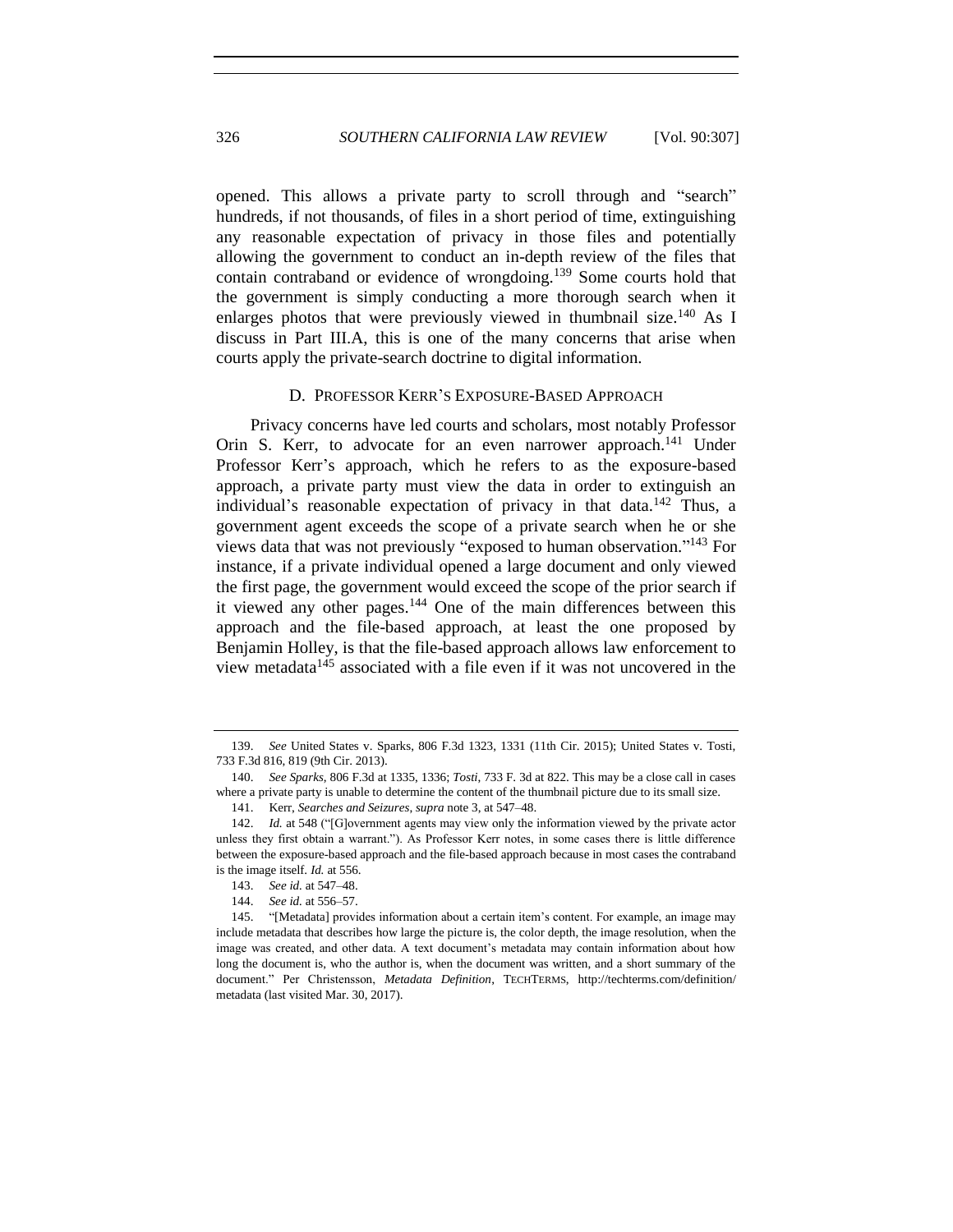private search.<sup>146</sup>

The Eleventh Circuit adopted the exposure-based approach in *United States v. Sparks* when it found that a police officer exceeded the scope of a private search when the officer viewed an entire video of which the private party only viewed the initial image.<sup>147</sup> In *Sparks*, a Walmart employee found a cell phone and viewed numerous images on the phone in thumbnail format. <sup>148</sup> A police officer later viewed the same images and a video stored in the same album as the photos, of which the Walmart employee had only viewed the initial frame of the video in thumbnail format.<sup>149</sup> The court held that the officer did not exceed the private search when he viewed the images that the Walmart employee viewed, but the officer did exceed the private search when he viewed the video that the Walmart employee did not watch.<sup>150</sup>

This helps illustrate the difference between the exposure- and filebased approaches. Under the file-based approach, the officer would not have exceeded the scope of the prior search by watching the video because the employee had already viewed the first frame of the video in thumbnail format, which would have frustrated the cell phone owner's expectation of privacy in the video. But because the court used the exposure-based approach, the officer exceeded the scope of the private search when he watched the video and saw data that the employee was not exposed to.

The Sixth Circuit also adopted what appears to be an exposure-based approach in *United States v. Lichtenberger*. <sup>151</sup> In *Lichtenberger*, the court held that a police officer exceeded the scope of a prior private search because he lacked "virtual certainty" that his search would reveal the same data that was exposed in the private search.<sup>152</sup> The court traced the virtual

<sup>146.</sup> Holley, *supra* note [5,](#page-1-1) at 710 ("[Under Professor Kerr's approach], metadata, such as access times and modification history, are generally not part of the private search and may not be viewed by law enforcement absent a warrant or other exception." (footnote omitted)).

<sup>147.</sup> United States v. Sparks, 806 F.3d 1323, 1335–36 (11th Cir. 2015); Orin S. Kerr, *11th Circuit Deepens the Circuit Split on Applying the Private Search Doctrine to Computers*, WASH. POST (Dec. 2, 2015), https://www.washingtonpost.com/news/volokh-conspiracy/wp/2015/12/02/11th-circuit-deepensthe-circuit-split-on-applying-the-private-search-doctrine-to-computers.

<sup>148.</sup> *Sparks*, 806 F.3d at 1329, 1331.

<sup>149.</sup> *Id.* at 1331–32. It is also important to note that during the police search, text-message notifications appeared on the screen, further exposing the officer to information that was unviewed by the Walmart employee. *Id.* at 1331. The court does not discuss the impact that exposure to this type of information could have on the private-search analysis.

<sup>150.</sup> *Id.* at 1336.

<sup>151.</sup> *See* United States v. Lichtenberger, 786 F.3d 478, 485, 488–89 (6th Cir. 2015).

<sup>152.</sup> *Id.* at 488. A student note criticizes the Sixth Circuit's decision in *Lichtenberger* for, among other things, (1) relying on *Riley v. California*, 134 S. Ct. 2473 (2014), and (2) not adopting the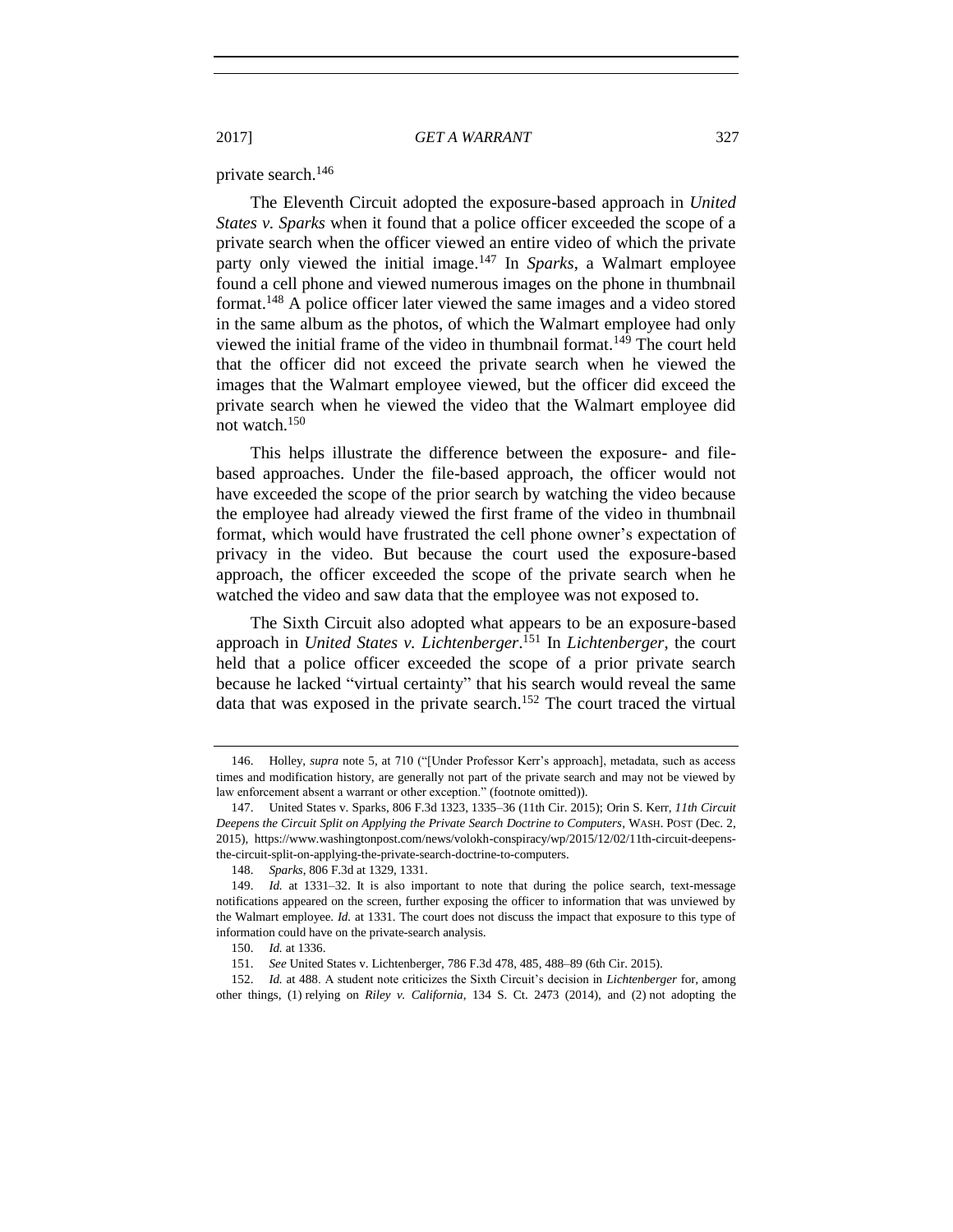certainty standard back to the language seen in *Jacobsen*. <sup>153</sup> The court did, however, reject Lichtenberger's argument that the private-search exception should not apply to digital searches.<sup>154</sup>

The Sixth Circuit had previously held that the private-search exception did not allow a warrantless search of a private dwelling,<sup>155</sup> but in *Lichtenberger*, it distinguished personal computers from homes, stating, "Homes are a uniquely protected space under the Fourth Amendment, and that protection 'has never been tied to measurement of the quality or quantity of information obtained."<sup>156</sup> If the court accepted Lichtenberger's argument, the police officer in the case would have needed a warrant before observing any of the images that the private party had previously seen.<sup>157</sup>

While the difference between the file-based approach and the exposure-based approach may seem academic, the two approaches can have very different real-world impact. Benjamin Holley suggests that the file-based approach is superior to the exposure-based approach because of the difficulties in determining retroactively what exactly was viewed during the private search and the difficulty that this would place on law enforcement.<sup>158</sup> This problem was illustrated in *Lichtenberger*, in which the private party could not recall what she actually viewed.<sup>159</sup> Holley admits that the distinction between the two approaches would have serious implications when it comes to searching metadata, especially in regard to investigating white-collar crimes. $160$ 

- 153. *Lichtenberger*, 786 F.3d at 484, 485–86.
- 154. *Id.* at 483–84.

- 156. *Lichtenberger*, 786 F.3d at 484 (quoting Kyllo v. United States, 533 U.S. 27, 37 (2001)).
- 157. *See id.* at 483–84.
- 158. Holley, *supra* note [5,](#page-1-1) at 710–11.
- 159. *Lichtenberger*, 786 F.3d at 488.
- 160. Holley, *supra* note [5,](#page-1-1) at 711 n.170 ("The distinction could be important, however, in certain

approach used in *Rann v. Atchison*, 689 F.3d 832 (7th Cir. 2012) and *United States v. Runyan*, 275 F.3d 449 (5th Cir. 2001). Katie Matejka, Note, United States v. Lichtenberger*: The Sixth Circuit Improperly Narrowed the Private Search Doctrine of the Fourth Amendment in a Case of Child Pornography on a Digital Device*, 49 CREIGHTON L. REV. 177, 189–97 (2015). I believe that this criticism is flawed. First, the fact that *Lichtenberger* involved a different exception to the warrant requirement does not render the Supreme Court's analysis in *Riley* irrelevant. Both the search-incident-to-arrest exception and the private-search exception involve balancing society's privacy interest with the government's interest in conducting a warrantless search. The heightened privacy interest in digital information that the Court recognized in *Riley* with regards to the search-incident-to-arrest exception would also need to be weighed in a court's analysis of the private-search exception as applied to digital-storage devices. Thus, the Sixth Circuit did not improperly rely on *Riley*—to the contrary, a court would have been remiss to not consider the impact of *Riley*'s holding on the private-search exception. Second, as discussed in Part II.A, the approaches in *Rann* and *Runyan* are inconsistent with *Jacobsen* and should not be followed.

<sup>155.</sup> United States v. Allen, 106 F.3d 695, 699 (6th Cir. 1997).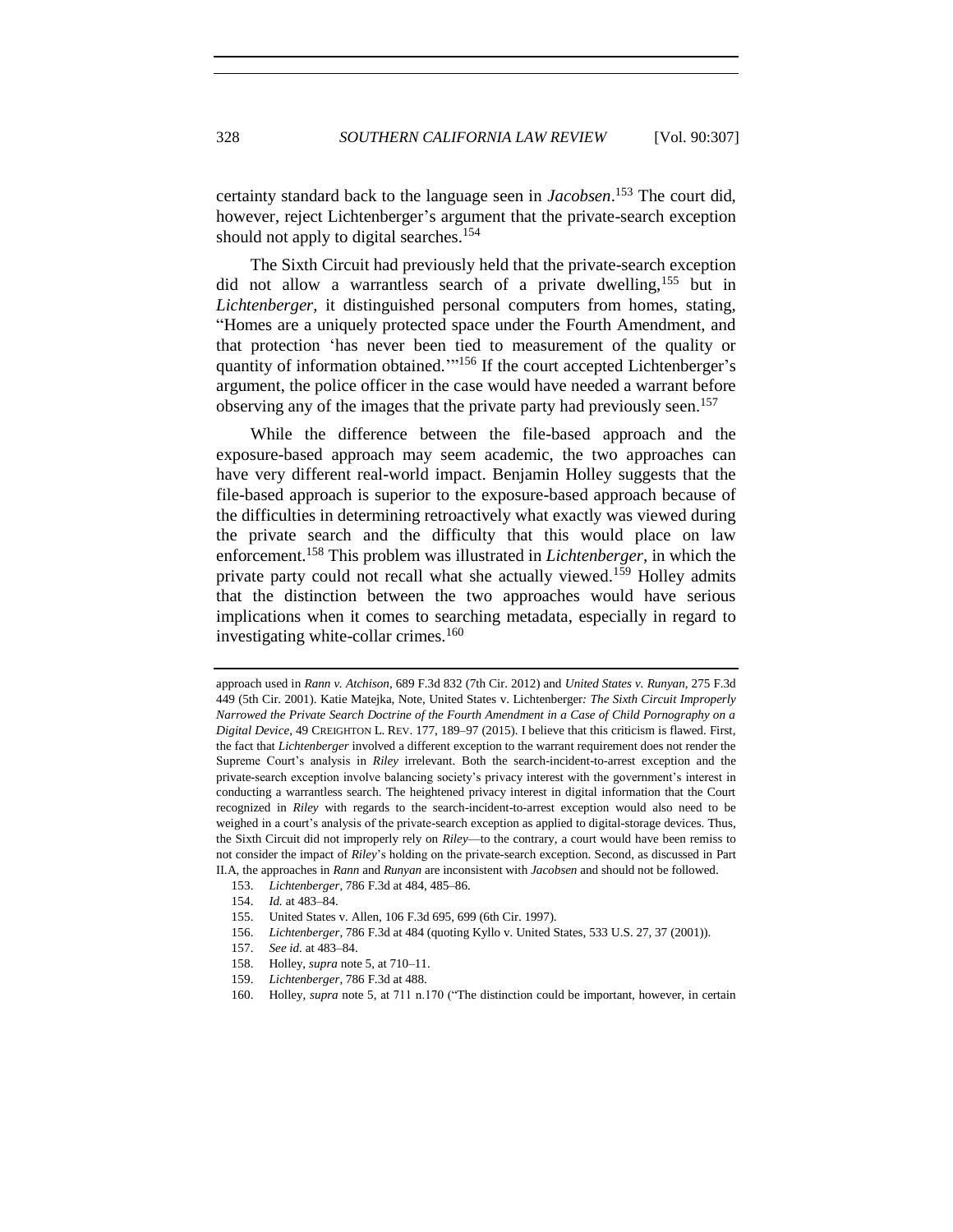The main problem with Holley's proposed file-based approach is that it is inconsistent with the Court's holding in *Jacobsen* that a search exceeds the scope of a private search when the government learns information that was not discovered during the private search.<sup>161</sup> The previously uncovered metadata could provide law enforcement with a trove of deeply private information, such as who viewed a particular document, who authored the document, and where it was viewed.<sup>162</sup> In most cases, the private search would not have uncovered this information. In contrast, the exposure-based approach would require that the private searcher viewed this metadata in order for law enforcement to view it later without a warrant. For these reasons, the exposure-based approach better applies *Jacobsen*.

Further, while Holley is correct that there are difficulties in ascertaining the scope of a prior private search under the exposure-based approach that can hinder law enforcement, $163$  even under the file-based approach there can be questions as to whether the private party actually viewed the file in question.<sup>164</sup> The difficulty in ascertaining the scope of a search under both the file- and exposure-based approaches favors a brightline rule that will not leave law enforcement guessing as to what the private individual actually saw. Further, the warrant requirement is not "'an inconvenience to be somehow 'weighed' against the claims of police efficiency."<sup>165</sup> To conclude, the exposure-based approach better applies *Jacobsen*, but, as I will argue in the following section, it does not provide digital information the heightened protection that *Riley* requires.

## III. ARGUMENT

## A. BRIGHT-LINE RULE: GET A WARRANT

*Riley* signals that the traditional Fourth Amendment exceptions are illsuited to the realities of digital-storage devices.<sup>166</sup> Instead of trying to fit

cases. Metadata information—such as who viewed a document and when—may be vital in determining culpability in insider trading and other white collar crimes, for example.").

<sup>161.</sup> *See* United States v. Jacobsen, 466 U.S. 109, 120 (1984).

<sup>162.</sup> *See Riley v. California*, 134 S. Ct. 2473, 2490 (2014).

<sup>163.</sup> *See* Holley, *supra* not[e 5,](#page-1-1) at 710–11; *Lichtenberger*, 786 F.3d at 488.

<sup>164.</sup> *See Lichtenberger*, 786 F.3d at 488 ("[The private party] admitted during testimony that she could not recall if these were among the same photographs she had seen earlier because there were hundreds of photographs in the folders she had accessed."). One way for law enforcement to ensure that they stay within the scope of the private search would be for an officer to document what the private party saw first and then only replicate this. Having this record would likely provide "virtual certainty" that the officer stayed within the scope of the private search.

<sup>165.</sup> *Riley*, 134 S. Ct. at 2493 (quoting Coolidge v. New Hampshire, 403 U.S. 443, 481 (1971)).

<sup>166.</sup> *Id.* at 2489 ("[A] search of a person was limited by physical realities and tended as a general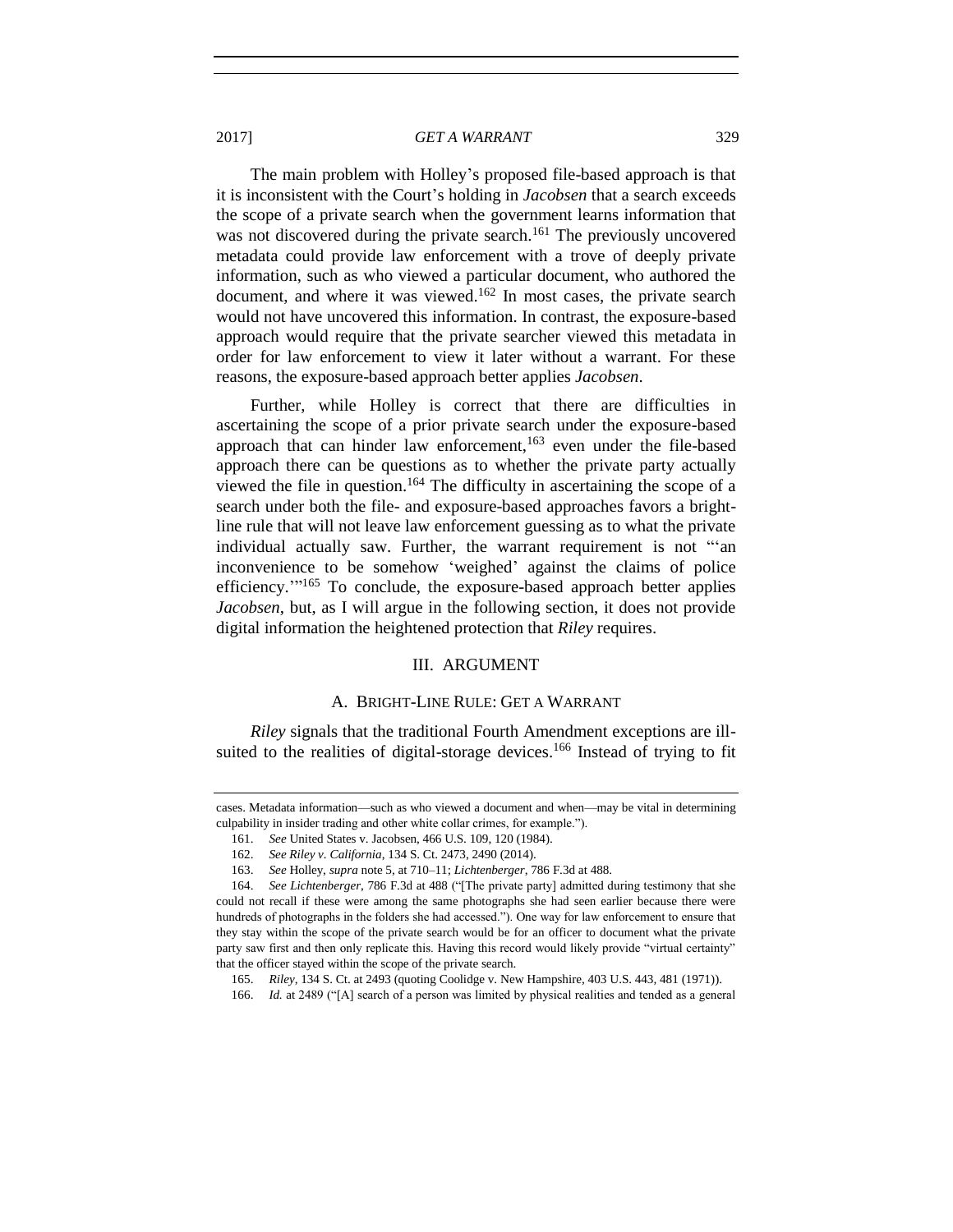digital searches into the existing private-search framework, which the Supreme Court established in a 1984 case dealing with a cardboard package sent via FedEx that contained cocaine,<sup>167</sup> courts should adopt a rule like the one seen in *Riley*—a bright-line rule that exempts digital searches from the private-search exception.<sup>168</sup>

The need for this distinction is based on (1) the differences in privacy interests that exist between digital information and the physical containers that the private-search doctrine was built around; (2) society's treatment of cell phones and personal computers as extensions of an individual's home, using them to store sensitive and personal documents; (3) the ability of a private searcher to use search functions to uncover large amounts of data in a short period of time, unlike physical searches that are limited by physical realities; and (4) the lack of strong policy reasons justifying a warrantless search of a personal computer.

<span id="page-23-0"></span>First, increased privacy interests make the privacy implications in digital searches distinguishable from the search of a cardboard box in *Jacobsen*. <sup>169</sup> Unlike *Jacobsen*, in which the package contained contraband and little else, "[a] laptop is 'likely to contain . . . non-contraband information of exceptional value to its owner."<sup>170</sup> "[O]wners often have more interest in their computers than they have in traditional closed containers like suitcases or trunks."<sup>171</sup> A great deal of this valuable, personal information is likely to be intermingled with evidence of wrongdoing.<sup>172</sup>

matter to constitute only a narrow intrusion on privacy."). *See* United States v. Jones, 132 S. Ct. 945, 957 (2012) (Sotomayor, J., concurring) (claiming that the existing Fourth Amendment rule that individuals have no reasonable expectation of privacy in information voluntarily disclosed to third parties is "ill suited to the digital age"); Gershman, *supra* note [76](#page-11-0) ("Alito moved onto privacy and the Fourth Amendment . . . 'During the past ten years, the Court has applied the Fourth amendment's prohibition against unreasonable search and seizure to modern technology. I think this is going to be a very big issue moving forward.'").

<sup>167.</sup> *See generally* United States v. Jacobsen, 466 U.S. 109 (1984) (holding that a search exceeds the scope of a private search when the government learns information not discovered during the private search).

<sup>168.</sup> *Riley*, 134 S. Ct. at 2496–97 (Alito, J., concurring) ("[W]e should not mechanically apply the rule used in the predigital era to the search of a cell phone. . . . This calls for a new balancing of law enforcement and privacy interests.").

<sup>169.</sup> Brief of Appellee Aron Lichtenberger at 22, United States v. Lichtenberger, 786 F.3d 678 (6th Cir. 2015) (No. 14-3540).

<sup>170.</sup> United States v. Bradley, 488 F. App'x 99, 104 (6th Cir. 2012) (quoting United States v. Mitchell, 565 F.3d 1347, 1351 (11th Cir. 2009) (per curiam)).

<sup>171.</sup> *Bradley*, 488 F. App'x at 104.

<sup>172.</sup> *See* United States v. Lucas, 640 F.3d 168, 178 (6th Cir. 2011) ("[T]here is a far greater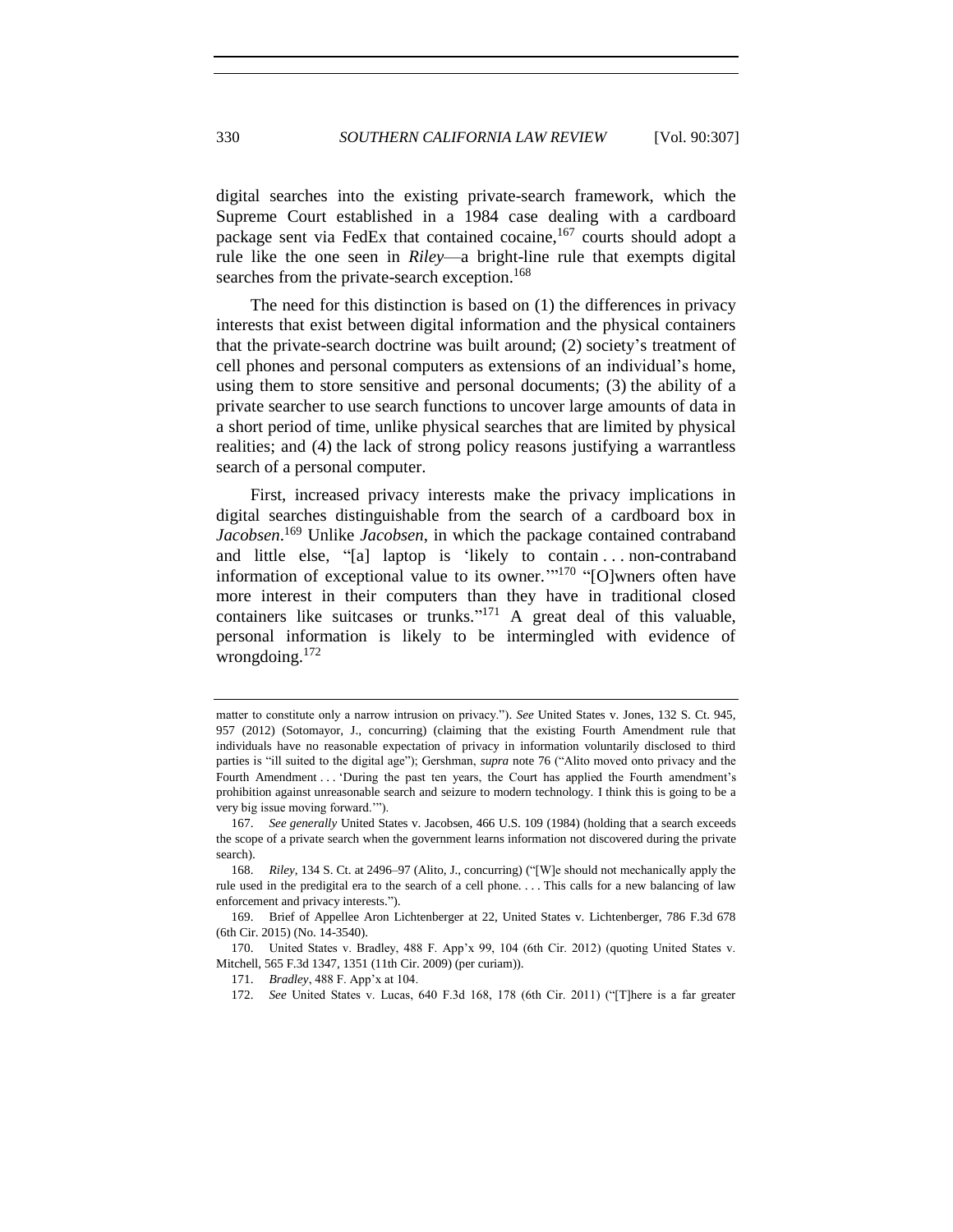The ability of computers and cell phones to store large quantities of metadata also raises concerns. As one article notes, "NSA [National Security Agency] General Counsel Stewart Baker has said, 'metadata absolutely tells you everything about somebody's life. If you have enough metadata, you don't really need content."<sup>173</sup> Many electronic devices contain "[a]n internet search and browsing history" that "could reveal an individual's private interests or concerns—perhaps a search for certain symptoms of disease, coupled with frequent visits to WebMD."<sup>174</sup> Under the exposure-based approach, an individual's search history could easily become exposed to a warrantless search so long as the private searcher exposed this data. $175$  In some cases, search history information may predate the purchase of the digital device.<sup>176</sup> Because of the differences in privacy concerns, courts should not treat personal computers in the same way as the cardboard box in *Jacobsen* and other physical containers.

Second, computers and cell phones are more like homes than the physical containers that the private-search doctrine was built around. Many of us use our cell phones or laptops as an extension of our homes, storing collections of movies, music, and sensitive documents on these devices. In terms of storage capacity, a computer is actually able to store more information than a private residence.<sup>177</sup> In *Riley*, the Supreme Court recognized this, stating that the search of a cell phone "would typically expose to the government far *more* than the most exhaustive search of a house." <sup>178</sup> Like the search of a home, a computer search is likely to uncover a great deal of private, unrelated evidence.<sup>179</sup> Often cell phones

potential 'for the "intermingling" of documents and a consequent invasion of privacy when police execute a search for evidence on a computer.'" (citation omitted)).

<sup>173.</sup> David Cole, *'We Kill People Based on Metadata'*, N.Y. REVIEW OF BOOKS (May 10, 2014, 10:12 AM), http://www.nybooks.com/daily/2014/05/10/we-kill-people-based-metadata.

<sup>174.</sup> United States v. Riley, 134 S. Ct. 2473, 2490 (2014). *See also* United States v. Lichtenberger, 786 F.3d 478, 489 (6th Cir. 2015) ("Other documents, such as bank statements or personal communications, could also have been discovered among the photographs. So, too, could internet search histories containing anything from Lichtenberger's medical history to his choice of restaurant. *The reality of modern data storage is that the possibilities are expansive*." (emphasis added)).

<sup>175.</sup> Kerr, *Searches and Seizures*, *supra* not[e 3,](#page-1-0) at 547–48.

<sup>176.</sup> *See id.* at 543.

<sup>177.</sup> *Riley*, 134 S. Ct. at 2491.

<sup>178.</sup> *Id.* (emphasis in original).

<sup>179.</sup> United States v. Mitchell, 565 F.3d 1347, 1352 (11th Cir. 2009) ("[T]he hard drive of a computer . . . 'is the digital equivalent of its owner's home, capable of holding a universe of private information.'" (citation omitted)); Kerr, *Searches and Seizures*, *supra* note [3,](#page-1-0) at 569 ("[C]omputer searches tend to be unusually invasive. A search for one type of digital evidence often reveals a tremendous amount of other evidence: a great deal comes into plain view. Of course, this can be true of many types of searches, including searches of homes.").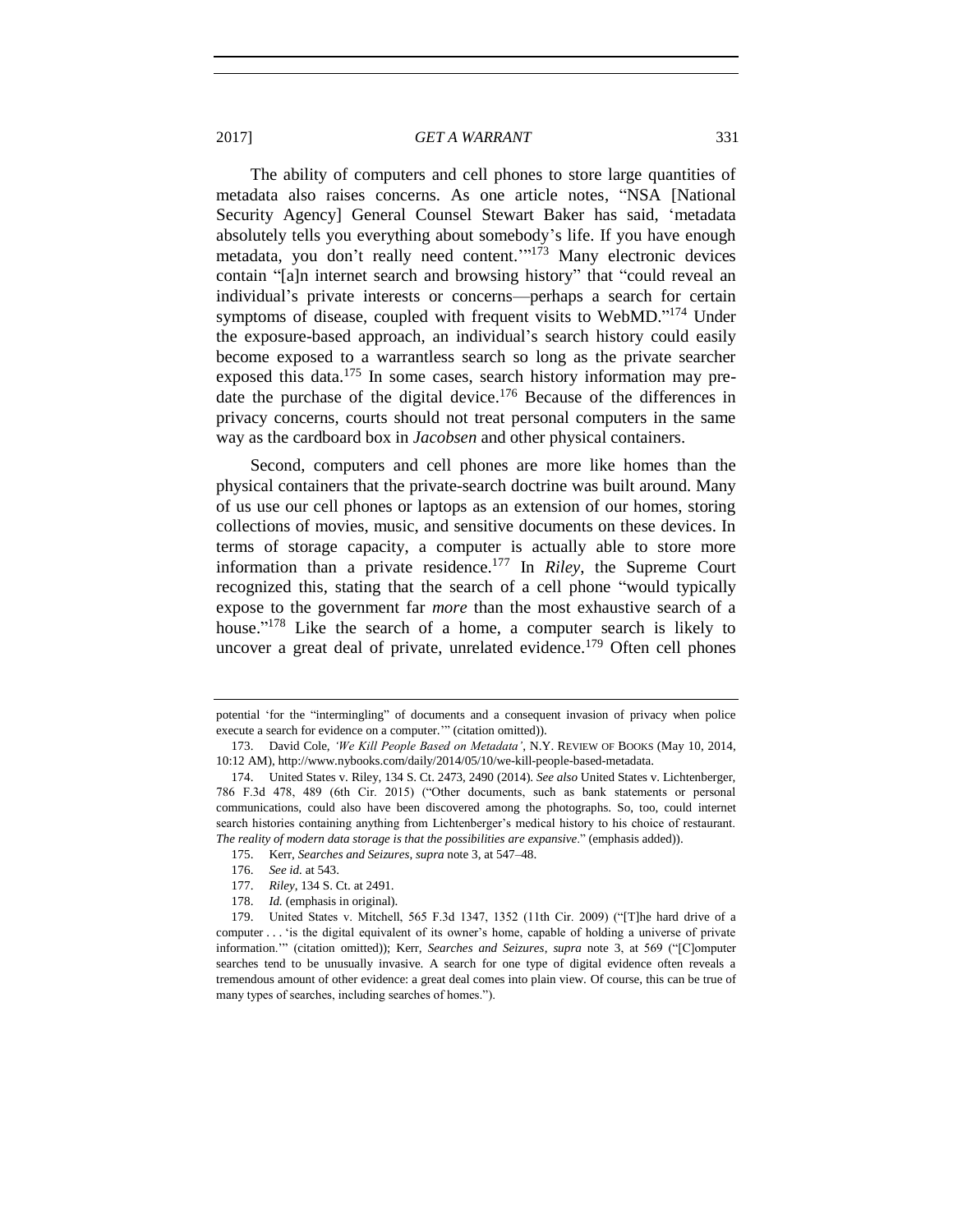and computers contain intimate details that would generally have been stored in an individual's home and subject to heightened protection.<sup>180</sup>

Although the Supreme Court has not ruled that the private-search doctrine does not apply to homes and other residences, a number of lower courts have adopted this rule.<sup>181</sup> In *United States v. Allen*, the Sixth Circuit held that the private-search exception did not apply "to cases involving private searches of residences."<sup>182</sup> Thus, a private search of a hotel room did not allow the police to conduct a subsequent warrantless search of the room.<sup>183</sup> The court focused on the difference in the amount of personal possessions that law enforcement would discover in the search of a home as opposed to a package.<sup>184</sup> While *Jacobsen* involved the search of a mail package, "*the entire contents of which were obvious*," <sup>185</sup> a residence is likely to contain personal items that would go unseen by the private searcher, but that would likely be seen by law enforcement in a more thorough examination of the residence.<sup>186</sup> Central to the court's decision was the fact that the defendant's hotel room contained a number of "personal possessions," some of which were not obvious at first glance, and thus the private search of the room "did not extinguish [the defendant's] privacy interest in the room's contents."<sup>187</sup>

In a similar case, *State v. Wright*, the Supreme Court of New Jersey held that both the State and Federal Constitutions prevent the application of

<sup>180.</sup> *See* Kyllo v. United States, 533 U.S. 27, 37 (2001) ("[A]ny physical invasion of the structure of the home, 'by even a fraction of an inch,' [is] too much . . . ." (citation omitted)); United States v. United States District Court, 407 U.S. 297, 313 (1972) ("[P]hysical entry of the home is the chief evil against which the wording of the Fourth Amendment is directed . . . .").

<sup>181.</sup> United States v. Young, 573 F.3d 711, 721 (9th Cir. 2009) ("A guest has a legitimate and significant privacy interest in [a] room's contents, and does not lose his expectation of privacy against unlawful government intrusions into his closed briefcase or the contents of his computer hard drive when hotel staff sees the briefcase, laptop, or other belongings while cleaning the room or changing a light bulb."); United States v. Allen, 106 F.3d 695, 699 (6th Cir. 1997); State v. Wright, 114 A.3d 340, 352 (N.J. 2015) ("[W]e conclude that the private search doctrine cannot apply to private dwellings."); State v. Eisfeldt, 185 P.3d 580, 585 (Wash. 2008) (holding that the private-search doctrine is contrary to the Washington Constitution).

<sup>182.</sup> *Allen*, 106 F.3d at 699.

<sup>183.</sup> *Id.*

<sup>184.</sup> *Id.*

<sup>185.</sup> *Id.* (emphasis added).

<sup>186.</sup> *See id.*

<sup>187.</sup> *Id. See also* United States v. Williams, 354 F.3d 497, 510 (6th Cir. 2003) (suggesting that *Jacobsen* should not apply when the subject of the search is "entitled to significantly more protection" than the FedEx package in *Jacobsen*); Brief of Appellee Aron Lichtenberger, *supra* note [169,](#page-23-0) at 23 (arguing that the private-search doctrine should not apply to "places or things likely to contain highly sensitive personal possessions or information").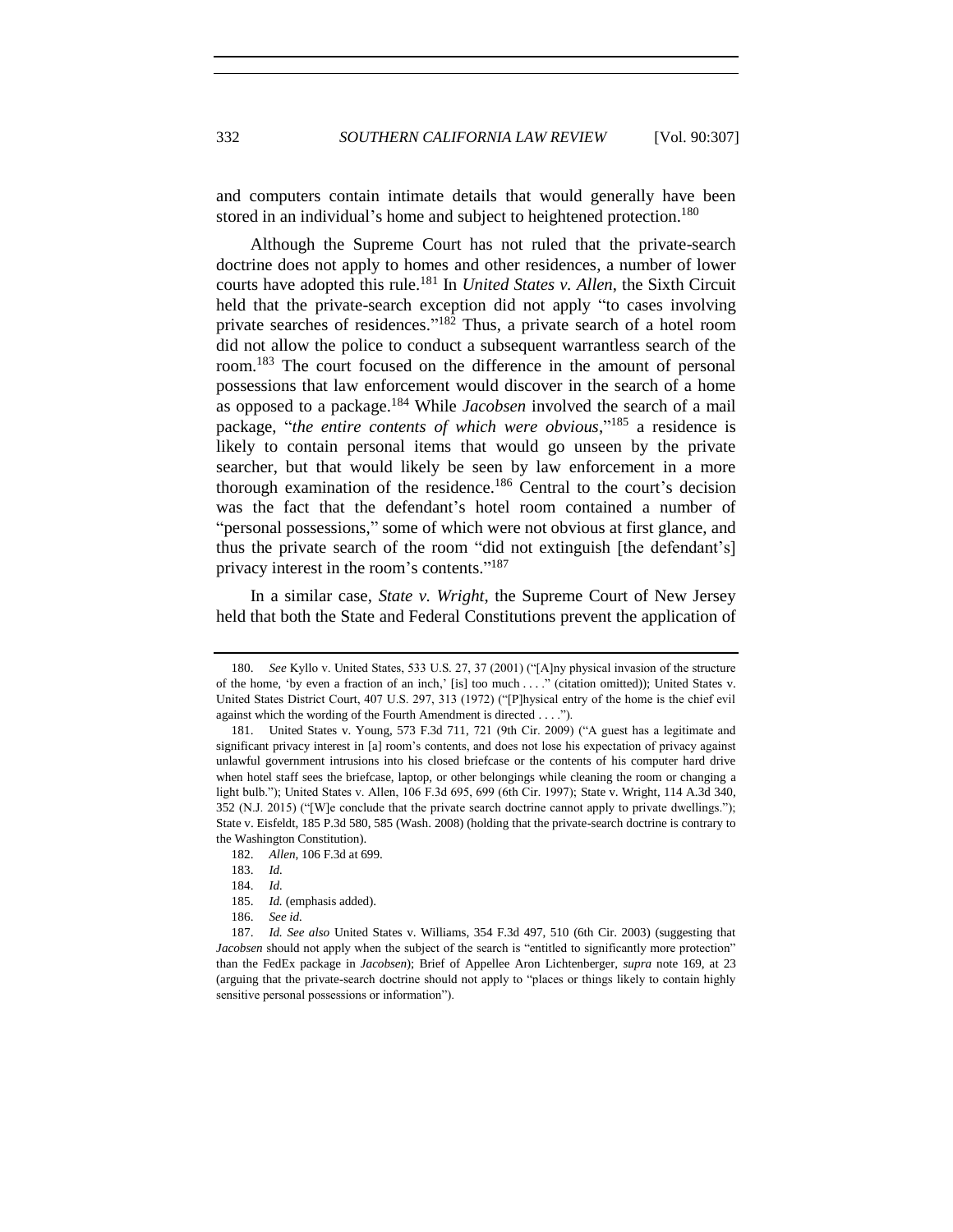the private-search exception to homes.<sup>188</sup> The court distinguished *Jacobsen*, noting that when police officers reconstruct the search of a home "[they are] no longer simply . . . asked to view a discrete set of items turned over to them. Instead, they would walk through a private residence and observe far more."<sup>189</sup> The court then laid out a bright-line rule: "The proper course under the State and Federal Constitutions is the simplest and most direct one. If private parties tell the police about unlawful activities inside a person's home, the police can use that information to establish probable cause and seek a search warrant."<sup>190</sup> By basing its opinion on both the State and Federal Constitutions, the court immunized its decision from federal review.<sup>191</sup> Even if federal courts refuse to adopt a rule that exempts digital information from the private-search doctrine, state courts are free to interpret their state constitutions to provide this protection.<sup>192</sup>

In the absence of action by state and federal courts, a statutory remedy requiring a warrant before reconstruction of a digital search would also protect these important privacy interests from government invasion.<sup>193</sup> For instance, in *Smith v. Maryland*, the Supreme Court found that the use of a pen register to record the numbers dialed on a telephone did not infringe on a legitimate expectation of privacy, and thus it was not a search under the Fourth Amendment.<sup>194</sup> In response, Congress passed legislation requiring a warrant to obtain this data.<sup>195</sup> Congress and state legislatures can take the same action in regards to the application of the private-search doctrine to

192. *See* State v. Eisfeldt, 185 P.3d 580, 585–86 (Wash. 2008) ("The individual's privacy interest protected by article I, section 7 [of the Washington Constitution] survives the exposure that occurs when it is intruded upon by a private actor. Unlike the reasonable expectation of privacy protected by the Fourth Amendment, the individual's privacy interest is not extinguished simply because a private actor has actually intruded upon, or is likely to intrude upon, the interest. . . . We therefore reject the private search doctrine and adopt a bright line rule holding it inapplicable under article I, section 7 of the Washington Constitution." (footnotes omitted)). *See also* Goodridge v. Dep't of Pub. Health, 798 N.E.2d 941, 959 (Mass. 2003) ("The Massachusetts Constitution protects matters of personal liberty against government incursion as zealously, and often more so, than does the Federal Constitution, even where both Constitutions employ essentially the same language.").

<sup>188.</sup> State v. Wright, 114 A.3d 340, 353 (N.J. 2015).

<sup>189.</sup> *Id.* at 349.

<sup>190.</sup> *Id.* at 353.

<sup>191.</sup> *See* Michigan v. Long, 463 U.S. 1032, 1041 (1983) ("If the state court decision indicates clearly and expressly that it is alternatively based on bona fide separate, adequate, and independent grounds, we, of course, will not undertake to review the decision.").

<sup>193.</sup> *See* 18 U.S.C. § 2518(10)(a) (2012). *See also* Jordan Miller, *New Age Tracking Technologies in the Post-*United States v. Jones *Environment: The Need for Model Legislation*, 48 CREIGHTON L. REV. 553, 591–93 (2015) (advocating for a statutory scheme that restricts the government's ability to use GPS tracking).

<sup>194.</sup> Smith v. Maryland, 442 U.S. 735, 742 (1979).

<sup>195.</sup> 18 U.S.C. § 2518.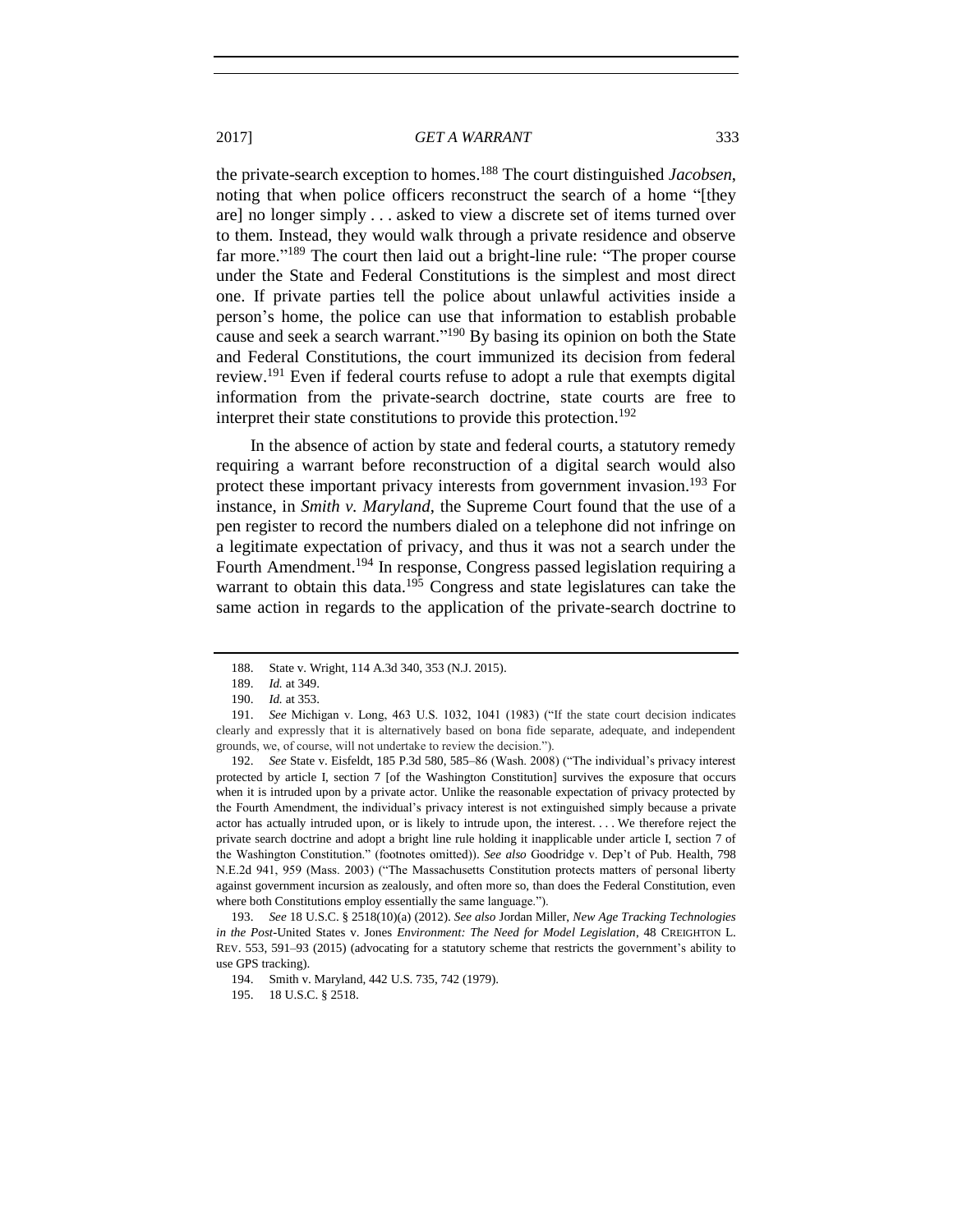digital information by requiring a warrant before reconstruction of a private search. Law enforcement agencies are free to, and should, adopt a policy requiring a warrant before replicating a private search of digital information.

Third, even under the exposure-based approach, digital search features allow private parties to expose large amounts of sensitive information in a short period of time, thus favoring a bright-line approach.<sup>196</sup> In both *Wright*  and *Allen*, the courts distinguished *Jacobsen* not only because of sensitive information that individuals store in homes, but also because of the quantity of this information, which may go unseen during a private party's cursory inspection.<sup>197</sup> Digital searches raise the same concern because a private party can expose large amounts of data, even under the exposurebased approach, without fully recognizing the scope of what is uncovered. A brief search of an individual's computer can be unusually intrusive, especially when the government later replicates it, reexamining each file thoroughly.<sup>198</sup>

The notion that a cursory viewing of digital information justifies an unlimited, warrantless government inspection of that information is at odds with the immense privacy interests in digital data, as seen in *Riley*. <sup>199</sup> As one article puts it, "[G]ateways to the most intimate components of one's life must be evaluated with a greater emphasis on retaining that privacy, even at the expense of the ability of law enforcement to combat crime."<sup>200</sup>

<sup>196.</sup> *See* United States v. Sparks, 806 F.3d 1323, 1331 (11th Cir. 2015) ("In the phone's photoalbum application, [the private party] accessed a screen that displayed several smaller 'thumbnail' images.").

<sup>197.</sup> *See* United States v. Allen, 106 F.3d 695, 699 (6th Cir. 1997); State v. Wright, 114 A.3d 340, 352 (N.J. 2015) ("In short, a private home is not like a package in transit.").

<sup>198.</sup> The Supreme Court of Idaho described the invasion that takes place when the private-search doctrine is applied to homes as follows:

If the state were to have its way on this point, it would apparently argue that the following scenario is outside constitutional protection: A private citizen ransacks a home, claiming to be in search of contraband. Upon discovering the alleged contraband, the citizen calls in the police who conduct a second ransacking of the home, looking and searching everywhere and inspecting everything as did the citizen. According to the state, because the officer is only "viewing" the citizen's efforts—"merely" retracing the citizen's footsteps—such government activity is outside the purview of federal and state constitutional protections. Such an aberrational view is not harmonious with what the framers of our federal and state constitutions intended when they put these protections into our constitutions, and we so hold.

State v. Johnson, 716 P.2d 1288, 1293 (Idaho 1986). In most cases, a search of a personal computer is just as intrusive, if not more so, as the search described by the Idaho Supreme Court.

<sup>199.</sup> Riley v. California, 134 S. Ct. 2473, 2490 (2014).

<sup>200.</sup> Raysman, *supra* note [77.](#page-11-1)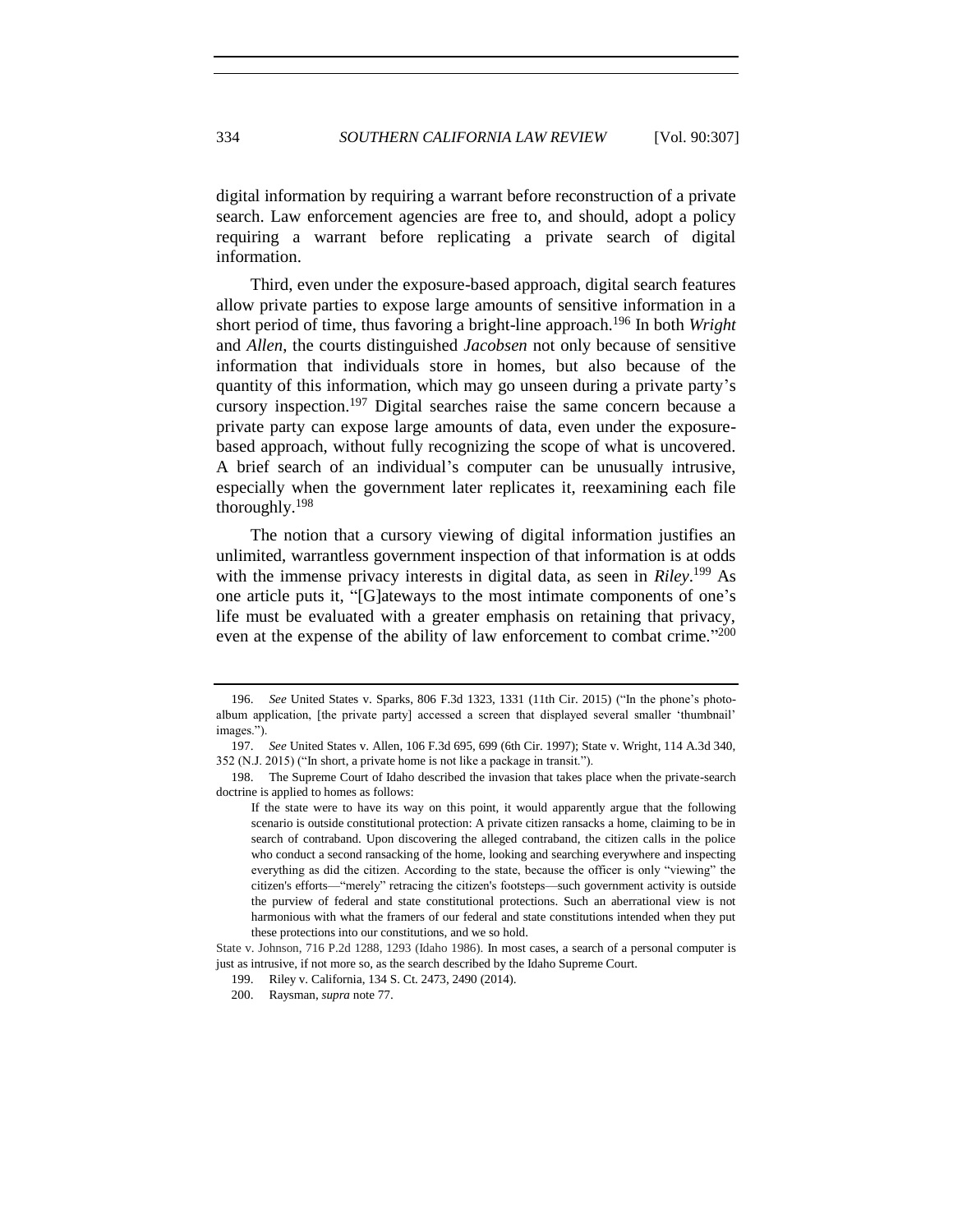Accordingly, courts should provide digital-storage devices the same status as homes for private-search analysis—a requirement that law enforcement obtain a warrant before reconstructing a prior search.

Fourth, a bright-line rule, unlike many of the existing approaches, gives law enforcement clear guidance on when they need a warrant. As discussed in Part II.D, the exposure- and file-based approaches force courts to engage in a difficult factual inquiry as to the scope of the prior search. In *Lichtenberger*, the police officer did what he should have done under the exposure-based approach when he "asked [the private party] if she could boot up the laptop to show him *what she had discovered*." <sup>201</sup> Despite the officer's attempt to stay within the scope of the private search, the court found that there was no virtual certainty that the officer did so.<sup>202</sup> Requiring a warrant provides law enforcement with a clear rule on what they must do before searching a computer, and it prevents courts from wading into the difficult factual inquiry of what files, and how much of those files, the private party saw.

Even under the exposure-based approach, there is also a risk that law enforcement will unwillingly discover data that was unseen in the private search, such as text messages, emails, or other notifications that appear on screen without any action by the government.<sup>203</sup> An officer may be in the process of viewing what was uncovered in the private search when a notification exposes the officer to information that the private searcher was unaware of, such as the phone's owner and people with whom the owner associated.<sup>204</sup> This information is clearly outside the scope of the private search, and the owner of the phone would presumably have a reasonable expectation of privacy with regard to these messages. Accordingly, the text message or email evidence would likely be suppressed even though there is little to no fault on the officer's part.<sup>205</sup> The officer could have easily avoided this situation by obtaining a warrant before the search.

<sup>201.</sup> United States v. Lichtenberger, 786 F.3d 478, 480 (2015) (emphasis added).

<sup>202.</sup> *Id.* at 488–89.

<sup>203.</sup> *See, e.g.*, United States v. Sparks, 806 F.3d 1323, 1331 (11th Cir. 2015) ("While [the private searcher] displayed the images to [law enforcement], text-message notifications appeared on the screen.").

<sup>204.</sup> *See id.*

<sup>205.</sup> One could argue that an officer can avoid this type of unwilling disclosure by disconnecting the phone or computer from whatever network it is connected to. *See* Riley v. California, 134 S. Ct. 2473, 2487 (2014) (noting that law enforcement can turn off a device or place it in an "enclosure that isolates [it] from radio waves" to disconnect it from the network). While turning off the device or isolating it from radio waves would prevent unwilling disclosure, I think these solutions may be impractical in reality. Simply getting a warrant likely places less of a burden on the government than requiring it to go through these steps to carry out a warrantless search.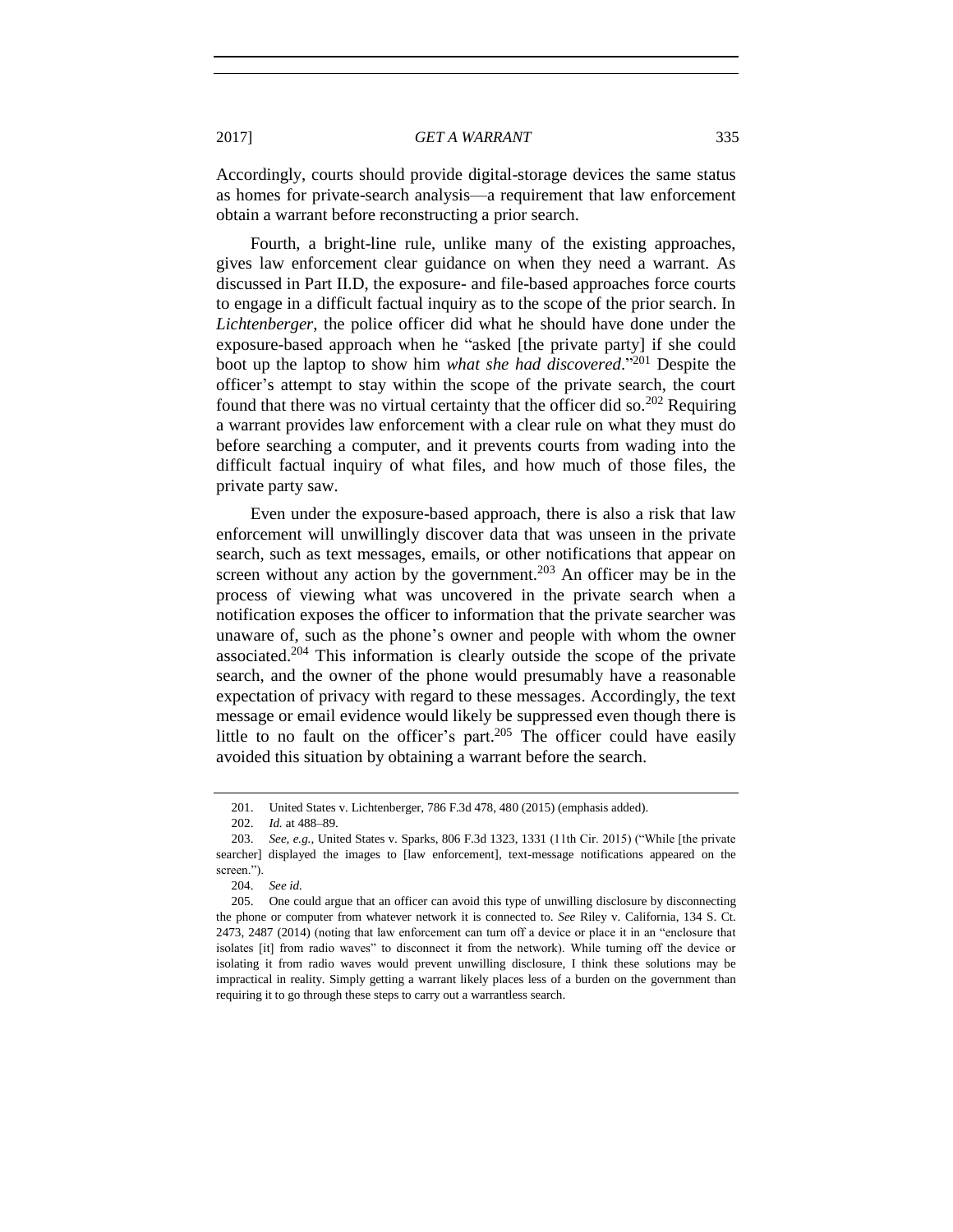The bright-line rule also promotes responsible investigative techniques. Requiring a warrant before a digital search can prevent law enforcement from contaminating or damaging evidence in certain situations.<sup>206</sup> Some private-search cases involve law enforcement conducting an on-site search.<sup>207</sup> These on-site manual searches in which law enforcement simply turns on the computer and searches for incriminating files can lead to destruction of evidence.<sup>208</sup> As G. Robert McClain, Jr. aptly puts it, "The physical world equivalent of the [manual on-site search] . . . might be an officer walking into a murder scene with muddy boots, removing, bare-handed, a knife from the victim, dropping it in his coat pocket and returning to the office." $209$  One solution to this problem is to create a bitstream copy, which law enforcement can search later without damaging or destroving the original evidence.<sup>210</sup> Requiring a warrant is one step toward making sure that law enforcement uses approved search protocols that preserve the chain of custody.

## B. POTENTIAL CRITICISM

Some may argue that a bright-line rule will hinder law enforcement investigations.<sup>211</sup> Professor Kerr touched on the possible constraints of this approach in a *Washington Post* article:

[Y]ou might be asking, can't the government just get a warrant based on the private party report? It depends. Sometimes the private report will provide probable cause and sometimes it won't. The officers may want

208. *See* McClain, Jr., *supra* note [71,](#page-10-0) at 1081 ("[O]n-site computer searches risk damage or alteration to the evidence. . . .").

<sup>206.</sup> *See* McClain, Jr., *supra* note [71,](#page-10-0) at 1083 ("On-site searching can result in destroying or altering evidence, and can easily take so long to perform that it would place undue burdens on both the police and the suspect whose premises are being searched."); Robinton, *supra* note [6,](#page-2-0) at 324–25 ("Simply opening a file or turning on a computer can overwrite deleted data, and may alter time stamps on the data, which investigators might need to show the time the suspect created or last accessed a file.").

<sup>207.</sup> *See, e.g.*, United States v. Lichtenberger, 786 F.3d 478, 480–81 (2015) (describing an on-site search carried out by a police officer and the defendant's girlfriend).

<sup>209.</sup> McClain, Jr., *supra* note [71,](#page-10-0) at 1094. The author also notes, "[D]igital evidence on computer storage media is almost always better suited to an off-site search by an expert in a controlled environment." *Id.* at 1084.

<sup>210.</sup> *Id.* at 1083; United States v. Grimmett, 439 F.3d 1263, 1269 (10th Cir. 2006) ("It is only with careful laboratory examination of electronic storage devices that it is possible to recreate the evidence trail." (internal quotation marks omitted)).

<sup>211.</sup> *See* Kerr, *Sixth Circuit Creates Split*, *supra* note [5;](#page-1-1) Holley, *supra* note [5,](#page-1-1) at 712 ("One objection to the [file-based approach] is that narrow exceptions to the warrant requirement hinder police investigation, making it more difficult to find and arrest criminals.").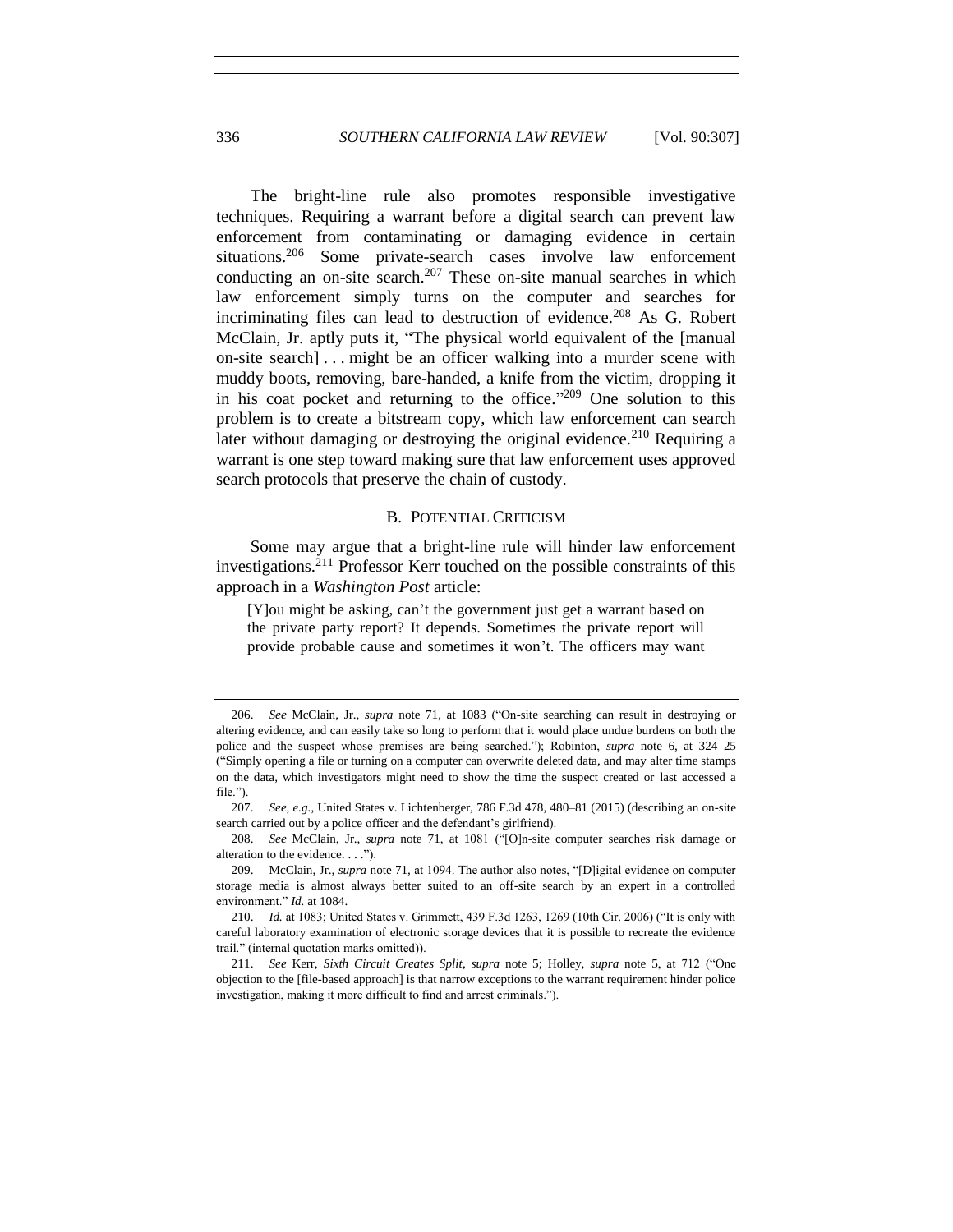to check to make sure there is probable cause, making reconstruction of what the private party saw helpful to getting a later warrant. $212$ 

While there may be situations in which law enforcement is unable to obtain a warrant based on the private report, these situations would be extremely rare and provide little justification for the privacy invasions that follow.

Probable cause for a search warrant exists when there is a "'substantial basis for . . . conclud[ing]' that a search would uncover evidence of wrongdoing."<sup>213</sup>

The task of the issuing magistrate is simply to make a practical, common-sense decision whether, *given all the circumstances* set forth in the affidavit before him, including the "veracity" and "basis of knowledge" of persons supplying hearsay information, there is a fair probability that contraband or evidence of a crime will be found in a particular place. $214$ 

A warrant may be based on "hearsay" so long as the information is "reasonably corroborated by other matters within the officer's knowledge."<sup>215</sup>

In the context of private-search cases, an officer's affidavit will be based, at least in part, on a private party's statement that the defendant's computer contains evidence of wrongdoing. Courts have frequently found that a statement from an identified informant who meets with the police in person and provides information of wrongdoing based on firsthand knowledge is enough to establish probable cause.<sup>216</sup> Police can often

<sup>212.</sup> Kerr, *Sixth Circuit Creates Split*, *supra* note [5.](#page-1-1)

<sup>213.</sup> Illinois v. Gates, 462 U.S. 213, 236 (1983).

<sup>214.</sup> *Id.* at 238 (emphasis added). In rejecting the more rigid *Aguilar*-*Spinelli* two-prong test for probable cause, the Court stressed its desire to encourage law enforcement to get a warrant before a search as opposed to trying to use an exception to the warrant requirement. *Id.* at 236, 238. The Court notes that "'[a]lthough in a particular case it may not be easy to determine when an affidavit demonstrates the existence of probable cause, the resolution of doubtful or marginal cases in this area should be largely determined by the preference to be accorded to warrants.'" *Id.* at 237 n.10 (citation omitted). By lowering the threshold for probable cause, the Court hoped to "encourage use of the warrant process" in recognition that "once a warrant has been obtained, intrusion upon interests protected by the Fourth Amendment is less severe than otherwise may be the case." *Id.* A bright-line rule would reduce the number of warrantless searches that rely on the private-search doctrine, thereby reducing the intrusion on Fourth Amendment interests. This is certainly one consideration for a magistrate who receives an affidavit that alleges evidence of wrongdoing stored in digital form.

<sup>215.</sup> Jones v. United States, 362 U.S. 257, 269 (1960).

<sup>216.</sup> United States v. Kinison, 710 F.3d 678, 682–83 (6th Cir. 2013) ("[W]e have clearly held that a known informant's statement can support probable cause even though the affidavit fails to provide any additional basis for the known informant's credibility and the informant has never provided information to the police in the past."). *See, e.g.*, United States v. Ruth, 489 F. App'x. 941, 943 (6th Cir.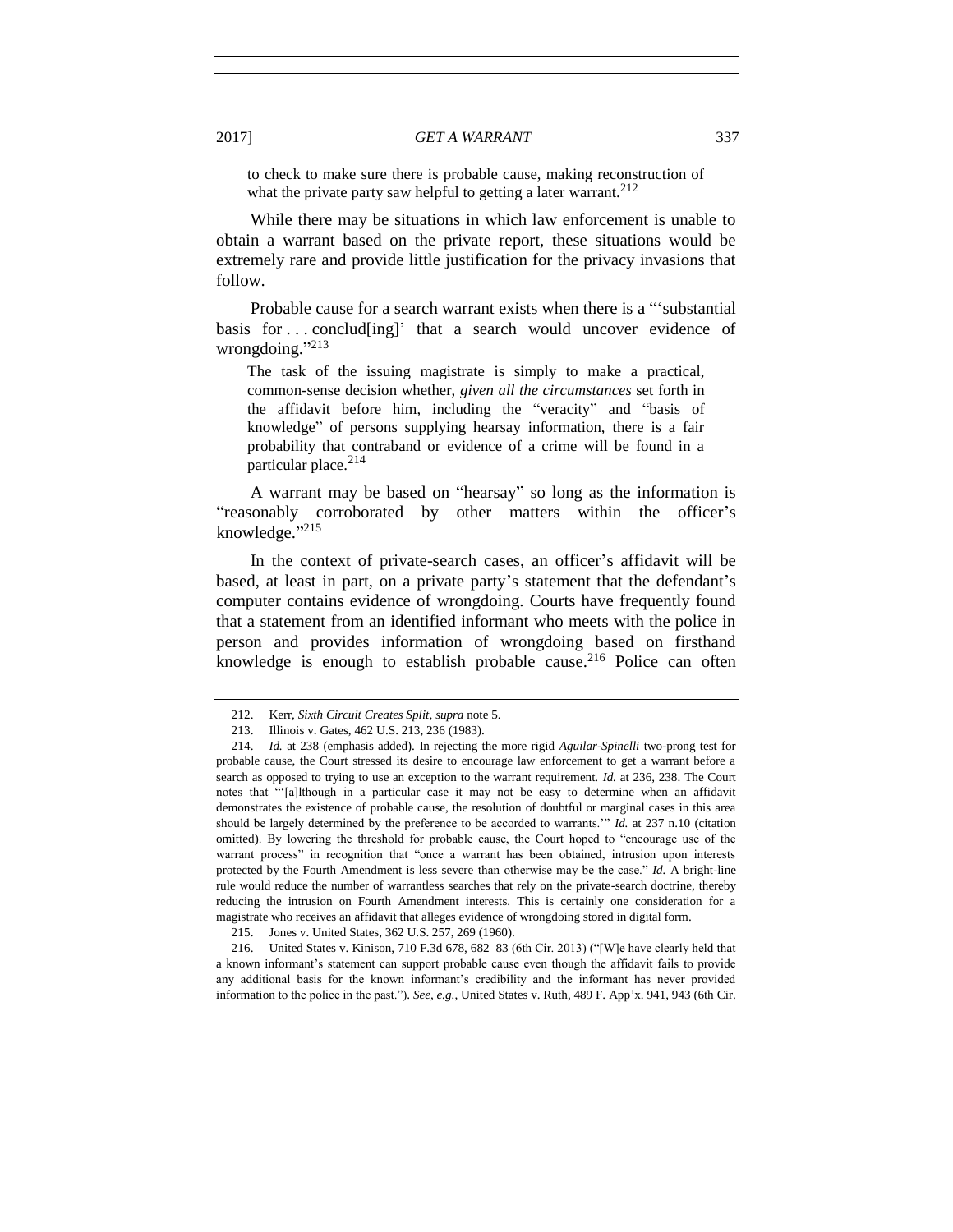corroborate the informant's basis through their own investigation, further supporting a finding of probable cause.<sup>217</sup> The low threshold for establishing probable cause makes it such that an officer can easily obtain a warrant by interviewing the private party and conducting a minimal level of corroboration. In fact, it is troubling that law enforcement would rely on the private-search exception to conduct a search of digital information when probable cause is lacking.

If an officer needs to corroborate evidence or question an informant to establish probable cause for a warrant, the officer should be allowed to temporarily seize the electronic device so long as the seizure is properly limited in scope. This approach is supported by the need to prevent destruction of evidence and the Court's holding in *United States v. Place*. <sup>218</sup> Under *Place*, certain situations allow law enforcement to seize an item when they have reasonable suspicion that it contains contraband or evidence of a crime.<sup>219</sup> In *Place*, the investigatory seizure based on reasonable suspicion was supported by the "inherently transient nature of drug courier activity at airports."<sup>220</sup> Similarly, in the context of computer crimes, the government has a substantial interest in temporarily seizing a device to prevent destruction of evidence because of the threat of remote wiping.<sup>221</sup> Law enforcement's interest in preventing destruction of evidence justifies a temporary seizure of an electronic device, during which time law enforcement must carry out their investigation in a reasonable and diligent manner. $222$ 

<sup>2012).</sup> 

<sup>217.</sup> *See, e.g.*, United States v. Potts, 586 F.3d 823, 830 (10th Cir. 2009) ("We conclude that the warrant was supported by an adequate showing of probable cause. [The officer's] affidavit recited the information she had obtained from the complaining witness, information [that] was plausible on its face. [The officer] investigated some of the details that the witness had reported, and her investigation verified what the witness had reported. [The officer] did not investigate every part of the witness's account, but the law has never required an officer to conduct a perfect investigation."); United States v. Gitarts, 341 F. App'x. 935, 938 (4th Cir. 2009); United States v. McGaughey, 200 F. App'x. 305, 306 (5th Cir. 2006) ("The informants independently provided the police with firsthand knowledge of [defendant's] name, address, and place of work, and the police verified the accuracy of this information before seeking [a] warrant.").

<sup>218.</sup> *See* United States v. Place, 462 U.S. 696, 706 (1983). In many cases, the temporary seizure may be unnecessary if the officer is able to obtain a bitstream copy of the device.

<sup>219.</sup> *Id.* at 702–04, 706.

<sup>220.</sup> *Id.* at 704.

<sup>221.</sup> *See* Riley v. California, 134 S. Ct. 2473, 2487 (2014). Once the item is seized, the officer would be able to take measures to prevent remote wiping of the device. *Id.*

<sup>222.</sup> *See* House v. Napolitano, No. 11-10852-DJC, 2012 U.S. Dist. LEXIS 42297, at \*28–29 (D. Mass., March 28, 2012).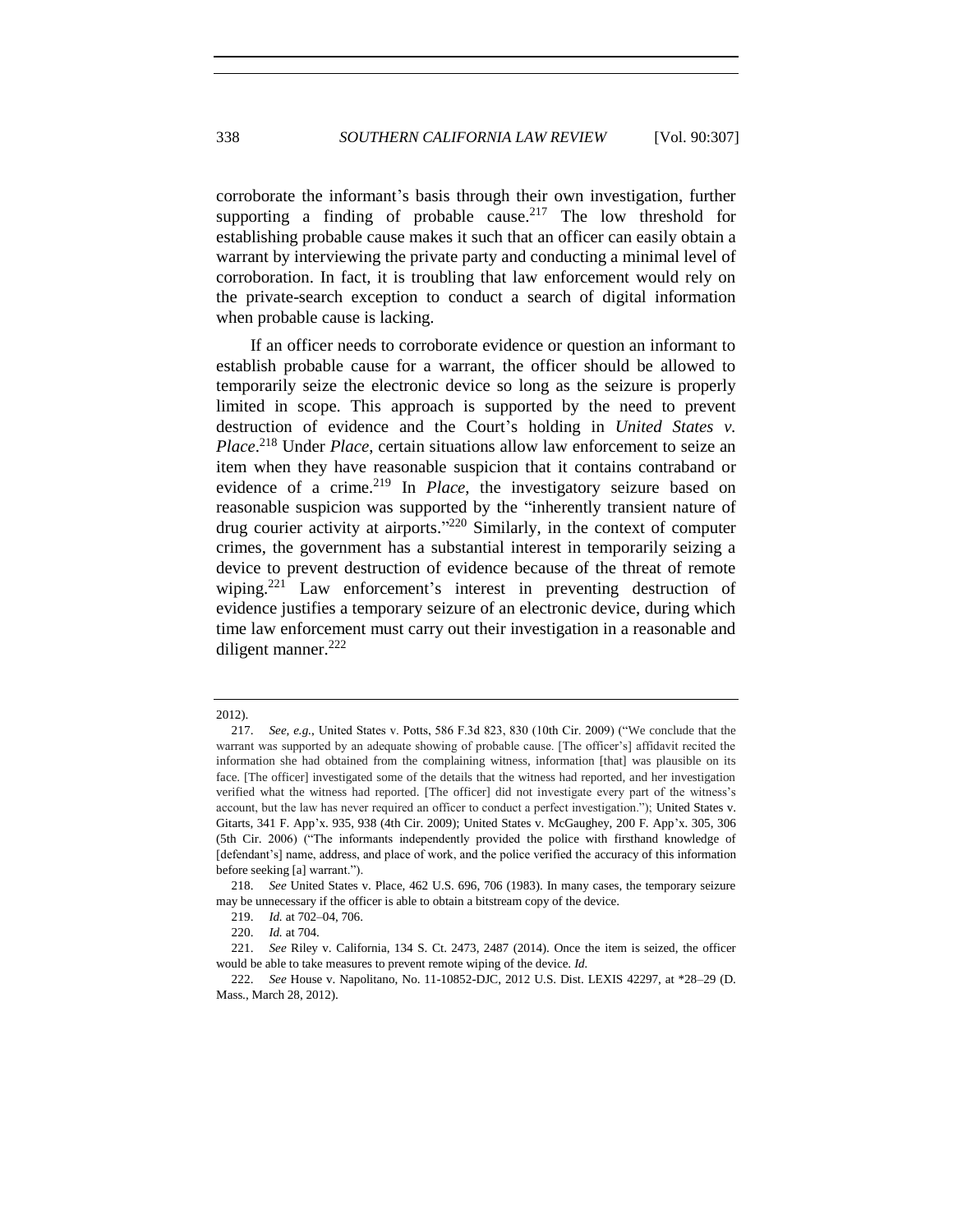Law enforcement could still rely on other exceptions to the warrant requirement. In situations where an officer is unable to obtain a bitstream copy, which would be rare, the officer could rely on the exigentcircumstances exception to search a computer or cell phone without a warrant.<sup>223</sup> "In light of the availability of the exigent circumstances exception, there is no reason to believe that law enforcement officers will not be able to address some of the more extreme hypotheticals that [would be] suggested.  $\ldots$ <sup>"224</sup>

The plain-view exception would also still apply. When a police officer acts "'merely as a witness'" and sees something that a private party shows to him without prompting, the plain-view exception would apply and the evidence would be admissible.<sup>225</sup> For instance, if a private party presented an officer with a cell phone or laptop that displayed incriminating evidence in plain view, there would be no need for a warrant. On the other hand, the plain-view doctrine should not allow an officer to direct a private party to reconstruct their prior search while the officer watches. Under these circumstances, the private party would be acting as an agent of the government, and the officer would need a warrant. The availability of the exigent-circumstances and plain-view exceptions leaves law enforcement with many of its familiar tools.

Similarly, critics may argue that digital information should not receive the same protections as homes because of a home's unique status under the Fourth Amendment.<sup>226</sup> This was the reason the *Lichtenberger* court gave when it refused to exempt cell phones from the private-search doctrine.<sup>227</sup> However, the Supreme Court has stated that digital information "implicate[s] privacy concerns far beyond those implicated by the search of a cigarette pack, a wallet, or a purse."<sup>228</sup> These privacy concerns prevented law enforcement from carrying out a search incident to arrest of an arrestee's cell phone, despite the arrestee's reduced expectation of privacy

<sup>223.</sup> James M. Rosenbaum, *In Defense of the Sugar Bowl*, 9 THE GREEN BAG 2d 55, 57 (2005) ("[I]f immediate access is needed – when exigent circumstances are present – the investigator can demonstrate the need and be granted immediate access."). *See also Riley*, 134 S. Ct. at 2494 (discussing the applicability of the exigent circumstances exception to "prevent the imminent destruction of evidence in individual cases, to pursue a fleeing suspect, and to assist persons who are seriously injured or are threatened with imminent injury").

<sup>224.</sup> *Riley*, 134 S. Ct. at 2494.

<sup>225.</sup> *See* United States v. Benoit, 713 F.3d 1, 9–12 (10th Cir. 2013).

<sup>226.</sup> Florida v. Jardines, 133 S. Ct. 1409, 1414 (2013) ("[W]hen it comes to the Fourth Amendment, the home is first among equals.").

<sup>227.</sup> United States v. Lichtenberger, 786 F.3d 478, 484 (6th Cir. 2015).

<sup>228.</sup> *Riley*, 134 S. Ct. at 2488–89.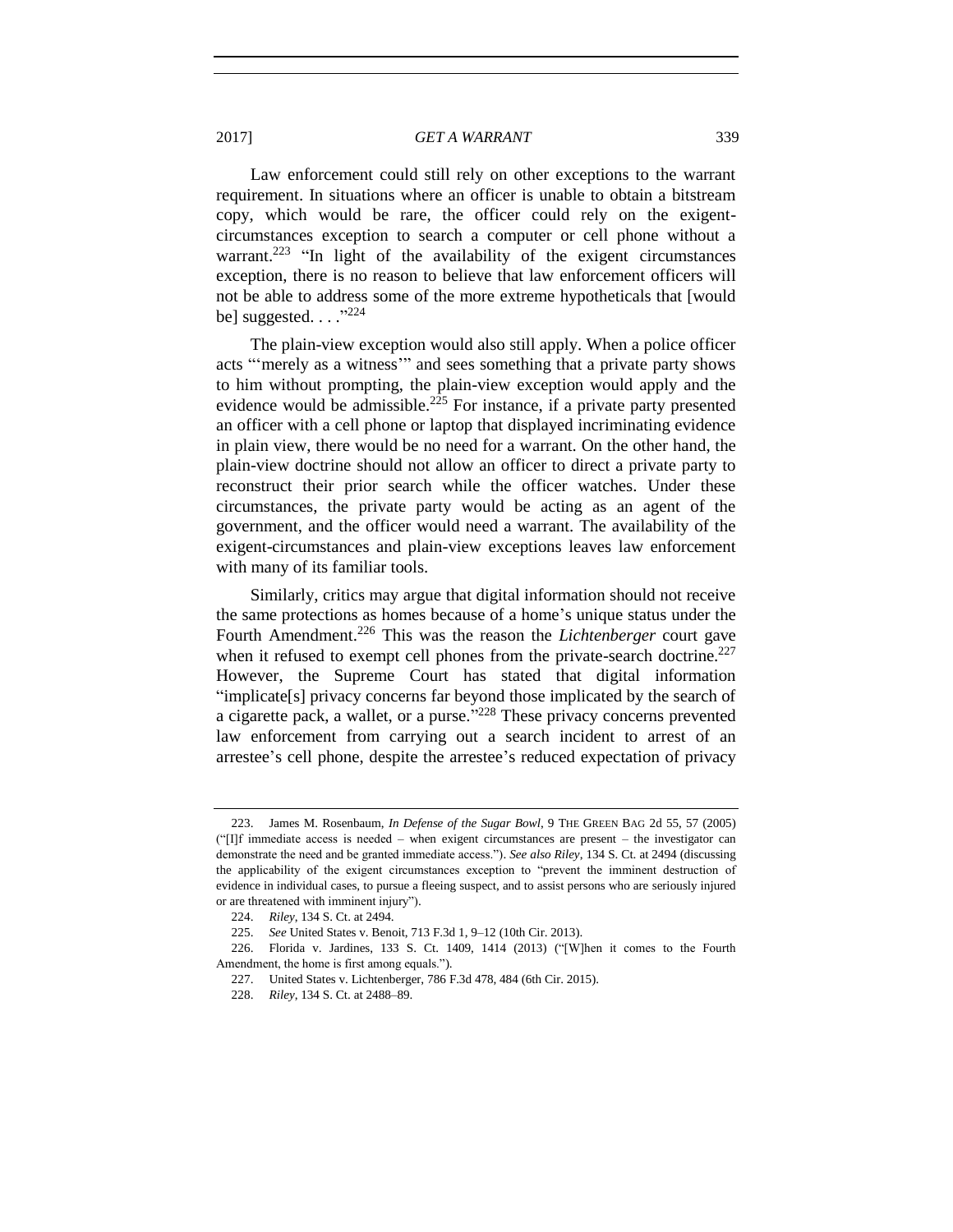flowing from the arrest.<sup>229</sup> This suggests that an individual's reasonable expectation of privacy in digital information could survive a private search, unlike the defendant's reasonable expectation of privacy as to the contents of the package in *Jacobsen*.

The *Lichtenberger* court also attempted to distinguish homes from computers stating "all details in a home 'are intimate details, because the entire area is held safe from prying government eyes."<sup>230</sup> Why would the same not be true for someone who password protects their computer or cell phone? In the case of someone who uses a computer that is not connected to the Internet or simply has a storage drive, all of that information is "held safe from prying government eyes."<sup>231</sup> And even when an individual chooses to broadcast information from his or her phone or cell phone, all other information stored on their device is kept safe from prying government eyes. An analogy between digital devices and homes is much stronger than to traditional physical containers for the purposes of the private-search exception, and thus digital information should receive the same protection that most courts have applied to homes: exemption from the private-search exception.

Another potential criticism of the bright-line approach that exempts digital information from the private-search exception is that it provides heightened protection to information that is in digital form. For instance, law enforcement can rely on the private-search exception to conduct a search of physical documents that were previously searched by a private individual, but the rule would prevent an officer from executing the same search if the files were in digital format. Counsel for Lichtenberger pointed out that a bright-line rule for digital information can lead to inconsistent results, noting that "had [the private party] printed an image during her initial search, there would have been no Fourth Amendment violation had [the officer] subsequently directed her to show him the printout."232

While the bright-line rule can lead to inconsistent results, the Supreme Court has accepted inconsistencies when it comes to protecting digital information.<sup>233</sup> In *Riley*, Justice Alito questioned the Court's decision to exempt digital information from the search-incident-to-arrest exception,

<sup>229.</sup> *Id.* at 2493–95.

<sup>230.</sup> *Lichtenberger*, 786 F.3d at 484 (citation omitted).

<sup>231.</sup> *Id.* 

<sup>232.</sup> Brief of Appellee Aron Lichtenberger, *supra* note [169,](#page-23-0) at 26.

<sup>233.</sup> *Riley*, 134 S. Ct. at 2497 (Alito, J., concurring).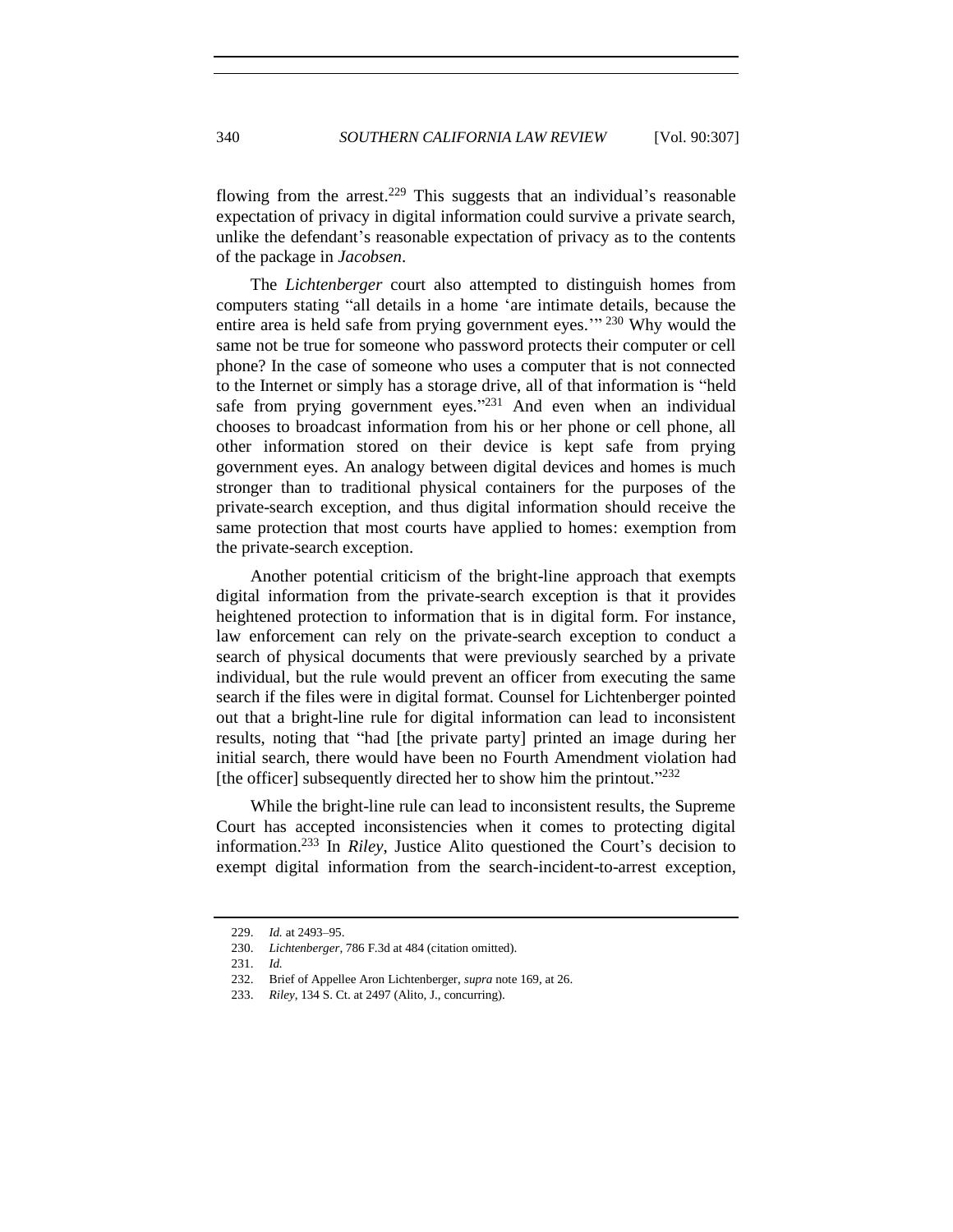pointing out that doing so provides heightened protection to information in digital form.<sup>234</sup> In Justice Alito's words,

While the Court's approach [in *Riley*] leads to anomalies, I do not see a workable alternative. *Law enforcement officers need clear rules . . .* and it would take many cases and many years for the courts to develop more nuanced rules. And during that time, the nature of the electronic devices that ordinary Americans carry on their persons would continue to change.<sup>235</sup>

In addition to the need for providing law enforcement with a clear rule, inconsistent results under the private-search exception are justified by the sensitive nature of digital data, the ease with which it can be exposed, and the difficulties in confining a subsequent search.<sup>236</sup> These same concerns are prominent when the private-search exception is used to conduct a warrantless search of digital information, and they justify a bright-line rule that exempts digital information from the private-search exception, despite the heightened protection it provides to digital information.

## **CONCLUSION**

*Riley* recognizes society's heightened privacy interest in digital data stored on personal computers and requires that courts balance these heightened interests with the government's interest in conducting a warrantless search.<sup>237</sup> "[W]hen 'privacy-related concerns are weighty enough' a 'search may require a warrant, notwithstanding the diminished expectations of privacy of the arrestee.'" <sup>238</sup> Like *Riley*, the diminished expectations of privacy that result from a private search are insufficient to outweigh the privacy interests that individuals have in digital information. This leaves law enforcement with a bright-rule for reconstructing private searches of digital data—"get a warrant."<sup>239</sup>

<sup>234.</sup> *Id.* at 2497 (Alito, J., concurring) ("[T]he Court's broad holding favors information in digital form over information in hard-copy form.").

<sup>235.</sup> *Id.* at 2497 (Alito, J., concurring) (emphasis added).

<sup>236.</sup> *See supra* Part III.A. *See also Riley*, 134 S. Ct. at 2497 (Alito, J., concurring) ("[B]ecause of the role that [cell phones] have come to play in contemporary life, searching their contents implicates very sensitive privacy interests that this Court is poorly positioned to understand and evaluate. Many forms of modern technology are making it easier and easier for both government and private entities to amass a wealth of information about the lives of ordinary Americans, and at the same time, many ordinary Americans are choosing to make public much information that was seldom revealed to outsiders just a few decades ago.").

<sup>237.</sup> *See Riley*, 134 S. Ct. at 2493–95.

<sup>238.</sup> *Id.* at 2488 (quoting Maryland v. King, 133 S. Ct. 1958, 1979 (2013)).

<sup>239.</sup> *Id.* at 2495.